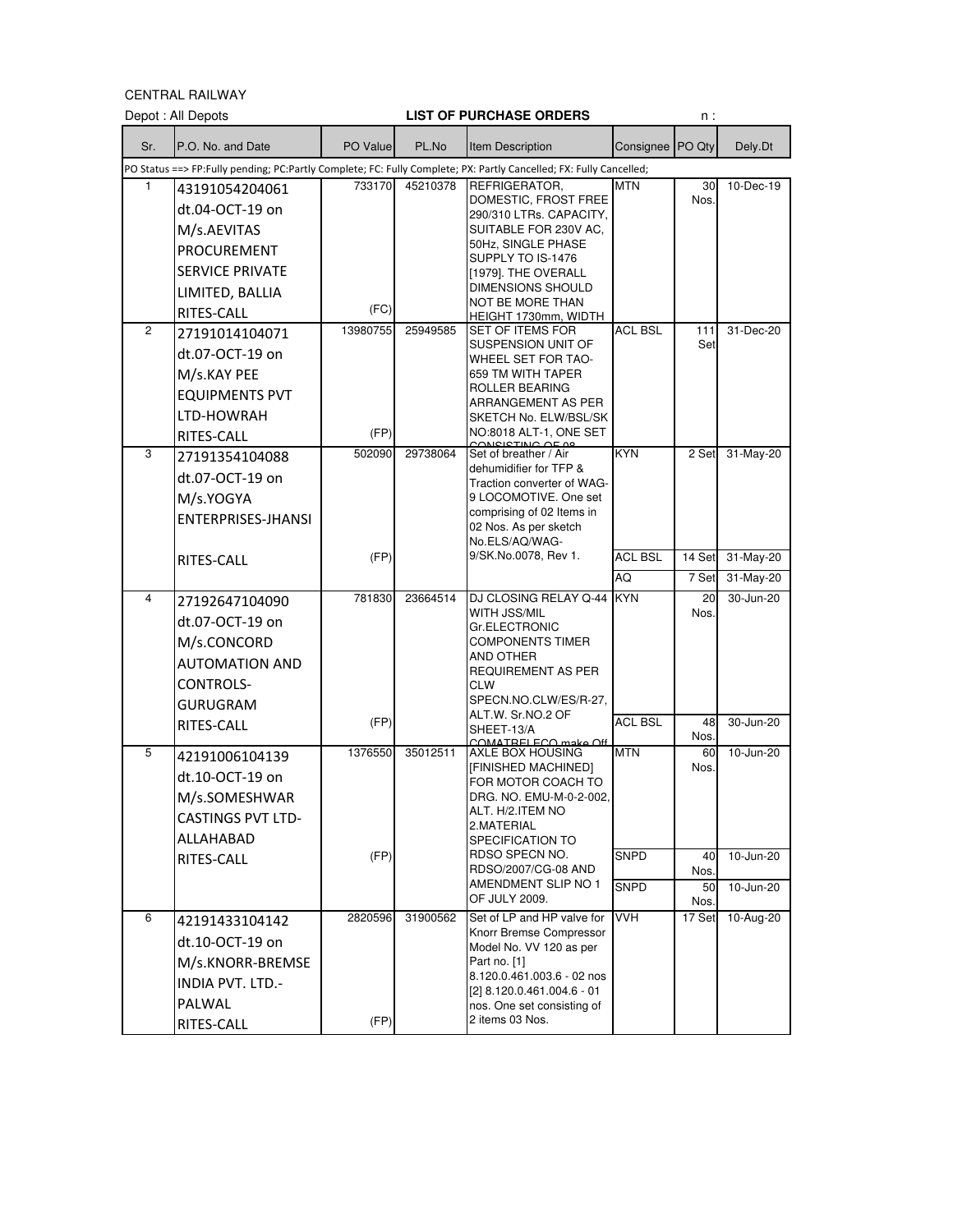| 7  | 11173182104144          | 614045     | 30352060 | KIT FOR 203 MM BOGIE                                          | DYCMM(M        | 20 Set       | 10-Mar-20 |
|----|-------------------------|------------|----------|---------------------------------------------------------------|----------------|--------------|-----------|
|    | dt.10-OCT-19 on         |            |          | MOUNTED AIR BREAK                                             | $)$ PR         |              |           |
|    | M/s.PEW                 |            |          | CYLINDER WITH SLACK<br>ADJUSTER CONSISTING                    |                |              |           |
|    | <b>ENGINEERING</b>      |            |          | 38 ITEMS AS PER                                               |                |              |           |
|    | PRIVATE LIMITED-        |            |          | ANNEXURE[ENCLOSED]T                                           |                |              |           |
|    |                         |            |          | o drg. No. RDSO. SK-<br>81200, ALT-5. MATERIAL                |                |              |           |
|    | <b>HOWRAH</b>           | (FP)       |          | SPECIFICATION: CK-013                                         | DYCMM(C        |              | 10-Mar-20 |
|    | RITES-CALL              |            |          | REV-01.                                                       | WE)            | 175<br>Set   |           |
|    |                         |            |          |                                                               | <b>MATUNG</b>  |              |           |
| 8  | 27193747104214          | 2953125    | 29810061 | OVERHAULING KIT FOR                                           | ACL BSL        | 75           | 30-Sep-20 |
|    | dt.14-OCT-19 on         |            |          | PANTO GRAPH TYPE<br>IR03H CONSIST OF 17                       |                | Nos.         |           |
|    | M/s.CONTRANSYS          |            |          | <b>ITEMS 33 NOS. AS PER</b>                                   |                |              |           |
|    | <b>PRIVATE LIMITED-</b> |            |          | CLW SPECIFICATION NO.                                         |                |              |           |
|    | <b>KOLKATA</b>          |            |          | CLW/ES/P-5/ALT-F AS<br>PER ANNEXURE                           |                |              |           |
|    | RITES-CALL              | (FP)       |          | ATTACHED. FIRMS                                               |                |              |           |
| 9  | 38190011704252          | 12948762   | 29050080 | Wheel disc or WAP5 locos                                      | <b>ACL BSL</b> | 62           | 15-Aug-20 |
|    | dt.15-OCT-19 on         |            |          | as per ABB Drg No- IA011-                                     |                | Nos.         |           |
|    |                         |            |          | 00117, Rev 3 (Sheet 1<br>and2) or latest and as per           |                |              |           |
|    | M/s.Secretary           |            |          | cLW Drg No-1210-01-111-                                       |                |              |           |
|    | (Stores), Railway       |            |          | 003, Alt-3 or latest                                          |                |              |           |
|    | Board, New Delhi        |            |          |                                                               | <b>ACL BSL</b> |              |           |
|    | RITES-CALL              | (FP)       |          |                                                               |                | 72<br>Nos.   | 15-Jun-21 |
| 10 | 38193162104262          | 500850     | 30636188 | Stainless Steel Wash basin MTN                                |                | 530          | 20-Jan-20 |
|    | dt.15-OCT-19 on         |            |          | 'D' type with mounting                                        |                | Nos.         |           |
|    | M/s.STALVASK            |            |          | brackets, to ICF Drg. No.<br>ICF/STD-6-3-020, Alt-            |                |              |           |
|    | <b>GLOBAL</b>           |            |          | d/NIL. MATERIAL AND                                           |                |              |           |
|    |                         |            |          | SPECIFICATION AS PER                                          |                |              |           |
|    | <b>CORPORATION PVT.</b> |            |          | DRAWING.                                                      |                |              |           |
|    | LTD.-                   |            |          |                                                               |                |              |           |
|    | MUZAFFARNAGAR           |            |          |                                                               |                |              |           |
|    | RITES-CALL              | (FP)       |          |                                                               |                |              |           |
| 11 | 70193750104002          | 566457     | 70500691 | Flaring cup Grinding wheel, MMR<br>Type-11 [as per sketch SK- |                | 1752<br>Nos. | 17-Dec-19 |
|    | dt.01-OCT-19 on         |            |          | 5824], SIZE: 150 x 120 x                                      |                |              |           |
|    | M/s.KALTRO              |            |          | 50 x 22.23 mm,                                                |                |              |           |
|    | <b>ENTERPRISES-</b>     |            |          | Specification: A-163 R2<br>BM4, suitable for more than        |                |              |           |
|    | AMBERNATH               |            |          | 6000 RPM.                                                     |                |              |           |
|    | RITES-CALL RITES-IC     | (FC)       |          |                                                               |                |              |           |
| 12 | 10191525204042          | 4482576.09 | 11382478 | Suction unloader assembly                                     | <b>CLA</b>     | 8 Nos.       | 30-May-20 |
|    | dt.03-OCT-19 on         |            |          | (Up Graded) for<br>Compressor / Expressor,                    |                |              |           |
|    | M/s.TRINITY HOUSE       |            |          | ALCO locomotives to ELGI                                      |                |              |           |
|    | (INDIA) PVT. LTD.-      |            |          | Pt No. A 070073.                                              |                |              |           |
|    | <b>MUMBAI</b>           |            |          |                                                               |                |              |           |
|    | RITES-CALL              | (FP)       |          |                                                               | GPR PA         | 49           | 30-May-20 |
|    |                         |            |          |                                                               |                | Nos.         |           |
|    |                         |            |          |                                                               | DLS KYN        | 15           | 30-May-20 |
|    |                         |            | 11382582 | Inlet valve Assly. for                                        |                | Nos.<br>22   |           |
|    |                         |            |          | Cylinder Head Assly. to                                       | <b>CLA</b>     | Nos.         | 30-May-20 |
|    |                         |            |          | ELGI Pt No. A 070072.                                         | GPR PA         | 4 Nos.       | 30-May-20 |
|    |                         |            |          |                                                               | DLS KYN        | 57           | 30-May-20 |
|    |                         |            |          |                                                               |                | Nos.<br>10   |           |
|    |                         |            | 11382727 | Valve Plug - Delivery<br>(upgraded) (Cylinder Head            | <b>CLA</b>     | Nos.         | 30-May-20 |
|    |                         |            |          | sub Assembly) (for Air                                        | <b>GPR PA</b>  | 5 Nos.       | 30-May-20 |
|    |                         |            |          | cooled 3 Cvl. Air                                             |                |              |           |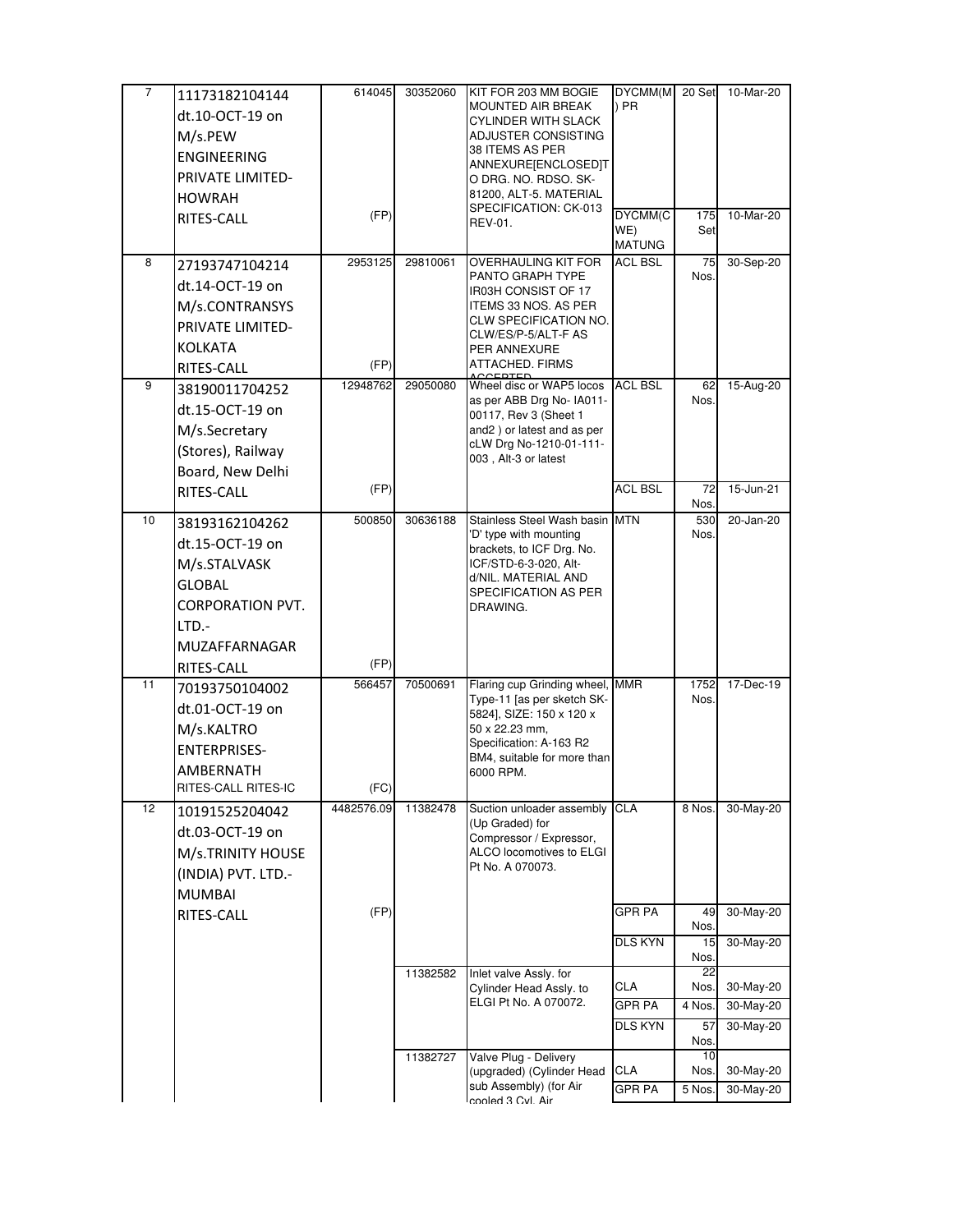|  |          | Compressor, Model: RR 80<br>101) FLGL                                                                                                                                                    | DLS KYN              | 85<br>Nos.    | 30-May-20              |
|--|----------|------------------------------------------------------------------------------------------------------------------------------------------------------------------------------------------|----------------------|---------------|------------------------|
|  | 11382880 | Cylinder head (upgraded)                                                                                                                                                                 |                      | 16            |                        |
|  |          | for Air cooled 3 cylinder, Air CLA<br>compressor ELGI Model                                                                                                                              |                      | Nos.          | 30-May-20              |
|  |          | No. RR 80 101 & KPC                                                                                                                                                                      | GPR PA               | 5 Nos.        | 30-May-20              |
|  |          | Model No. KCW-623M.<br>ELGL Pt No. 070305000                                                                                                                                             | DLS KYN              | 24<br>Nos.    | 30-May-20              |
|  | 11382934 | Cylinder low pressure (Dia                                                                                                                                                               |                      | 49            |                        |
|  |          | 197 mm) ELGI Pt No.<br>070304780/KPC Pt No.                                                                                                                                              | PR                   | Nos.          | 30-May-20              |
|  |          | 0950040451. As per RDSO                                                                                                                                                                  | CLA                  | 24<br>Nos.    | 30-May-20              |
|  |          | MP.M1.34 (Rev.00) Feb'13<br>(sr. no. 18.0). Firm's Offer:                                                                                                                                | <b>GPR PA</b>        | 14            | 30-May-20              |
|  |          | ELGI Pt. No.070304780.                                                                                                                                                                   | DLS KYN              | Nos.<br>43    | 30-May-20              |
|  |          |                                                                                                                                                                                          |                      | Nos.          |                        |
|  | 11383320 | Connecting Rod Big End                                                                                                                                                                   |                      |               |                        |
|  |          | Bearings (upgraded) for Air<br>Cooled 3 Cylinder Air                                                                                                                                     | PR<br>DLS KYN        | 6 Pairs<br>55 | 30-May-20<br>30-May-20 |
|  |          | Compressor 1) Upper Half -                                                                                                                                                               |                      | Pairs         |                        |
|  | 11383823 | KIT Strainer Assly - Oil to                                                                                                                                                              |                      | 10            |                        |
|  |          | ELGI Pt.No.072403299<br>consisting 3 items as                                                                                                                                            | ΡR<br><b>DLS KYN</b> | Nos.<br>25    | 30-May-20<br>30-May-20 |
|  |          | follows: 1) Strainer "B"                                                                                                                                                                 |                      | Nos.          |                        |
|  | 11386290 | KIT FOR HP PISTON                                                                                                                                                                        | PR                   | 7 Nos.        | 30-May-20              |
|  |          | (DIA.140.mm) GUDGEON<br>PIN / CIRCLIP TO KIT ELGI                                                                                                                                        | <b>CLA</b>           | 1 Nos.        | 30-May-20              |
|  |          | Pt.No .072490469                                                                                                                                                                         | DLS KYN              | 5 Nos.        | 30-May-20              |
|  | 11387014 | High Pressure Cylinder,                                                                                                                                                                  | PR                   | 2 Nos.        | 30-May-20              |
|  |          | Dia 140 mm (upgraded) for<br>Air Compressor to ELGI Pt.                                                                                                                                  | <b>GPR PA</b>        | 9 Nos.        | 30-May-20              |
|  |          | No. 070304800/KPC Pt.<br>No. 0960150751. Firm's                                                                                                                                          | DLS KYN              | 10<br>Nos.    | 30-May-20              |
|  | 11811870 | Modified discharge valve<br>assembly to Elgi part no: A-<br>070071 KPC Part No.<br>096.50.433.50 as per<br>RDSO MP.M1.34 (Rev.00)<br>Feb.2013. Firm's Offer:-<br>Elgi Part No: A-070071. | <b>DLS KYN</b>       |               |                        |
|  | 11811973 | AFTER COOLER ASSLY.                                                                                                                                                                      |                      | 9 Nos.        | 30-May-20              |
|  |          | FOR COMPRESSOR TO<br>ELGI Pt.No.A070053.                                                                                                                                                 |                      |               |                        |
|  |          |                                                                                                                                                                                          |                      |               |                        |
|  |          |                                                                                                                                                                                          | <b>DLS KYN</b>       | 5 Nos.        | 30-May-20              |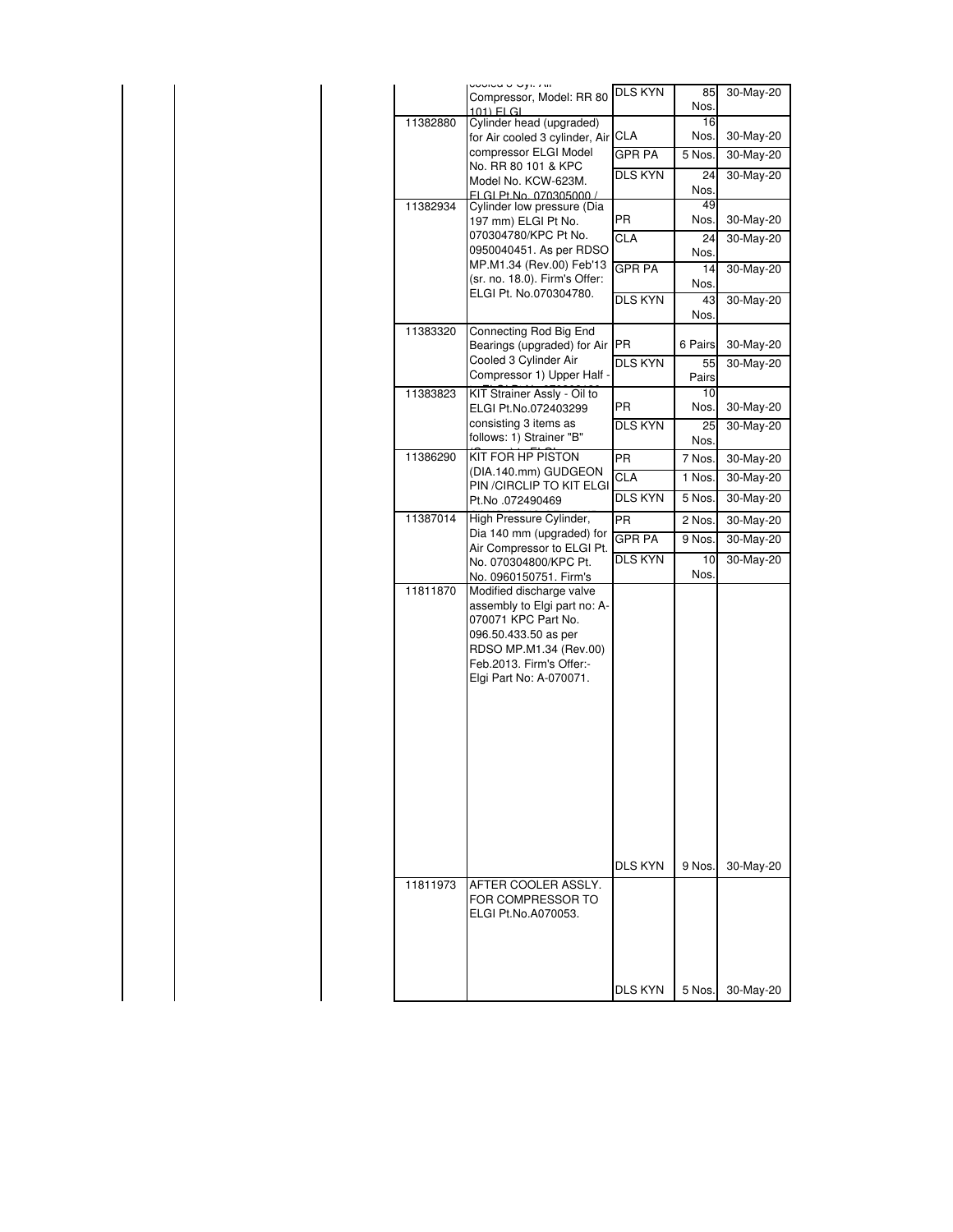| 11812424 | Piston ring set HP (Dia<br>140) ELGI Pt<br>No.072403489 KPC PART<br>NO. 096.50.451.50<br>consisting of i}compression<br>ring (1 No) {UG} ii} stepped<br>compression ring (1 No)<br>iii}oil ring (2 No) AS PER<br>RDSO MP.MI.34 { |                |        |              |
|----------|----------------------------------------------------------------------------------------------------------------------------------------------------------------------------------------------------------------------------------|----------------|--------|--------------|
|          |                                                                                                                                                                                                                                  | <b>DLS KYN</b> | 3 Set  | 30-May-20    |
| 11812564 | Piston ring set LP (Dia 197)                                                                                                                                                                                                     | <b>GPR PA</b>  | 26 Set | 30-May-20    |
|          | ELGI Pt No.022401079/<br>KPC dra no. 096.50.450.50                                                                                                                                                                               | <b>DLS KYN</b> | 17 Set | $30$ -May-20 |
| 11812930 | Air intake filter element<br>inner to ELGI, PT, NO. -<br>070306920 and filter<br>element outer to ELGI. PT.<br>NO. - 070306910 As per<br>maintenance instruction no.<br>MP.MI - 34 (Rev.00) Feb.<br>2013 Sr. No. 13.             |                | 100    |              |
|          |                                                                                                                                                                                                                                  | <b>DLS KYN</b> | Nos.   | 30-May-20    |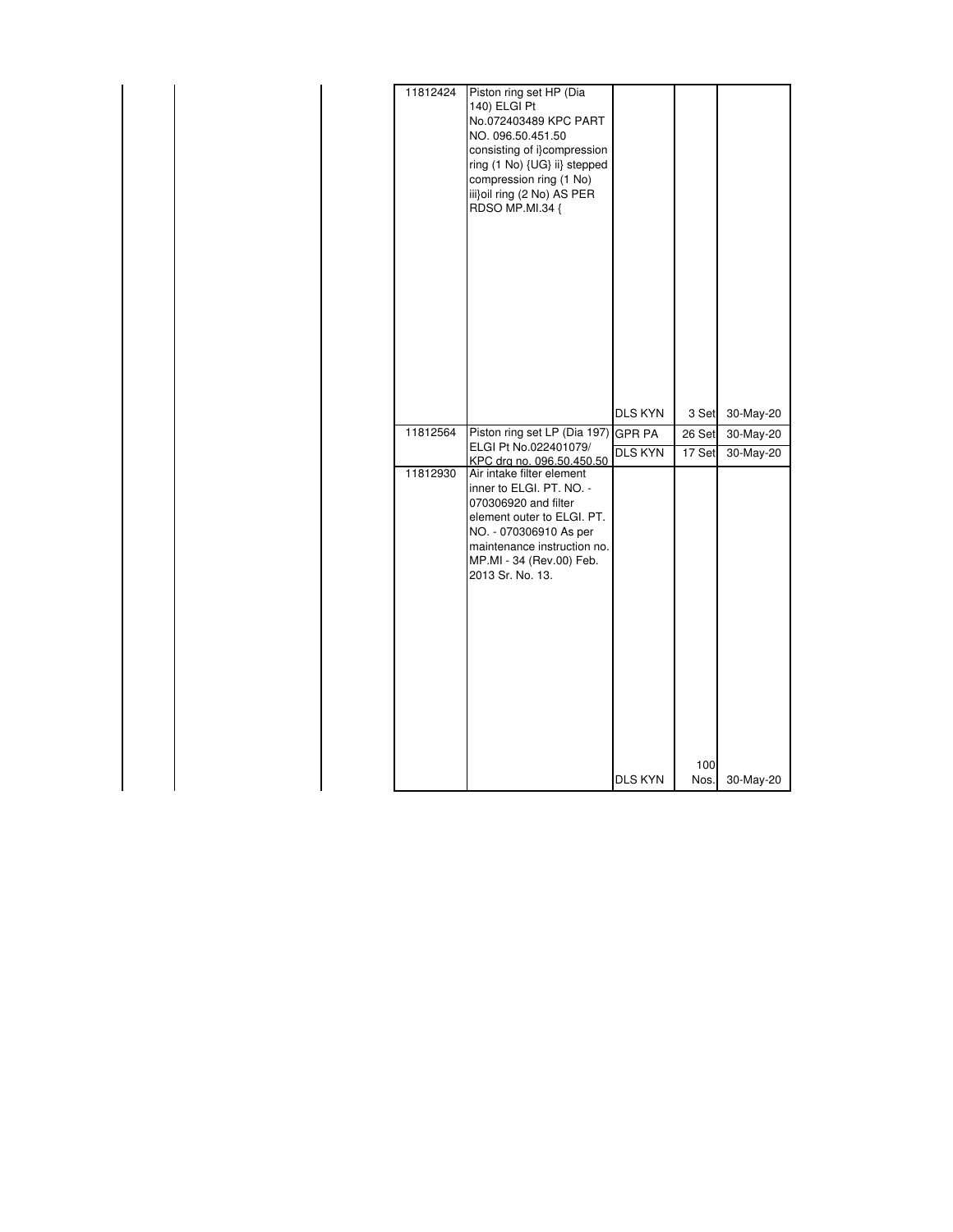|    |                                                                                                              |         | 11812941 | <b>REPAIR KIT FOR</b><br><b>DISCHARGE VALVE</b><br><b>MODIFIED CONSISTING</b><br>OF VALVE PLATE,<br>SPRING PLATE, LOCK<br><b>NUT TO ELGI PART</b><br>NO.072403739. NOTE:<br>THIS ITEM IS<br>RESTRICTED TO RDSO<br><b>APPROVED SOURCES</b><br>ONLY. |                |             |           |
|----|--------------------------------------------------------------------------------------------------------------|---------|----------|----------------------------------------------------------------------------------------------------------------------------------------------------------------------------------------------------------------------------------------------------|----------------|-------------|-----------|
|    |                                                                                                              |         |          |                                                                                                                                                                                                                                                    | DLS KYN        | 47 Set      | 30-May-20 |
|    |                                                                                                              |         | 11813027 | AIR INTAKE FILTER                                                                                                                                                                                                                                  | <b>CLA</b>     | 3 Nos.      | 30-May-20 |
|    |                                                                                                              |         |          | <b>ASSLY TO ELGI PART</b><br>NO.070305120/KPC PART                                                                                                                                                                                                 | <b>GPR PA</b>  | 1 Nos.      | 30-May-20 |
|    |                                                                                                              |         |          | NO. 0960171050 AS PER                                                                                                                                                                                                                              | <b>DLS KYN</b> | 8 Nos.      | 30-May-20 |
|    |                                                                                                              |         | 11813039 | <b>REPAIR KIT FOR INLET</b><br><b>VALVE MODIFIED</b><br>CONSISTING OF VALVE<br>PLATE, SPRING PLATE,<br>LOCK NUT TO ELGI PART<br>NO.072403729.                                                                                                      | <b>DLS KYN</b> | 23 Set      | 30-May-20 |
| 13 | 38193118804080                                                                                               | 1298570 | 33503047 | PRIMARY SPRING INNER LTT                                                                                                                                                                                                                           |                | 49          | 31-Mar-20 |
|    | dt.07-OCT-19 on<br>M/s.Rail Spring<br>Karkhana, Gwalior                                                      |         |          | FOR CHAIR CAR TO FIAT<br>DRG. NO. 1267412<br><b>VER.05 CONFORMING TO</b><br>RDSO SPECIFICATION<br>NO. RDSO/2017/CG-01,                                                                                                                             |                | Nos.        |           |
|    | RITES-CALL                                                                                                   | (FP)    |          | REV.NIL ALONGWITH<br>RDSO L.NO.                                                                                                                                                                                                                    | PR             | 262<br>Nos. | 31-Mar-20 |
|    |                                                                                                              |         |          | SV.FIAT.SPRING DATED                                                                                                                                                                                                                               | <b>PUNE</b>    | 51          | 31-Mar-20 |
| 14 |                                                                                                              | 833448  | 23618279 | 11/13-06-2019. SPRING<br><b>LED MARKER LIGHT</b>                                                                                                                                                                                                   | <b>KYN</b>     | Nos.<br>10  | 30-Jun-20 |
|    | 27192482104283<br>dt.16-OCT-19 on<br>M/s.MATSUSHI<br><b>POWER</b><br>TECHNOLOGIES-<br>DEHRADUN<br>RITES-CALL | (FP)    |          | assly. complete for electric<br>loco, consisting of 04 nos.<br>RED LED LIGHT, 04 nos.<br>WHITE LED LIGHT, 04<br>nos. front cover as per<br>RDSO SPECN. NO<br>ELRS/Spec/PR/ 0022 (REV-<br>1 October 2004) TY                                        | <b>ACL BSL</b> | Nos.<br>31  | 30-Jun-20 |
|    |                                                                                                              |         |          |                                                                                                                                                                                                                                                    |                | Nos.        |           |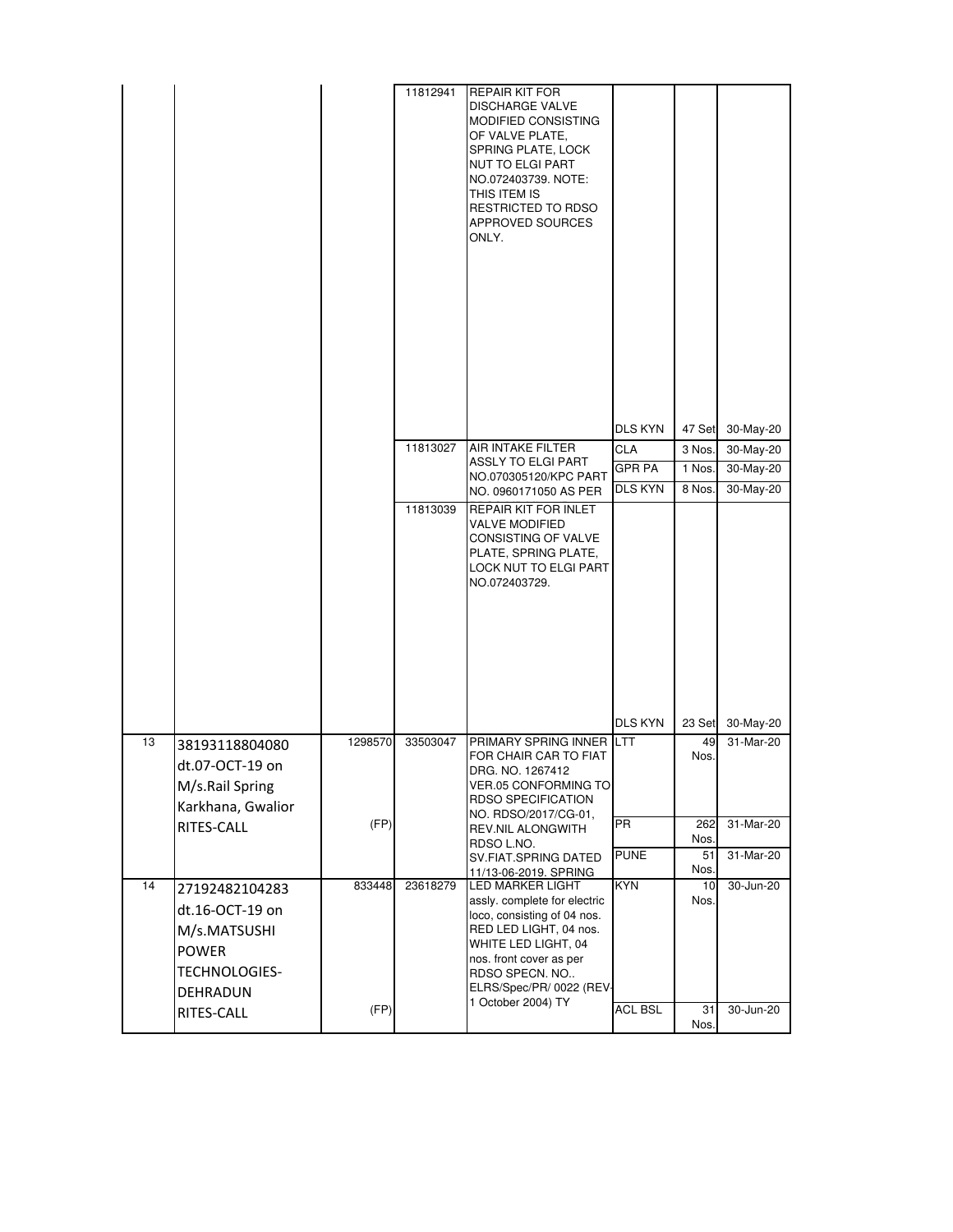| 15 | 38192036104284              | 557760  | 30635275 | <b>CHUTE FIXING</b>                                           | <b>MTN</b>         | 1000           | 16-Mar-20 |
|----|-----------------------------|---------|----------|---------------------------------------------------------------|--------------------|----------------|-----------|
|    | dt.16-OCT-19 on             |         |          | ARRANGEMENT FOR<br>WASH BASIN OUTLET                          |                    | Nos.           |           |
|    | M/s.ADITYA                  |         |          | PIPE, ITEM 1 TO 8 TO ICF                                      |                    |                |           |
|    | INDUSTRIES-                 |         |          | DRG. NO. GS2-6-3-206,                                         |                    |                |           |
|    | <b>BHAYANDAR</b>            |         |          | ALT- $i/6$ , F-6-3-079, ALT-<br>k/31, F-6-3-078, Alt-k/33, F- |                    |                |           |
|    | RITES-CALL                  | (FP)    |          | 6-3-061, Alt-n/35 and SDC-                                    |                    |                |           |
| 16 | 81191108104314              | 537600  | 83057717 | <b>APPLICATION FORM FOR STY</b>                               |                    | 200000         | 28-Feb-20 |
|    | dt.17-OCT-19 on             |         |          | RESERVATION/CANCELL<br>ATION/RETURN                           |                    | 0 Nos.         |           |
|    | M/s.PRINTRADE               |         |          | JOURNEY REQUISITION                                           |                    |                |           |
|    | <b>ISSUES INDIA PRIVATE</b> |         |          | IN A4 SIZE PRINTED ON<br>60 GSM MAPLITHO                      |                    |                |           |
|    | LIMITED-MUMBAI              |         |          | WHITE PAPER DULY                                              |                    |                |           |
|    |                             |         |          | PRINTED ON BOTH SIDE                                          |                    |                |           |
|    | RITES-CALL                  | (FP)    |          | <b>DETAILED</b><br><b>SPECIFICATION</b>                       |                    |                |           |
| 17 | 43191108104328              | 3636217 | 45180787 | <b>CRASH WORTHY FAN</b><br><b>GUARD ASSEMBLY [TOP</b>         | <b>MTN</b>         | 2973<br>Nos.   | 31-Mar-20 |
|    | dt.17-OCT-19 on             |         |          | AND BOTTOM]                                                   |                    |                |           |
|    | M/s.SARIA                   |         |          | <b>COMPLETE WITH</b>                                          |                    |                |           |
|    | <b>INDUSTRIES</b>           |         |          | <b>BEADING PROVIDING</b><br>SECURING CLAMPS AND               |                    |                |           |
|    | CORPORATION-                |         |          | 2 CLIPS WITH SECURING                                         |                    |                |           |
|    | <b>HOWRAH</b>               |         |          | <b>FASTENERS MADE OF</b><br>POLISHED STAINLESS                |                    |                |           |
|    | RITES-CALL RITES-IC         | (PC)    |          | STEEL GR. 304 AS PER                                          | <b>VVH</b>         | 455<br>Nos.    | 1-Apr-20  |
|    |                             |         |          | ICF DRG No. ICF/SK3                                           | <b>VVH</b>         | 400            | 31-Mar-20 |
| 18 |                             | 4556216 | 29448013 | <b>M.S. FABRICATED</b>                                        | <b>KYN</b>         | Nos.<br>7 Nos. | 30-May-20 |
|    | 27193946104425              |         |          | <b>IMPLELLER FOR TM</b>                                       |                    |                |           |
|    | dt.24-OCT-19 on             |         |          | BLOWER (TMB) OF WAG-<br>9 LOCOMOTIVE. AS PER                  |                    |                |           |
|    | M/s.AIR CONTROL             |         |          | CLW SPECN.NO.                                                 |                    |                |           |
|    | AND CHEMICAL ENGG           |         |          | CLW/ES/3/0019 ALT- G                                          |                    |                |           |
|    | CO LTD-AHMEDABAD            |         |          | OR LATEST. Firms<br>Accepted Offer: M. S.                     |                    |                |           |
|    | RITES-CALL                  | (FP)    |          | Fabricated Impeller for TM                                    | <b>ACL BSL</b>     | 10             | 10-Apr-20 |
|    |                             |         |          | Blower TMB of WAG-9 and<br>W                                  |                    | Nos.           |           |
|    |                             |         |          |                                                               | <b>ACL BSL</b>     | 39<br>Nos.     | 30-May-20 |
| 19 | 27192282104431              | 1438093 | 23565159 | Lever assly. complete to                                      | <b>ACL BSL</b>     | 11             | 30-Sep-20 |
|    | dt.24-OCT-19 on             |         |          | M/s Adtranzs Pt. No. A4540<br>to Drg. No. HAGT-225320         |                    | Nos.           |           |
|    | M/s.RIVER                   |         |          | R1, Spare for Air Motor of                                    |                    |                |           |
|    | <b>ENGINEERING PVT</b>      |         |          | Tap Changer. Accepted<br>Offer: Make/Brand: REPL,             |                    |                |           |
|    | LTD-NOIDA                   |         |          | Pt. No. A4540 to Drg. No.                                     |                    |                |           |
|    | RITES-CALL                  | (FP)    |          | HAGT-225320 R1                                                |                    |                |           |
| 20 | 10171396104432              | 1729350 | 11022607 | <b>EQUALISER BEAM</b><br>SHORT RDSO DRG NO :-                 | DYCMM(M<br>) PAREL | 61<br>Nos.     | 24-Mar-20 |
|    | dt.24-OCT-19 on             |         |          | SK.VL-178, alt (5) OR                                         |                    |                |           |
|    | M/s.JALAN                   |         |          | LATEST (REF-NO.2)                                             |                    |                |           |
|    | <b>ENGINEERING-</b>         |         |          | RDSO SPECN :- 1)<br>MP.O.4900.11. (Rev.01)                    |                    |                |           |
|    | <b>KOLKATA</b>              |         |          | Jan.10 OR LATEST). 2)                                         |                    |                |           |
|    | RITES-CALL                  | (FP)    |          | MP. STR. VL-01.01.06                                          |                    |                |           |
| 21 | 42191492104141              | 1035720 | 31321550 | <b>BRAKE BEAM INNER AND</b><br>OUTER TO ICF DRG. NO.          | <b>SNPD</b>        | 0 Set          | 15-Jan-20 |
|    | dt.10-OCT-19 on             |         |          | DMU/DPC5-3-2-505, ALT-                                        |                    |                |           |
|    | M/s.K.S.                    |         |          | b/NIL, COL.I- QTY 1                                           |                    |                |           |
|    | ENGINEERING                 |         |          | NO.[WITHOUT NYLON<br><b>BUSHES WHEREVER</b>                   |                    |                |           |
|    | WORKS-HOWRAH                |         |          | APPLICABLE] &                                                 |                    |                |           |
|    | RITES-CALL                  | (FP)    |          | DMU/DPC5-3-2-504, ALT-<br>a/NIL, COL.I - QTY 1 NO.            | <b>SNPD</b>        | 0 Set          | 30-May-20 |
|    |                             |         |          | <b>IWITHOUT NYLON BUSH</b>                                    | <b>MTN</b>         | 212<br>Set     | 30-May-20 |
|    |                             |         |          |                                                               |                    |                |           |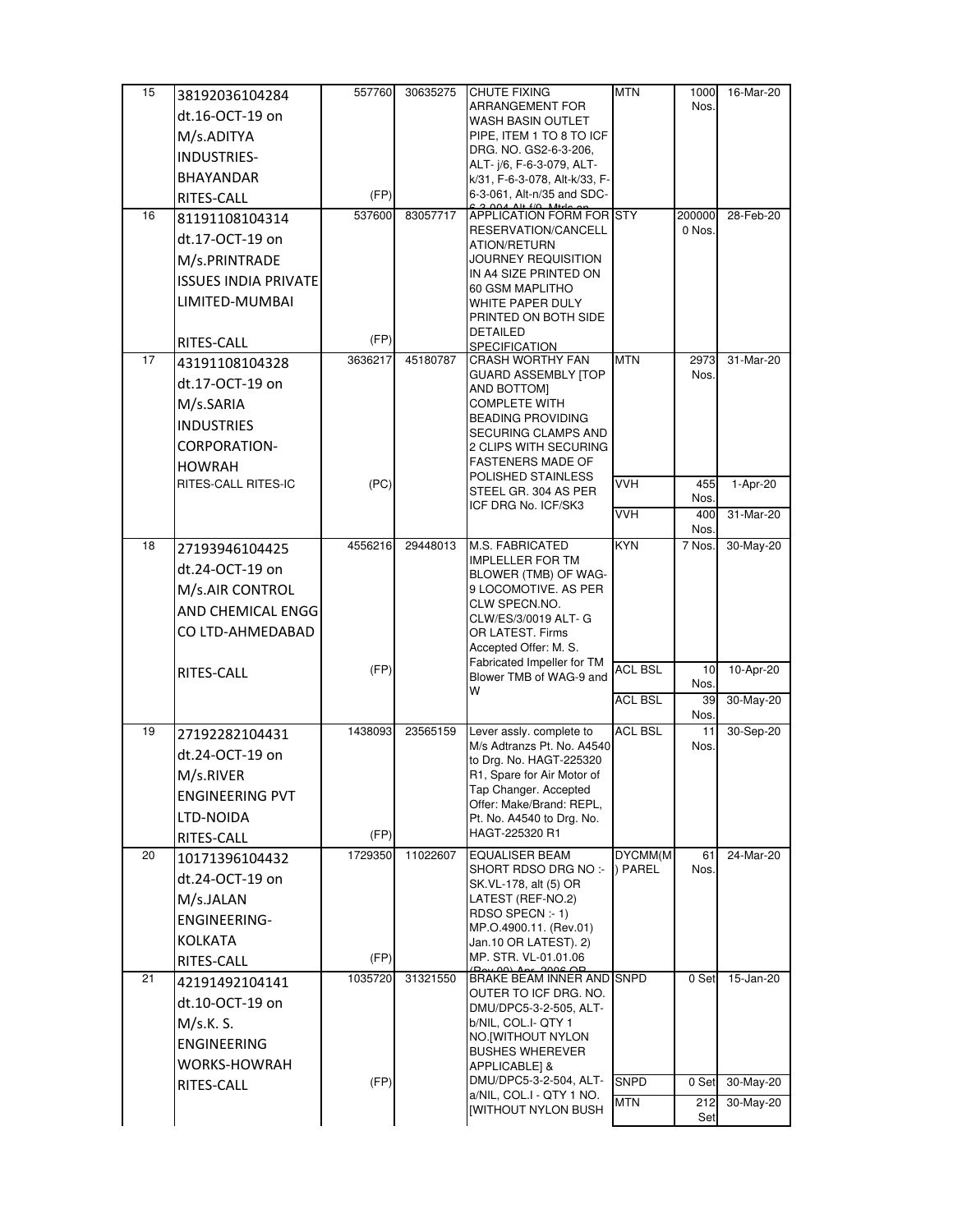|    |                            |         |          |                                                           | <b>VVH</b>                     | 0 Set        | 15-Jan-20 |
|----|----------------------------|---------|----------|-----------------------------------------------------------|--------------------------------|--------------|-----------|
|    |                            |         |          |                                                           | <b>VVH</b>                     | 0 Set        | 30-May-20 |
|    |                            |         |          |                                                           | <b>SNPD</b>                    | 0 Set        | 15-Jan-20 |
|    |                            |         |          |                                                           | <b>MTN</b>                     | 62 Set       | 31-Mar-20 |
| 22 | 27192995104216             | 1184820 | 23878551 | <b>3 WAY DIRECT ACTING</b>                                | <b>ACL BSL</b>                 | 1240         | 30-May-20 |
|    | dt.14-OCT-19 on            |         |          | <b>NC MANIFOLD MOUNT</b><br>EP VALVE WITHOUT PIPE         |                                | Nos.         |           |
|    | M/s.TRIMURTI               |         |          | <b>BRACKE. TO CLW</b>                                     |                                |              |           |
|    | <b>TRADING COMPANY-</b>    |         |          | DRG.NO.4TWD.111.118<br>ALT-14 OR LATEST AND               |                                |              |           |
|    | <b>MUMBAI</b>              |         |          | SPECIFICATION No.                                         |                                |              |           |
|    |                            |         |          | 4TES.111.018 ALT-3 OR                                     |                                |              |           |
|    | RITES-CALL                 | (FP)    |          | LATEST. FIRMs<br><b>ACCEPTED OFFER:</b>                   |                                |              |           |
| 23 | 85191492801870             | 515079  | 30050108 | ALTERNATE EQUALISING MTN                                  |                                | 300          | 13-Jan-20 |
|    | dt.15-OCT-19 on            |         |          | <b>STAY FOR LOWER</b><br>SPRING BEAM [FORGED              |                                | Nos.         |           |
|    | M/s.Controller of          |         |          | TYPE] BOTH 16.25 T AND                                    |                                |              |           |
|    | Stores, JAIPUR             |         |          | 13 T BOGIES, TO RDSO<br>DRG. NO. CG-11060, ALT-           |                                |              |           |
|    | RITES-CALL                 | (PX)    |          | 1, WITHOUT ITEM NO. 2                                     |                                |              |           |
| 24 | 38191150104266             | 780203  | 30051137 | <b>WEARING PLATE FOR</b><br>SIDE BEARER TO ICF            | <b>MTN</b>                     | 2132<br>Nos. | 30-Jun-20 |
|    | dt.15-OCT-19 on            |         |          | DRG. NO. T-0-5-648. ALT-                                  |                                |              |           |
|    | M/s.S.P INDUSTRIES-        |         |          | m/18. MTRL AND                                            |                                |              |           |
|    | <b>KOLKATA</b>             |         |          | SPECIFICATION AS PER<br>DRG.                              |                                |              |           |
|    |                            |         |          |                                                           |                                |              |           |
|    | RITES-CALL                 | (FP)    |          |                                                           | <b>ELECTRIC</b><br><b>LOCO</b> | 570<br>Nos.  | 30-Jun-20 |
|    |                            |         |          |                                                           | <b>REPAIR</b>                  |              |           |
| 25 | 42191106104269             | 976012  | 31050530 | LATERAL DAMPER FOR                                        | <b>MTN</b>                     | 93           | 18-Apr-20 |
|    | dt.15-OCT-19 on            |         |          | <b>SECONDARY AIR</b><br>SPRING SUSPENSION                 |                                | Nos.         |           |
|    | M/s.G.B EQUIPMENT          |         |          | ARRANGEMENT TO DRG.                                       |                                |              |           |
|    | <b>SYSTEMS LIMITED-</b>    |         |          | NO. DC/EMU/M/ASR-0-5-<br>005 ALT- n/6. ITEM NO. 2.        |                                |              |           |
|    | DEHRADUN                   |         |          | AND GUARANTEE SHALL                                       |                                |              |           |
|    |                            |         |          | BE AS PER CLAUSE 8 OF                                     |                                |              |           |
|    | RITES-CALL                 | (FP)    |          | RDSO SPECIFICATION C-<br>8703 [REV.2]. FIRM               |                                |              |           |
| 26 | 85191500801884             | 1327490 | 75403717 | <b>DECORATIVE</b>                                         | <b>MTN</b>                     | 1000         | 1-Apr-20  |
|    | dt.16-OCT-19 on            |         |          | <b>THERMOSETTING</b><br>SYNTHETIC RESIN                   |                                | Nos.         |           |
|    | M/s.Office of the          |         |          | <b>BONDED LAMINATED</b>                                   |                                |              |           |
|    | Principal Chief            |         |          | SHEET FOR USE IN<br>COACHING STOCK TO                     |                                |              |           |
|    | Materials Manager,         |         |          | <b>RDSO SPECIFICATION</b>                                 |                                |              |           |
|    | Allahabad                  |         |          | NO. STR C-K 514 WITH<br>AMENDMENT NO. 4 OF                |                                |              |           |
|    | RITES-CALL                 | (PC)    |          | OCT. 2013. SIZE: 2440 x                                   |                                |              |           |
| 27 | 26191060104307             | 743163  | 27650110 | Set of Sensors for SI unit.<br>One set of 2 items- 3 Nos. | <b>KYN</b>                     | 3 Set        | 16-Apr-20 |
|    | dt.16-OCT-19 on            |         |          | [A] Output Current Sensor                                 |                                |              |           |
|    | M/s.MADHVA                 |         |          | T4, T5 and T6 Type LTC                                    |                                |              |           |
|    | <b>ENTERPRISES INDIA</b>   |         |          | 600-SF, Ratio 1:5000,<br>Power Supply                     |                                |              |           |
|    | PRIVATE LIMITED-           |         |          | Plus/Minus15 to                                           |                                |              |           |
|    | <b>MUMBAI</b>              |         |          | Plus/Minus24V, Internal<br>Resistance 80 Ohm. of          |                                |              |           |
|    | RITES-CALL                 | (FP)    |          |                                                           |                                |              |           |
| 28 | 18192128104309             | 4133273 | 17031904 | T.M.AIR DUCT<br>ASSLY.DLW DRG.NO.                         | <b>GPR PA</b>                  | 50<br>Nos.   | 31-Dec-19 |
|    | dt.16-OCT-19 on            |         |          | 40058521 Alt. h or latest                                 |                                |              |           |
|    | M/s.MANISHA                |         |          | (DLW PT NO 17031904.)                                     |                                |              |           |
|    | <b>RUBBER ENTERPRISES-</b> |         |          |                                                           |                                |              |           |
|    | <b>MUMBAI</b>              |         |          |                                                           |                                |              |           |
|    |                            |         |          |                                                           |                                |              |           |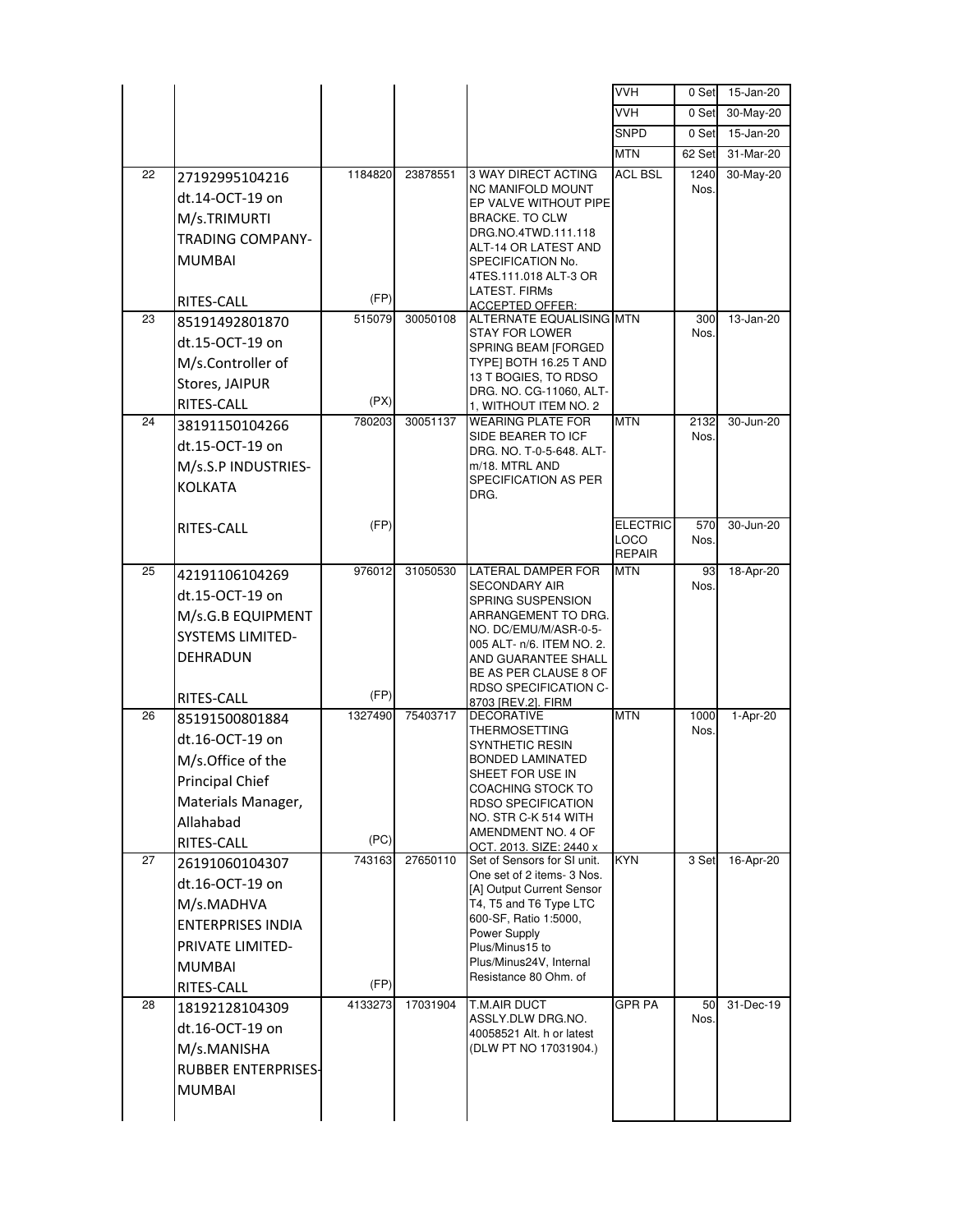|    | RITES-CALL                                                                                                  | (PC)            |          |                                                                                                                                                                                                                             | <b>GPR PA</b>                | 88<br>Nos.     | 31-Mar-20              |
|----|-------------------------------------------------------------------------------------------------------------|-----------------|----------|-----------------------------------------------------------------------------------------------------------------------------------------------------------------------------------------------------------------------------|------------------------------|----------------|------------------------|
| 29 | 38191477104317<br>dt.17-OCT-19 on<br>M/s.N.K. IRON<br>INDUSTRIES-AGRA<br>RITES-CALL                         | 3714480<br>(FC) | 38106346 | <b>BOGIE CENTRE PIVOT</b><br>TOP FOR CASNUB<br>BOGIES TO RDSO'S DRG.<br>NO. WD-85079-S/2, ALT-<br>25 OR LATEST, ITEM NO.<br>2. MATERIAL AND<br>SPECIFICATION AS PER                                                         | SIG/BSL                      | 1072<br>Nos.   | 30-May-20              |
| 30 | 43191308104367<br>dt.18-OCT-19 on<br>M/s.P. K. METAL<br>CASTING-BHOPAL                                      | 2942327         | 45178148 | BATTERY BOXES 110<br>VOLTS DC SYSTEM, TO<br>ICF DRG. No. ICF/SK/7-1-<br>306 ALT "V" WITHOUT<br>FRP TRAY.                                                                                                                    | <b>MTN</b>                   | 106<br>Nos.    | 1-Apr-20               |
|    | RITES-CALL                                                                                                  | (FP)            |          |                                                                                                                                                                                                                             | <b>MTN</b>                   | 106<br>Nos.    | 30-Jun-20              |
| 31 | 27192819104007<br>dt.01-OCT-19 on<br>M/s.S.K.ENGINEERIN<br><b>G ENTERPRISE-</b><br><b>HOWRAH</b>            | 2271939         | 25158170 | Set of ball type cut-out cock KYN<br>venting & non venting type<br>as per sketch no.<br>BSL/ELW/SK.NO.9083.ALT<br>5. one set consists of 09<br>items & 66 nos.                                                              |                              | 4 Set          | 30-May-20              |
|    | RITES-CALL                                                                                                  | (FP)            |          |                                                                                                                                                                                                                             | <b>KYN</b>                   | 4 Set          | 30-Sep-20              |
|    |                                                                                                             |                 |          |                                                                                                                                                                                                                             | <b>ACL BSL</b>               | 33 Set         | 30-May-20              |
|    |                                                                                                             |                 |          |                                                                                                                                                                                                                             | <b>ACL BSL</b>               | 33 Set         | 30-Sep-20              |
| 32 |                                                                                                             | 7537769         | 33500678 | Primary Spring Outer for                                                                                                                                                                                                    | <b>AQ</b><br><b>MTN</b>      | 1 Set          | 30-May-20<br>31-Mar-20 |
|    | 38194307904050<br>dt.03-OCT-19 on<br>M/s.Rail Spring<br>Karkhana, Gwalior                                   |                 |          | LHB GS Coaches, to RCF<br>Drg. No. LG 01100, Alt. Nil<br>conforming to RDSO<br>Specification No.<br>RDSO/2017/CG-01, Rev.                                                                                                   |                              | 36<br>Nos.     |                        |
|    | RITES-CALL                                                                                                  | (PC)            |          | Nil, along with RDSO L. No. LTT<br>SV.FIAT. Spring dated                                                                                                                                                                    |                              | 395<br>Nos.    | 31-Mar-20              |
|    |                                                                                                             |                 |          | 11/13-06-201                                                                                                                                                                                                                | <b>PR</b>                    | 359<br>Nos.    | 31-Mar-20              |
| 33 | 27193777104072<br>dt.07-OCT-19 on<br>M/s.KAY PEE<br><b>EQUIPMENTS PVT</b><br>LTD-HOWRAH<br>RITES-CALL       | 2830380<br>(FP) | 29100150 | <b>Holder for Traction Motor</b><br>Suspension of WAP-<br>7/WAG-9 locos as per CLW<br>Drg. No. 1209.01-118.002<br>Alt-2 or latest and ABB Drg<br>No. IB011-00193 or latest.<br>Accepted offer: HOLDER<br>FOR TRACTION MOTOR | <b>ACL BSL</b>               | 80<br>Nos.     | 30-Sep-20              |
| 34 | 27191188104084<br>dt.07-OCT-19 on<br>M/s.RIVER<br><b>ENGINEERING PVT</b><br>LTD-NOIDA<br>RITES-CALL         | 625400<br>(FP)  | 23560897 | AOH MAINTENANCE KIT<br>(SUB KIT AOH 1) OF TAP<br>CHANGER CONSISTING<br>OF 32 plus 28 (Hardware),<br>i.e. 60 COMMON ITEMS<br>including hardware items of<br>Make M/s REPL or M/s<br>Anantashree Engineers as                 | <b>ACL BSL</b>               | 10 Set         | 30-Jun-20              |
| 35 | 27193152104092<br>dt.07-OCT-19 on<br>M/s.TRINITY HOUSE<br>(INDIA) PVT. LTD.-<br><b>MUMBAI</b><br>RITES-CALL | 526191<br>(FP)  | 25718745 | IOH replacement kit for<br>twin bottle VCB Type 20<br>CB make M/s Schneider<br>(code No.5110620)<br>comprising of 14 items as<br>per sketch<br>No.ELS/AQ/WAG-7<br>SK.No.0059 Rev-1. FIRMs<br><u>AEDIED AEEED. IC</u>        | <b>KYN</b><br><b>ACL BSL</b> | 8 Set<br>6 Set | 30-May-20<br>30-May-20 |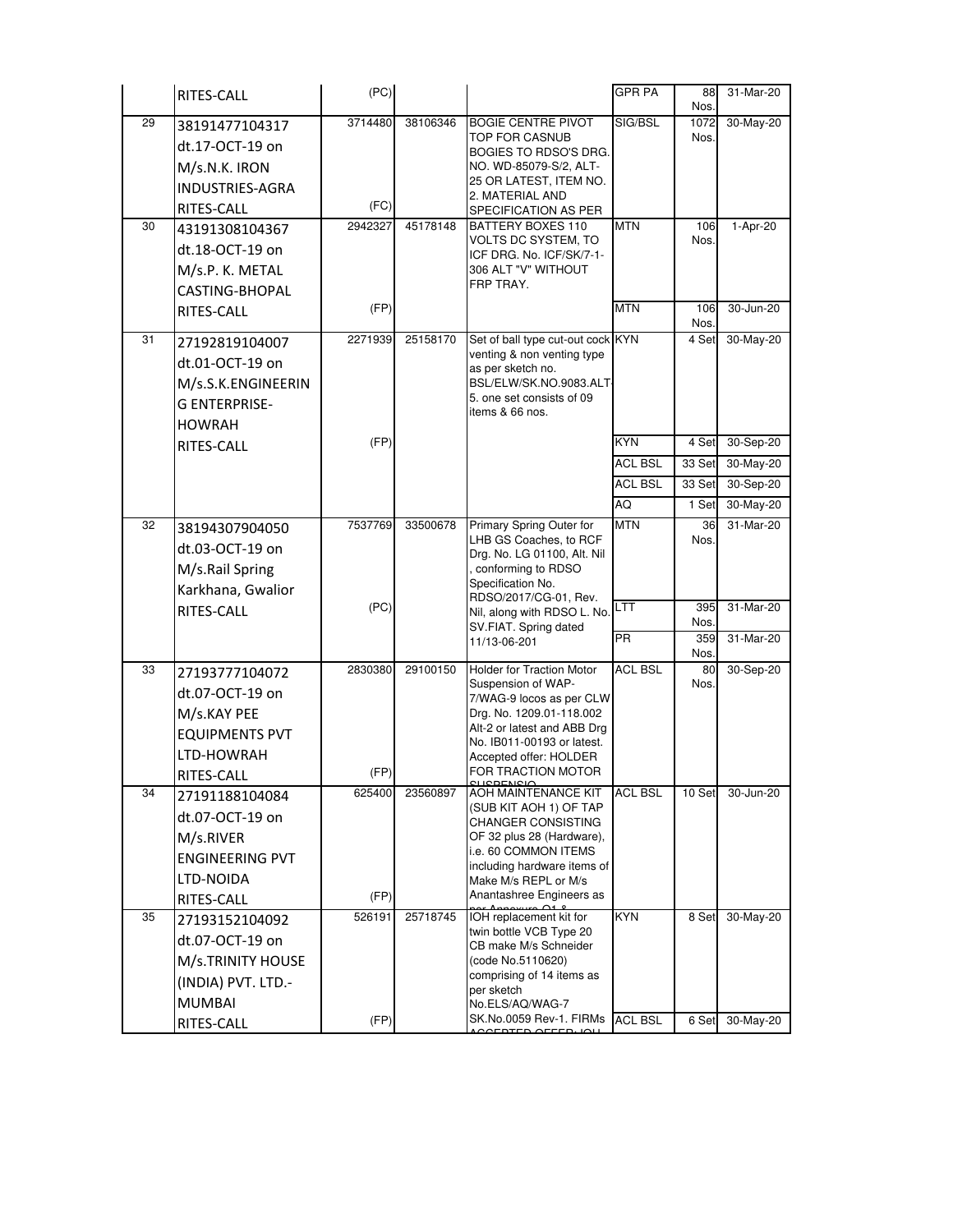| 36 | 42191006104140          | 1376550 | 35012511 | <b>AXLE BOX HOUSING</b>                              | <b>MTN</b>      | 73                 | 1-Apr-20  |
|----|-------------------------|---------|----------|------------------------------------------------------|-----------------|--------------------|-----------|
|    | dt.10-OCT-19 on         |         |          | [FINISHED MACHINED]                                  |                 | Nos.               |           |
|    |                         |         |          | FOR MOTOR COACH TO<br>DRG. NO. EMU-M-0-2-002,        |                 |                    |           |
|    | M/s.JAGDAMBA            |         |          | ALT. H/2.ITEM NO                                     |                 |                    |           |
|    | <b>LIQUIFIED STEELS</b> |         |          | 2.MATERIAL                                           |                 |                    |           |
|    | LTD.-HARIDWAR           |         |          | SPECIFICATION TO                                     |                 |                    |           |
|    | RITES-CALL              | (FP)    |          | RDSO SPECN NO.                                       | <b>MTN</b>      | 77                 | 30-May-20 |
| 37 |                         | 1104233 | 30217180 | RDSO/2007/CG-08 AND<br><b>RUBBER SPRING FOR</b>      | <b>MTN</b>      | Nos.               | 30-May-20 |
|    | 38193121104176          |         |          | DRAFT GEAR TO RDSO                                   |                 | 513<br>Set         |           |
|    | dt.11-OCT-19 on         |         |          | DRG. NO. SK-K3004, ALT-                              |                 |                    |           |
|    | M/s.BALAJI RUBBER       |         |          | NIL. ITEM NO.1.                                      |                 |                    |           |
|    | FACTORY-PUNE            |         |          | <b>MATERIAL AND</b>                                  |                 |                    |           |
|    | RITES-CALL              | (FP)    |          | SPECIFICATION TO<br><b>RDSO SPECIFICATION</b>        |                 |                    |           |
| 38 | 80193194104419          | 2950555 | 80014975 | Servo Press-150 RR of                                | $\overline{PR}$ | 630                | 30-Apr-20 |
|    | dt.24-OCT-19 on         |         |          | M/s.IOC or HYCOM 150 P                               |                 | <b>LTR</b>         |           |
|    |                         |         |          | of M/s. HPC or MAK                                   |                 |                    |           |
|    | M/s.HINDUSTAN           |         |          | Compressor Oil-150 of<br>M/s.BPC, packed in 210 ltrs |                 |                    |           |
|    | PETROLEUM               |         |          | in new Non returnable M.S.                           |                 |                    |           |
|    | CORPORATION             |         |          | Drum.As per RDSO MP.MI-                              |                 |                    |           |
|    | LIMITED-MUMBAI          |         |          | 15(Rev.12) January 2019.                             |                 |                    |           |
|    | RITES-CALL              | (FP)    |          | Accepted Bra                                         | $\overline{PR}$ | 630<br>LTR         | 31-Aug-20 |
|    |                         |         |          |                                                      | KALVA           | 210                | 30-Apr-20 |
|    |                         |         |          |                                                      | <b>KALVA</b>    | <b>LTR</b>         | 31-Aug-20 |
|    |                         |         |          |                                                      |                 | 210<br><b>LTR</b>  |           |
|    |                         |         |          |                                                      | <b>KYN</b>      | 2730<br>LTR        | 30-Apr-20 |
|    |                         |         |          |                                                      | KYN             | 2520<br>LTR        | 31-Aug-20 |
|    |                         |         |          |                                                      | <b>PUNE</b>     | 210                | 30-Apr-20 |
|    |                         |         |          |                                                      | <b>PUNE</b>     | LTR<br>210         | 31-Aug-20 |
|    |                         |         |          |                                                      |                 | <b>LTR</b>         |           |
|    |                         |         |          |                                                      | <b>ACL BSL</b>  | 4830<br>LTR        | 30-Apr-20 |
|    |                         |         |          |                                                      | <b>ACL BSL</b>  | 4620<br><b>LTR</b> | 31-Aug-20 |
|    |                         |         |          |                                                      | <b>CLA</b>      | 1260<br><b>LTR</b> | 30-Apr-20 |
|    |                         |         |          |                                                      | CLA             | 1260               | 31-Aug-20 |
|    |                         |         |          |                                                      | <b>GPR PA</b>   | <b>LTR</b><br>1260 | 30-Apr-20 |
|    |                         |         |          |                                                      |                 | <b>LTR</b>         |           |
|    |                         |         |          |                                                      | <b>GPR PA</b>   | 1050<br><b>LTR</b> | 31-Aug-20 |
|    |                         |         |          |                                                      | AQ              | 2730               | 30-Apr-20 |
|    |                         |         |          |                                                      |                 | <b>LTR</b>         |           |
|    |                         |         |          |                                                      | AQ              | 2940<br>LTR        | 31-Aug-20 |
|    |                         |         |          |                                                      | <b>DLS KYN</b>  | 1890<br>LTR        | 30-Apr-20 |
|    |                         |         |          |                                                      | <b>DLS KYN</b>  | 1680<br>LTR        | 31-Aug-20 |
| 39 | 27193274104426          | 2666236 | 29940047 | SPHERI BLOC FOR                                      | <b>ACL BSL</b>  | 136                | 24-Jul-20 |
|    | dt.24-OCT-19 on         |         |          | <b>TRACTION MOTOR FOR</b><br>WAP-5 LOCOS AS PER      |                 | Nos.               |           |
|    | M/s.S.K.SALES           |         |          | RDSO SPECIFICATION                                   |                 |                    |           |
|    | CORPORATION-            |         |          | No.                                                  |                 |                    |           |
|    | <b>KOLKATA</b>          |         |          | RDSO/2007/EL/SPEC/005                                |                 |                    |           |
|    |                         | (FP)    |          | 1/REV-02 OR LATEST<br>ABB DRG. NO. IA 016-           |                 |                    |           |
|    | RITES-CALL              |         |          | 0000 DEV 2 OD LATECT                                 |                 |                    |           |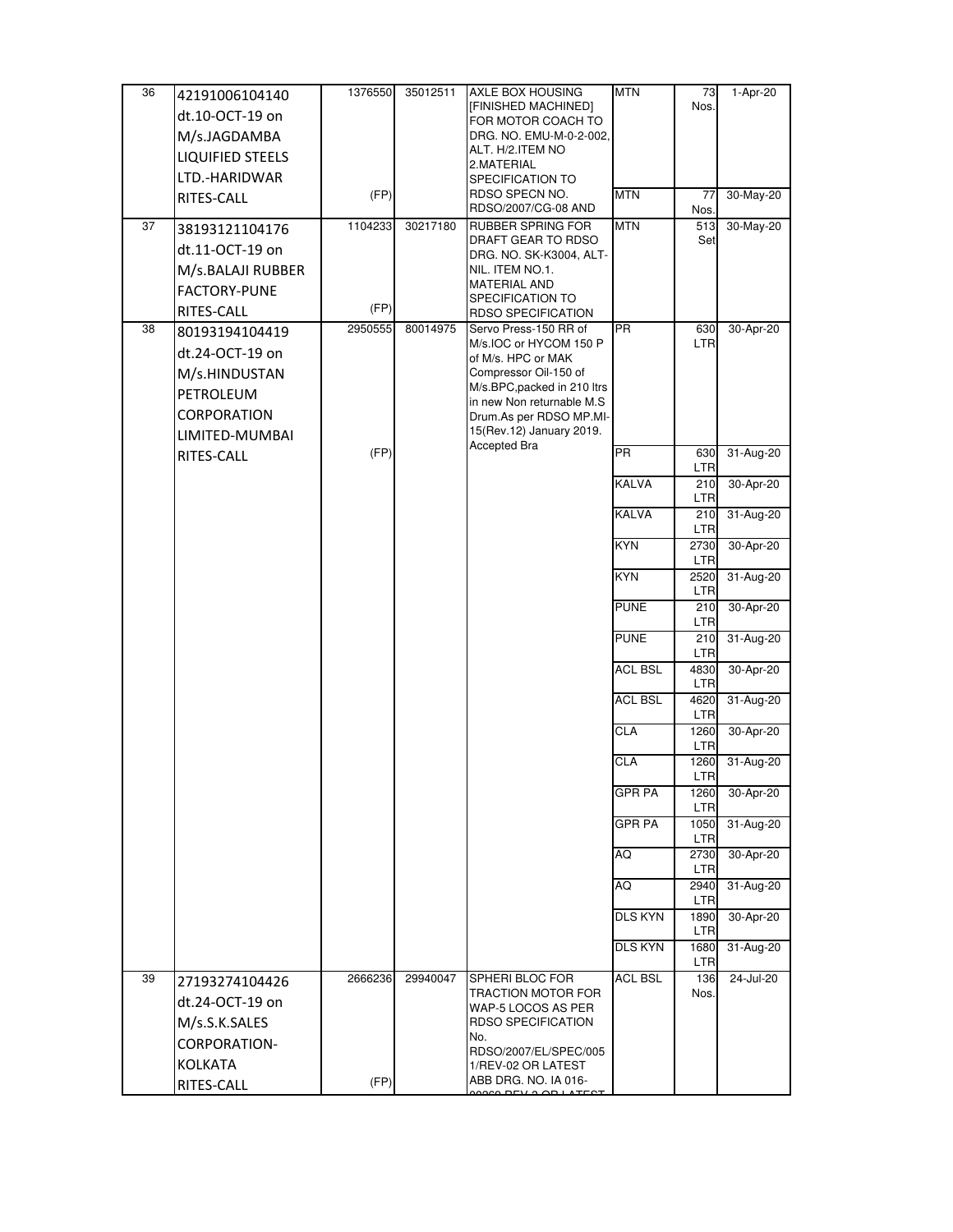| 40 | 81191047104483                      | 796500  | 81040015 | <b>DISOLVED ACETYLENE</b>                          | <b>MTN</b>     | 2700               | 31-Mar-21 |
|----|-------------------------------------|---------|----------|----------------------------------------------------|----------------|--------------------|-----------|
|    | dt.31-OCT-19 on                     |         |          | FILLED IN CYLINERS FOR<br><b>INDUSTRIAL USE AT</b> |                | <b>CUM</b>         |           |
|    | M/s.ESTEEM GASES                    |         |          | AMBIENT TEMPRATURE                                 |                |                    |           |
|    | PVT.LTD.-NAVI                       |         |          | IS 308/1988                                        |                |                    |           |
|    | <b>MUMBAI</b>                       |         |          |                                                    |                |                    |           |
|    | RITES-CALL                          | (FP)    |          |                                                    |                |                    |           |
| 41 | 80192248104006                      | 2400846 | 80011731 | SHELL CORENA S2 P100                               | <b>MTN</b>     | 627                | 31-Dec-19 |
|    | dt.01-OCT-19 on                     |         |          | OF M/S. SHELL INDIA.                               |                | <b>LTR</b>         |           |
|    | M/s.UNITED SALES                    |         |          |                                                    |                |                    |           |
|    | <b>AND SERVICES-</b>                |         |          |                                                    |                |                    |           |
|    |                                     |         |          |                                                    |                |                    |           |
|    | <b>KORBA</b><br>RITES-CALL RITES-IC | (FC)    |          |                                                    | <b>MTN</b>     | 836                | 31-May-20 |
|    |                                     |         |          |                                                    |                | <b>LTR</b>         |           |
|    |                                     |         |          |                                                    | <b>VVH</b>     | 836                | 31-Dec-19 |
|    |                                     |         |          |                                                    | <b>VVH</b>     | LTR<br>836         | 31-May-20 |
|    |                                     |         |          |                                                    |                | LTR                |           |
|    |                                     |         |          |                                                    | <b>ACL BSL</b> | 418<br><b>LTR</b>  | 31-Dec-19 |
|    |                                     |         |          |                                                    | <b>ACL BSL</b> | 418                | 31-May-20 |
|    |                                     |         |          |                                                    |                | <b>LTR</b>         |           |
|    |                                     |         |          |                                                    | <b>KALVA</b>   | 418<br><b>LTR</b>  | 31-Dec-19 |
|    |                                     |         |          |                                                    | <b>KALVA</b>   | 418<br><b>LTR</b>  | 31-May-20 |
|    |                                     |         |          |                                                    | <b>SNPD</b>    | 1045<br><b>LTR</b> | 31-Dec-19 |
|    |                                     |         |          |                                                    | <b>SNPD</b>    | 1045<br><b>LTR</b> | 31-May-20 |
| 42 | 27193278104009                      | 5821200 | 29700036 | SET OF SPRING LOADED KYN                           |                | 16 Set             | 30-Sep-20 |
|    | dt.03-OCT-19 on                     |         |          | SWITCH 6A-250V. USED                               |                |                    |           |
|    | M/s.HIND                            |         |          | AS ZPT, BLDJ, BLHO<br>[POS NO. 129,134,169.1]      |                |                    |           |
|    |                                     |         |          | <b>TYPE SBM-</b>                                   |                |                    |           |
|    | <b>ENTERPRISES-</b>                 |         |          | F/TOU/21/22/R20 & BLCP                             |                |                    |           |
|    | <b>MUMBAI</b>                       | (FP)    |          | (POS NO-172) TYPE SBM-<br>F/TUSO/21/22/R-20 AS     | <b>ACL BSL</b> | 102                | 30-Sep-20 |
|    | RITES-CALL                          |         |          | PER CLW                                            |                | Set                |           |
|    |                                     |         |          | SPECIFICATION NO.<br>CLW/ES/3/0075                 | AQ             | 8 Set              | 30-Sep-20 |
| 43 | 38193112804048                      | 1248572 | 33500356 | PRIMARY SPRING INNER LTT                           |                | 238                | 31-Mar-20 |
|    | dt.03-OCT-19 on                     |         |          | FOR GENERATOR CAR<br>TO FIAT DRG. NO.              |                | Nos.               |           |
|    | M/s.Rail Spring                     |         |          | 1277143 VER 01,                                    |                |                    |           |
|    | Karkhana, Gwalior                   |         |          | CONFORMING TO RDSO                                 |                |                    |           |
|    | RITES-CALL                          | (FP)    |          | SPECIFICATION NO.<br>RDSO/2017/CG-01, REV-         | <b>PR</b>      | 77                 | 31-Mar-20 |
|    |                                     |         |          | NIL, ALONG WITH RDSO                               | <b>PUNE</b>    | Nos.               | 31-Mar-20 |
|    |                                     |         |          | L.NO. SV.FIAT.SPRING<br>DATED 11/13-06-2019.       |                | 26<br>Nos.         |           |
| 44 | 27193570104211                      | 1146960 | 29530015 | Oil Pump Converter as per                          | <b>ACL BSL</b> | 12                 | 30-May-20 |
|    | dt.14-OCT-19 on                     |         |          | CLW Specn. No.<br>CLW/ES/3/0107 or latest.         |                | Nos.               |           |
|    | M/s.FLOWTECH                        |         |          | <b>FIRMs ACCEPTED</b>                              |                |                    |           |
|    | PUMPS AND MOTORS-                   |         |          | OFFER:                                             |                |                    |           |
|    | <b>BANGALORE</b>                    |         |          | MAKE/BRAND:FLOWWEL<br>L MAKE, MODEL-1515.          |                |                    |           |
|    |                                     |         |          |                                                    |                |                    |           |
|    | RITES-CALL                          | (FP)    |          |                                                    |                |                    |           |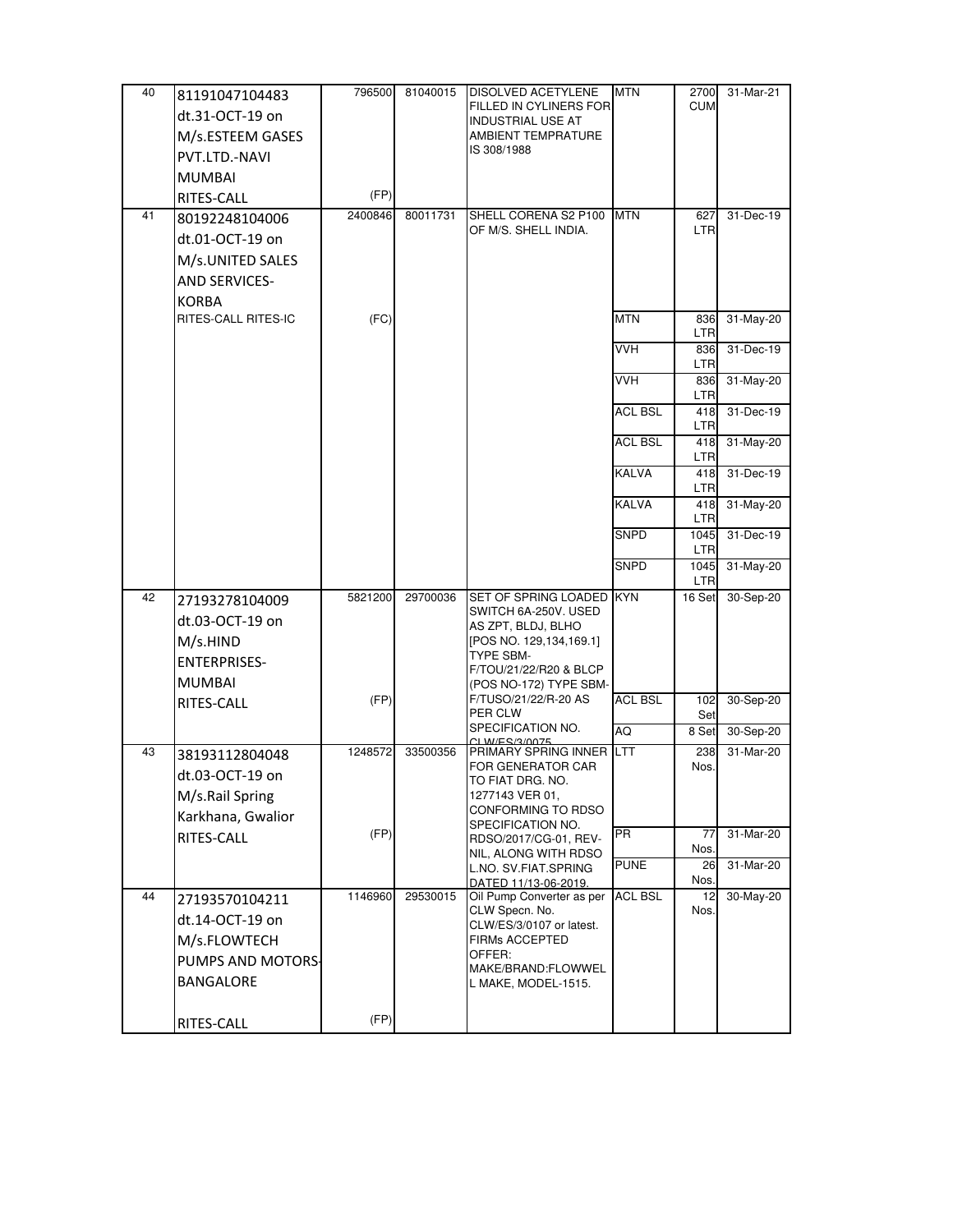| 45 | 27193845104212<br>dt.14-OCT-19 on<br>M/s.M.B. AND<br>COMPANY-HOWRAH                                       | 835440          | 29690080 | Auxiliary transformer<br>415V/110V (Pos no 67)<br>15KVA/1000V-415/110V<br>ABB Document No-<br>3EHP590064R0015 or<br>latest as per CLW Spec no<br>CLW/ES/3/0098 or latest                                                     | ACL BSL        | 6 Nos.               | 30-May-20              |
|----|-----------------------------------------------------------------------------------------------------------|-----------------|----------|------------------------------------------------------------------------------------------------------------------------------------------------------------------------------------------------------------------------------|----------------|----------------------|------------------------|
|    | RITES-CALL                                                                                                | (FP)            |          |                                                                                                                                                                                                                              | AQ             | 2 Nos.               | 30-May-20              |
| 46 | 27193779104241<br>dt.15-OCT-19 on<br>M/s.ROOPSON<br><b>ELECTRICALS-</b><br><b>MUMBAI</b><br>RITES-CALL    | 1407150<br>(FP) | 29740058 | <b>MOTOR FOR OIL</b><br>COOLING UNIT FOR 3<br>PHASE LOCOS AS PER<br>RDSO SPECN. NO. E-<br>10/3/09 (MOTOR) WITH<br>AMENDMENT NO. 1,2,3,4<br>& 5 AND CLW SPECN NO.<br>CLW/ES/3/0647 ALT-E OR ACL BSL<br>LATEST. Firms Accepted | <b>ACL BSL</b> | 4 Nos.<br>11<br>Nos. | 15-Apr-20<br>30-Jun-20 |
| 47 | 38190021704264<br>dt.15-OCT-19 on<br>M/s.Secretary<br>(Stores), Railway<br>Board, New Delhi               | 14784432        | 29050042 | AXLE(ROUGH<br>MACHINED)FOR<br>WAP7/WAG9 LOCOS AS<br>PER ABB DRG.NO.IB 011-<br>0170, ALT-5 OR LATEST &<br>CLW DRG.NO.1209-01-<br>011-002 OR LATEST.ALT-<br>2 OR LATEST.                                                       | <b>ACL BSL</b> | 161<br>Nos.          | 15-Aug-20              |
|    | RITES-CALL                                                                                                | (FP)            |          |                                                                                                                                                                                                                              | <b>ACL BSL</b> | 229<br>Nos.          | 15-Jun-21              |
| 48 | 38190016704265<br>dt.15-OCT-19 on<br>M/s.Secretary<br>(Stores), Railway<br>Board, New Delhi               | 195116177       | 29050054 | WHEEL DISC FOR<br>WAP7/WAG9 LOCOS AS<br>PER ABB DRG.NO.IB 011-<br>00171. REV.4 OR LATEST<br>AND CLW DRG.NO.1209-<br>01-111-003 ALT-4 OR<br>LATEST.                                                                           | <b>ACL BSL</b> | 1164<br>Nos.         | 15-Jul-20              |
|    | RITES-CALL                                                                                                | (FP)            |          |                                                                                                                                                                                                                              | <b>ACL BSL</b> | 957<br>Nos.          | 15-Jun-21              |
| 49 | 27193495104424<br>dt.24-OCT-19 on<br>M/s.POWER<br><b>EQUIPMENTS-</b><br><b>BHOPAL</b><br>RITES-CALL       | 1225430<br>(FP) | 29810012 | ROOF LINE INSULATOR<br>AS PER CLW SPECN. NO.<br>CLW/ES/3/0051 OR<br>LATEST AND ABB<br>DOCUMENT NO. HBTA<br>420656P0001 OR<br>LATEST CLW DRG. NO.<br>CLW/ES/3/SK1/0051 OR                                                     | <b>ACL BSL</b> | 155<br>Nos.          | 24-Jun-20              |
| 50 | 27191031204463<br>dt.30-OCT-19 on<br>M/s.SAN<br><b>ENGINEERING AND</b><br>LOCOMOTIVE CO LTD-<br>BANGALORE | 2993655         | 25420203 | 23 Teeth pinion for Traction ACL BSL<br>Motor type HS-15250A for<br>WAP-4 LOCO as per<br>RDSO DRG. No. SKDL-<br>4356, Alt.B to RDSO<br>SPECN. No. MP.O.2800.09<br>[REV.02] JUNE 05.                                          |                | 87<br>Nos.           | 28-Feb-20              |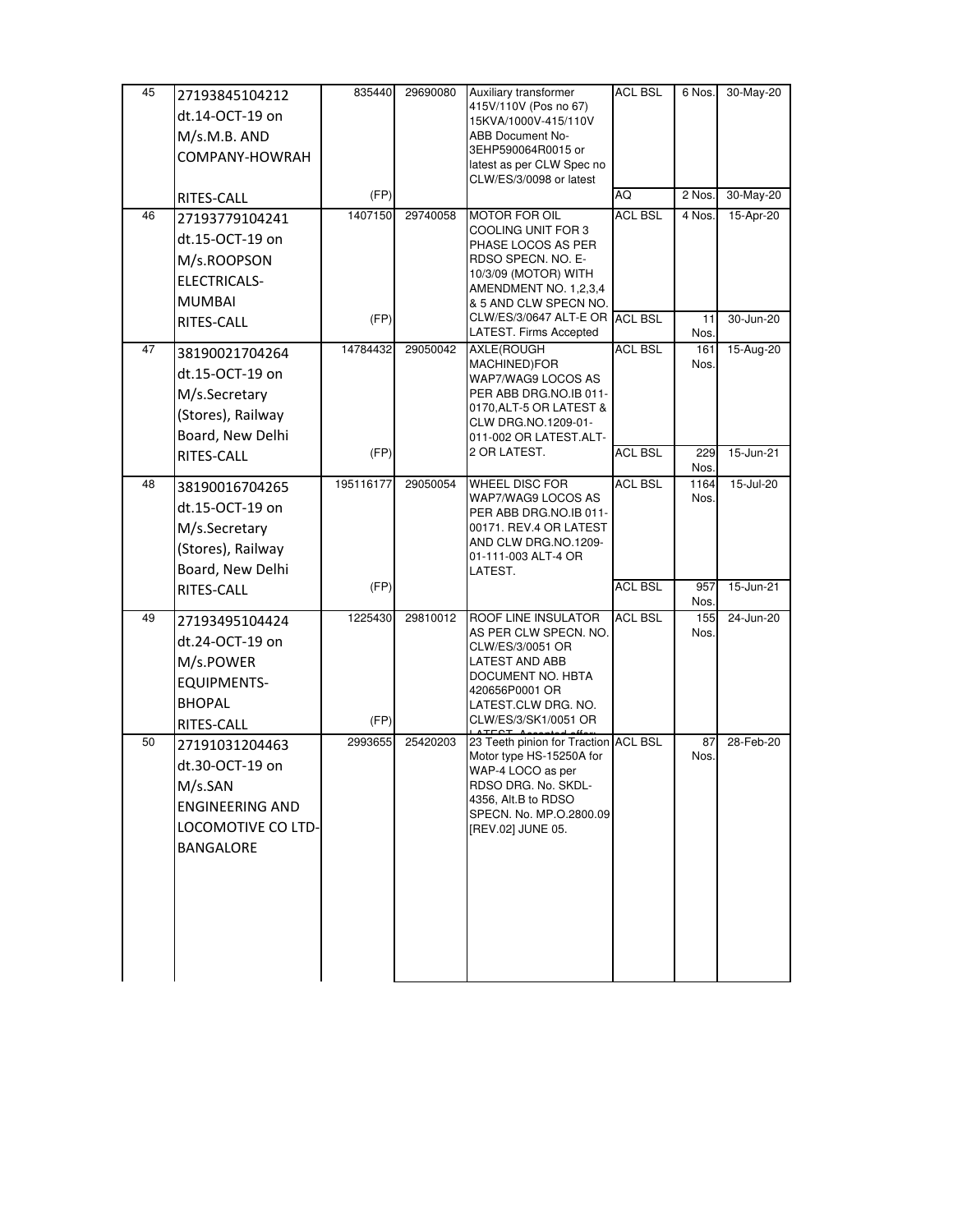|    | RITES-CALL RITES-IC                                                                                                         | (PC)           | 29420039 | PINION SHAFT FOR WAP-<br>7 LOCO 20 TEETH AS<br>PER RDSO<br>SPEC.NO.MP.0.2800.19(R<br>EV-0.00) OCT 05 & RDSO<br>DRG.NO.SKDP 3473 ALT-<br>3 OR LATEST.                                                                                        |                      |                          |                          |
|----|-----------------------------------------------------------------------------------------------------------------------------|----------------|----------|---------------------------------------------------------------------------------------------------------------------------------------------------------------------------------------------------------------------------------------------|----------------------|--------------------------|--------------------------|
|    |                                                                                                                             |                |          |                                                                                                                                                                                                                                             | <b>ACL BSL</b>       | 49<br>Nos.               | 28-Feb-20                |
| 51 | 75191118104055<br>dt.04-OCT-19 on<br>M/s.VIBGYOR PAINTS<br><b>AND CHEMICALS</b><br>PONDICHERRY-<br>CHENNAI                  | 1682208        | 77900091 | SET OF PU PAINTS FOR<br>EMU MUTP PHASE-II<br>COACHES ONE SET<br>CONSISTS FOUR ITEMS<br>WITH TWO PACK 1) RAL-<br>9018 PU PAPYRUS<br>WHITE METALLIC FINISH<br>QTY/SET 15 LTRS 2) RAL-<br>4008 PU SIGNAL VIOLET<br><b>METALLIC FINISH QTY/</b> | <b>MTN</b>           | 166<br>Set               | $6$ -Jan-20              |
|    | RITES-CALL RITES-IC                                                                                                         | (FC)           |          |                                                                                                                                                                                                                                             | <b>MTN</b>           | 50 Set                   | 15-Nov-19                |
| 52 | 81192033804060<br>dt.04-OCT-19 on<br>M/s.PRINCIPAL CHIEF<br><b>MATERIALS</b><br>MANAGER,<br><b>CHURCHGATE</b><br>RITES-CALL | 578172<br>(FP) | 83054030 | Pre printed computer<br>stationery for computerized<br>railway receipts, printed on<br>Indian Railway Logo Water<br>marked paper confirming to<br>IS-1848-2007 Slize 15"x<br>12". others details and<br>specification as per                | <b>STY</b>           | 140333<br>Set            | 31-Mar-21                |
| 53 | 27183785104075                                                                                                              | 1470000        | 29940126 | Set of Labyrinth Ring                                                                                                                                                                                                                       | <b>ACL BSL</b>       | 40 Set                   | 10-Apr-20                |
|    | dt.07-OCT-19 on<br>M/s.KHARAGPUR<br><b>METAL REFORMING</b><br><b>INDUSTRIES PVT LTD-</b><br><b>KHARAGPUR</b><br>RITES-CALL  | (FP)           |          | bearing cap & Clamp plate<br>(NDE) FOR WAP5 Traction<br>Motors type 6FXA 7059.<br>consist of 4 Items 04 Nos<br>As per Sketch<br>No.BSL/ELW/SK.No.6017.<br>ALT-1.                                                                            |                      |                          |                          |
| 54 | 27193409104078                                                                                                              | 774039         |          | 29660026 MINIMUM VOLTAGE                                                                                                                                                                                                                    | <b>KYN</b>           | 3 Nos.                   | $30 - \frac{1}{11}$ n-20 |
|    | dt.07-OCT-19 on<br>M/s.M.B. AND<br>COMPANY-HOWRAH<br>RITES-CALL                                                             | (FP)           |          | RELAY(POS NO 86) AS<br>PER CLW SPECN.NO.<br>CLW/ES/3/0060 ALT-A OR<br>LATEST AND ABB<br>DOCUMENT NO.<br>3EHP585821R0202 OR<br>LATEST. Accepted offer:<br>Make/Brand-Self.<br>MINIMUM VOLTAGE<br>RELAY(POS NO 86) A                          | <b>ACL BSL</b><br>AQ | 26<br>Nos.<br>14<br>Nos. | 30-Jun-20<br>30-Jun-20   |
| 55 | 42193452104138                                                                                                              | 7238480        | 31010246 | <b>LOWER RUBBER</b>                                                                                                                                                                                                                         | <b>MTN</b>           | 1450                     | 1-Apr-20                 |
|    | dt.10-OCT-19 on<br>M/s.MGM RUBBER<br>COMPANY-KOLKATA<br>RITES-CALL                                                          | (PC)           |          | WASHER FOR AXLE BOX<br>GUIDE ARRANGEMENT<br>FOR EMU 20 T BOGIE TO<br>ICF DRG. NO.<br>EMU/M.0.1.008 ALT-s/6.<br><b>MATERIAL AND</b><br>SPECIFICATION AS PER                                                                                  | <b>MTN</b>           | Nos.<br>5247             | 30-May-20                |
|    |                                                                                                                             |                |          | DRAWING.                                                                                                                                                                                                                                    | <b>SNPD</b>          | Nos.<br>2055             | 1-Apr-20                 |
|    |                                                                                                                             |                |          |                                                                                                                                                                                                                                             | SNPD                 | Nos.<br>10090            | 30-May-20                |
|    |                                                                                                                             |                |          |                                                                                                                                                                                                                                             |                      | Nos.                     |                          |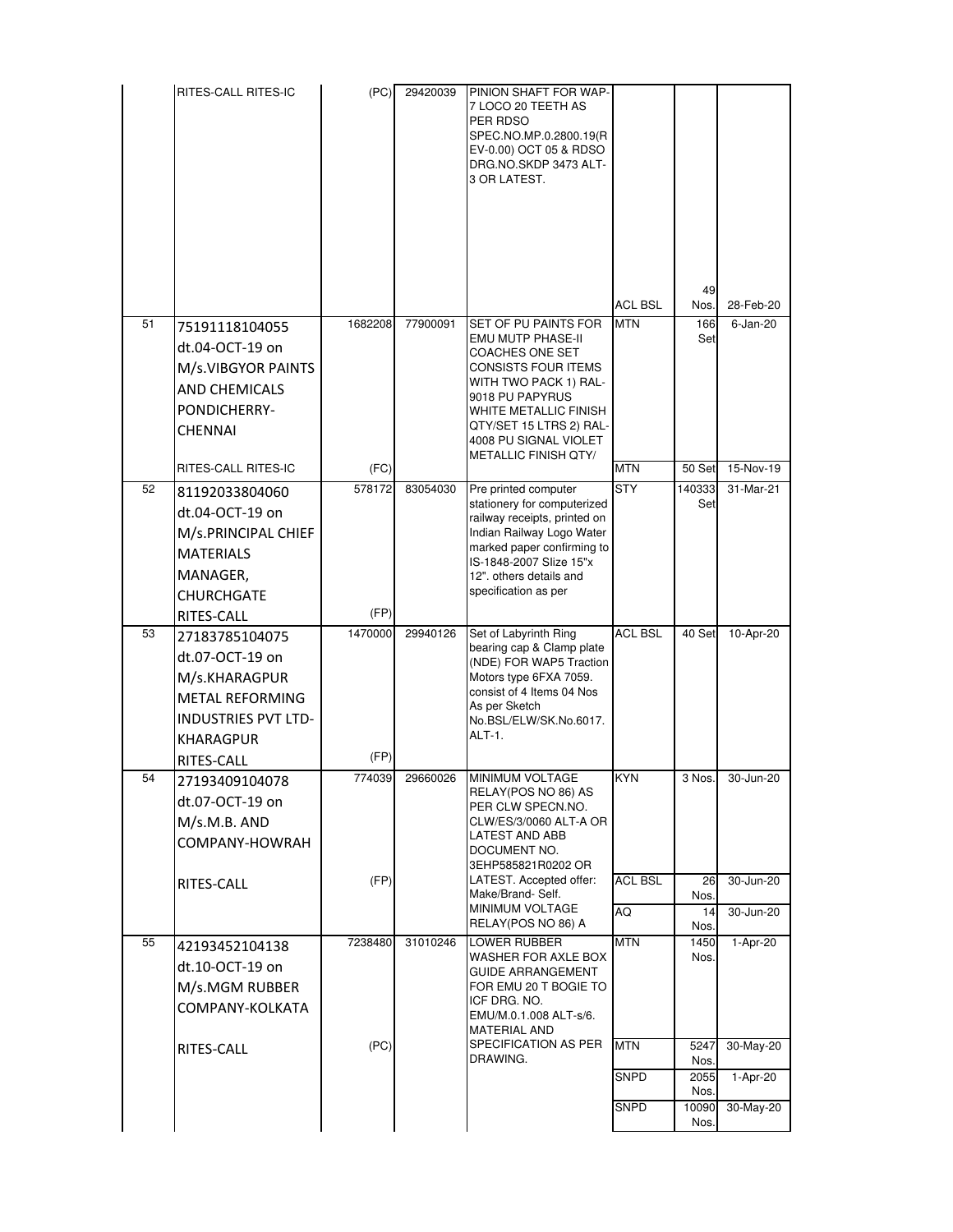|    |                              |          |          |                                                       | <b>KALVA</b> | 400<br>Nos.   | 1-Apr-20         |
|----|------------------------------|----------|----------|-------------------------------------------------------|--------------|---------------|------------------|
|    |                              |          |          |                                                       | <b>KALVA</b> | 910           | 30-May-20        |
|    |                              |          |          |                                                       | <b>VVH</b>   | Nos.<br>500   | 1-Apr-20         |
|    |                              |          |          |                                                       |              | Nos.          |                  |
|    |                              |          |          |                                                       | <b>VVH</b>   | 1658<br>Nos.  | 30-May-20        |
| 56 | 85191489801855               | 5610006  | 30560949 | HANDLE FOR LAVATORY MTN                               |              | 1500          | 10-Jan-20        |
|    | dt.12-OCT-19 on              |          |          | DOOR FOR II ND CLASS<br>COACHES. TO ICF DRG.          |              | Nos.          |                  |
|    | M/s.NORTHERN                 |          |          | NO. T-5-6-020 ALT-m/37.                               |              |               |                  |
|    | <b>RAILWAY</b>               |          |          | MTRL AND SPECN. AS<br>PER DRG.                        |              |               |                  |
|    | HEADQUARTERS,                | (FX)     |          |                                                       |              |               |                  |
| 57 | RITES-CALL<br>80192235104207 | 23544053 | 80030129 | <b>GRAPHITED GREASE No</b>                            | SIG/BSL      | 18.2          | 15-Dec-19        |
|    | dt.14-OCT-19 on              |          |          | "0" TO IS 408/1981                                    |              | MT            |                  |
|    | M/s.MINERAL OIL              |          |          | REAFFIRMED -2004.<br>ADDITIONAL                       |              |               |                  |
|    | CORPORATION-                 |          |          | <b>REQUIREMENT AS SLIP</b><br>No.1 ISSUED BY RDSO     |              |               |                  |
|    | <b>KANPUR</b>                |          |          | ON AUGUST 2016. RDSO                                  |              |               |                  |
|    | RITES-CALL RITES-IC          | (PC)     |          | APPROVED BRANDS:<br><b>BAMOROL GRAPHITED</b>          | SIG/BSL      | 18.746<br>МT  | 31-May-20        |
|    |                              |          |          | GREASE 'O' OF M/S BL,<br><b>SERVO GREAS</b>           | AQ           | 36.4<br>МT    | 15-Dec-19        |
|    |                              |          |          |                                                       | AQ           | 36.4<br>МT    | 31-Jan-20        |
|    |                              |          |          |                                                       | AQ           | 27.3<br>МT    | 31-May-20        |
|    |                              |          |          |                                                       | <b>BB</b>    | 18.2<br>МT    | 15-Dec-19        |
|    |                              |          |          |                                                       | BB           | 17.29<br>МT   | 31-Jan-20        |
|    |                              |          |          |                                                       | <b>BB</b>    | 15.106<br>МT  | 31-May-20        |
|    |                              |          |          |                                                       | <b>KWV</b>   | 15.106<br>МT  | 15-Dec-19        |
|    |                              |          |          |                                                       | <b>KWV</b>   | 15.106<br>МT  | 31-Jan-20        |
|    |                              |          |          |                                                       | <b>KWV</b>   | 13.832<br>МT  | 31-May-20        |
|    |                              |          |          |                                                       | <b>PUNE</b>  | 18.2<br>МT    | 15-Dec-19        |
|    |                              |          |          |                                                       | <b>PUNE</b>  | MT            | 17.654 31-May-20 |
| 58 | 81181015704228               | 1934150  | 83037366 | Paper White Water Mark<br>(Running Water mark         | <b>STY</b>   | 26000<br>Kgs. | 31-Dec-19        |
|    | dt.14-OCT-19 on              |          |          | specification - 02 inch                               |              |               |                  |
|    | M/s.THREE STAR               |          |          | diameter with 17 stars and<br>should be visible) with |              |               |                  |
|    | COMPANY-MUMBAI               |          |          | INDIAN RAILWAY LOGO                                   |              |               |                  |
|    | RITES-CALL RITES-IC          | (FC)     |          | in Reels, 58 GSM. IS:<br>1848/2018. Reel Width 55     |              |               |                  |
| 59 | 27193957104250               | 714000   | 29488035 | <b>SET OF FILTER</b><br>ASSEMBLY FOR WAG-9            | AQ           | 2 Set         | 30-May-20        |
|    | dt.15-OCT-19 on              |          |          | LOCO TO SPECIFICATIN                                  |              |               |                  |
|    | M/s.VIKRANT                  |          |          | NO. CLW/MS/3/012, ALT-5<br>OR LATEST AND CLW          |              |               |                  |
|    | ENGINEERING                  |          |          | DRG. NO. 1209-11.135-                                 |              |               |                  |
|    | WORKS-KOLKATA<br>RITES-CALL  | (FP)     |          | 123, ALT-3 [QTY-01 NOS.]<br>FOR OIL COOLER            |              |               |                  |
|    |                              |          |          |                                                       |              |               |                  |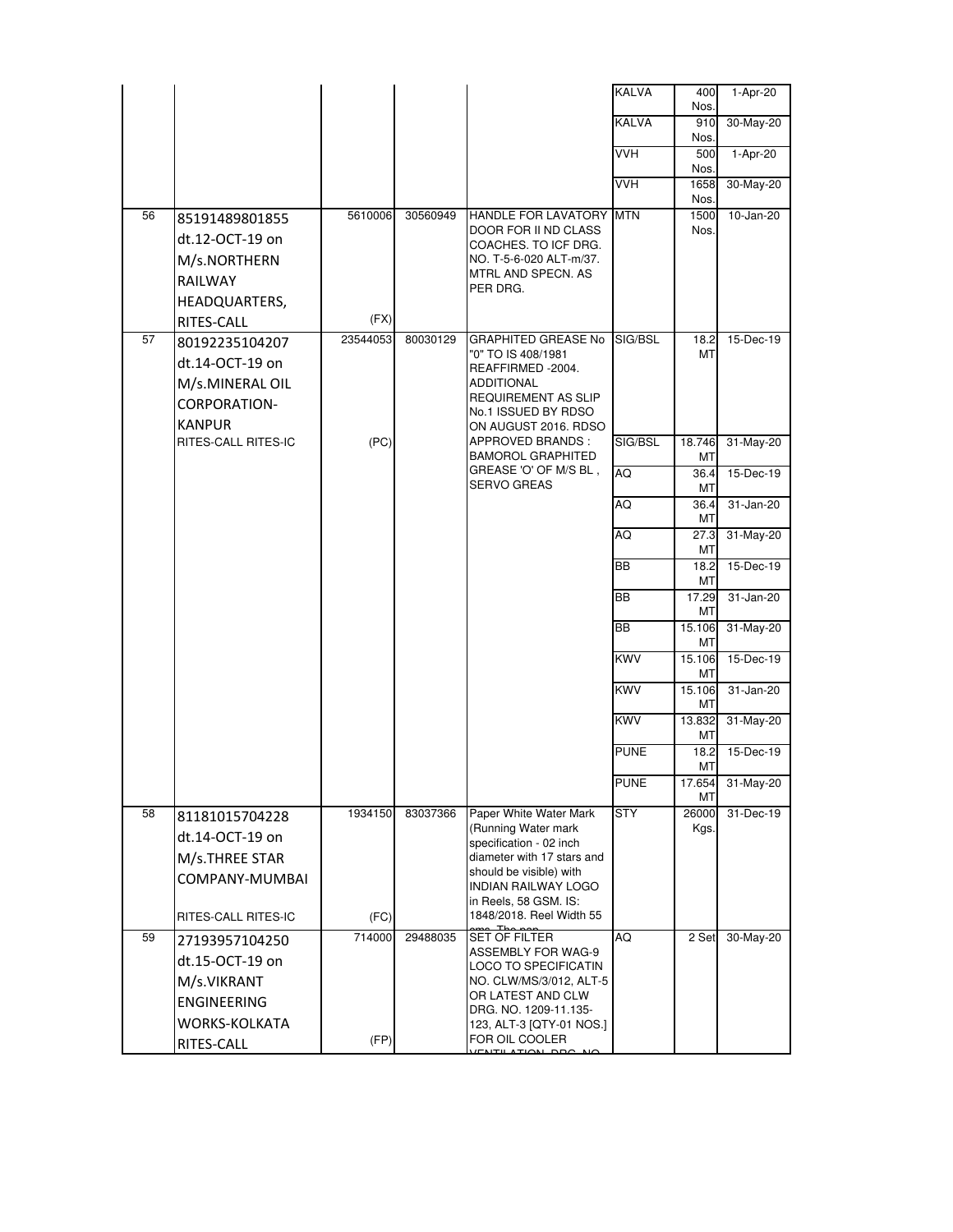| 60 | 38190058704254          | 38902830 | 17230044 | WHEEL MONOBLOCK (                                           | <b>PR</b>                | 100         | 15-Mar-20 |
|----|-------------------------|----------|----------|-------------------------------------------------------------|--------------------------|-------------|-----------|
|    | dt.15-OCT-19 on         |          |          | ROUGH MACHINED) TO<br>RDSO DRG.NO.D/WL -                    |                          | Nos.        |           |
|    | M/s.Secretary           |          |          | 5064 / R ( DLW PART                                         |                          |             |           |
|    | (Stores), Railway       |          |          | NO.1723 0044 AND EMD                                        |                          |             |           |
|    | Board, New Delhi        |          |          | PART NO. 4007 7313                                          |                          |             |           |
|    | RITES-CALL              | (FP)     |          |                                                             | <b>PR</b>                | 366         | 15-Aug-20 |
|    |                         |          |          |                                                             |                          | Nos.        |           |
|    |                         |          |          |                                                             | <b>PR</b>                | 243         | 15-Jun-21 |
| 61 | 11171080704038          | 15578089 | 38037350 | <b>AAR</b> approved Cartridge                               | $SMM-D(S)$               | Nos.<br>225 | 3-Oct-20  |
|    | dt.03-OCT-19 on         |          |          | <b>Taper Roller Bearing Class</b>                           | <b>BSL</b>               | Nos.        |           |
|    |                         |          |          | E'[6 Inch X 11 Inch]<br>complete for use on Freight         |                          |             |           |
|    | M/s.NATIONAL            |          |          | Stock for Indian Railways                                   |                          |             |           |
|    | <b>ENGINEERING</b>      |          |          | including four item as                                      |                          |             |           |
|    | <b>INDUSTRIES LTD.-</b> |          |          | under. i] End Cap and Cap                                   |                          |             |           |
|    | <b>JAIPUR</b>           |          |          | Screws. ii] Backing Rin                                     |                          |             |           |
|    | RITES-CALL              | (FC)     |          |                                                             | AMM (M)<br><b>KURDWA</b> | 858<br>Nos. | 3-Oct-20  |
| 62 | 55191041800061          | 1365307  | 38037350 | AAR approved Cartridge                                      | SIG/BSL                  | 100         | 14-Dec-19 |
|    | dt.05-OCT-19 on         |          |          | <b>Taper Roller Bearing Class</b><br>'E'[6 Inch X 11 Inch]  |                          | Nos.        |           |
|    | M/s.Principal Chief     |          |          | complete for use on Freight                                 |                          |             |           |
|    | Materials Manager,      |          |          | Stock for Indian Railways                                   |                          |             |           |
|    | ECR, HAJIPUR            |          |          | including four item as<br>under. i] End Cap and Cap         |                          |             |           |
|    | RITES-CALL              | (FC)     |          | Screws. ii] Backing Rin                                     |                          |             |           |
| 63 | 41192002104119          | 1886590  | 47413657 | Carbon brush for TM TAO-                                    | <b>KYN</b>               | 384         | 30-May-20 |
|    | dt.07-OCT-19 on         |          |          | 659 to RDSO Drg. No.                                        |                          | Nos.        |           |
|    | M/s.MERSEN INDIA        |          |          | EL.BS.002 [MOD] Alt.- 3<br>with RDSO Specification          |                          |             |           |
|    | PRIVATE LIMITED-        |          |          | No. ELRS/SPECN/CB/0027-                                     |                          |             |           |
|    |                         |          |          | Rev.- "O" or latest. Firm's                                 |                          |             |           |
|    | BANGALORE               | (FP)     |          | accepted offer - Make /<br>Brand - MERSEN/EG367.            | <b>ACL BSL</b>           | 7815        | 30-May-20 |
|    | RITES-CALL              |          |          |                                                             |                          | Nos.        |           |
| 64 | 85191497801874          | 695220   | 79906047 | Curtain fabric fire retardant MTN                           |                          | 3000        | 14-Jan-20 |
|    | dt.16-OCT-19 on         |          |          | Width 120 cms.RDSO<br>Specn.No.STR C-9911                   |                          | <b>MTR</b>  |           |
|    | M/s.Principal Chief     |          |          | Rev.03. Amendment slip                                      |                          |             |           |
|    | Materials Manager,      |          |          | no. 1 and 2 of April, 2013                                  |                          |             |           |
|    | Jabalpur                |          |          | similar to grade No.PPA<br>57/IA or similar to RDSO         |                          |             |           |
|    | RITES-CALL              | (FX)     |          | approved design.                                            |                          |             |           |
| 65 | 81193411104291          | 1151845  | 85011915 | Single row deep groove                                      | KYN                      | 30          | 20-May-20 |
|    | dt.16-OCT-19 on         |          |          | ball bearing No. 6316 with<br>C3 clearance. NOTE:- This     |                          | Nos.        |           |
|    | M/s.R K                 |          |          | item is strictly reserved for                               |                          |             |           |
|    | <b>ENGINEERING</b>      |          |          | procurement from RDSO                                       |                          |             |           |
|    | CORPORATION-            |          |          | approved sources only.                                      |                          |             |           |
|    | <b>MUMBAI</b>           |          |          |                                                             |                          |             |           |
|    | RITES-CALL              | (FP)     |          |                                                             | <b>ACL BSL</b>           | 344         | 20-May-20 |
|    |                         |          |          |                                                             |                          | Nos.        |           |
| 66 | 27192482104293          | 570627   | 23618279 | <b>LED MARKER LIGHT</b>                                     | <b>KYN</b>               | 6 Nos.      | 30-Jun-20 |
|    | dt.16-OCT-19 on         |          |          | assly. complete for electric<br>loco, consisting of 04 nos. |                          |             |           |
|    | M/s.POWER               |          |          | RED LED LIGHT, 04 nos.                                      |                          |             |           |
|    | <b>TECHNOLOGIES</b>     |          |          | WHITE LED LIGHT, 04                                         |                          |             |           |
|    | CORPORATION-NEW         |          |          | nos. front cover as per<br>RDSO SPECN. NO                   |                          |             |           |
|    | <b>DELHI</b>            |          |          | ELRS/Spec/PR/ 0022 (REV-                                    |                          |             |           |
|    | RITES-CALL              | (FP)     |          | 1 October 2004) TY                                          | <b>ACL BSL</b>           | 22          | 30-Jun-20 |
|    |                         |          |          |                                                             |                          | Nos.        |           |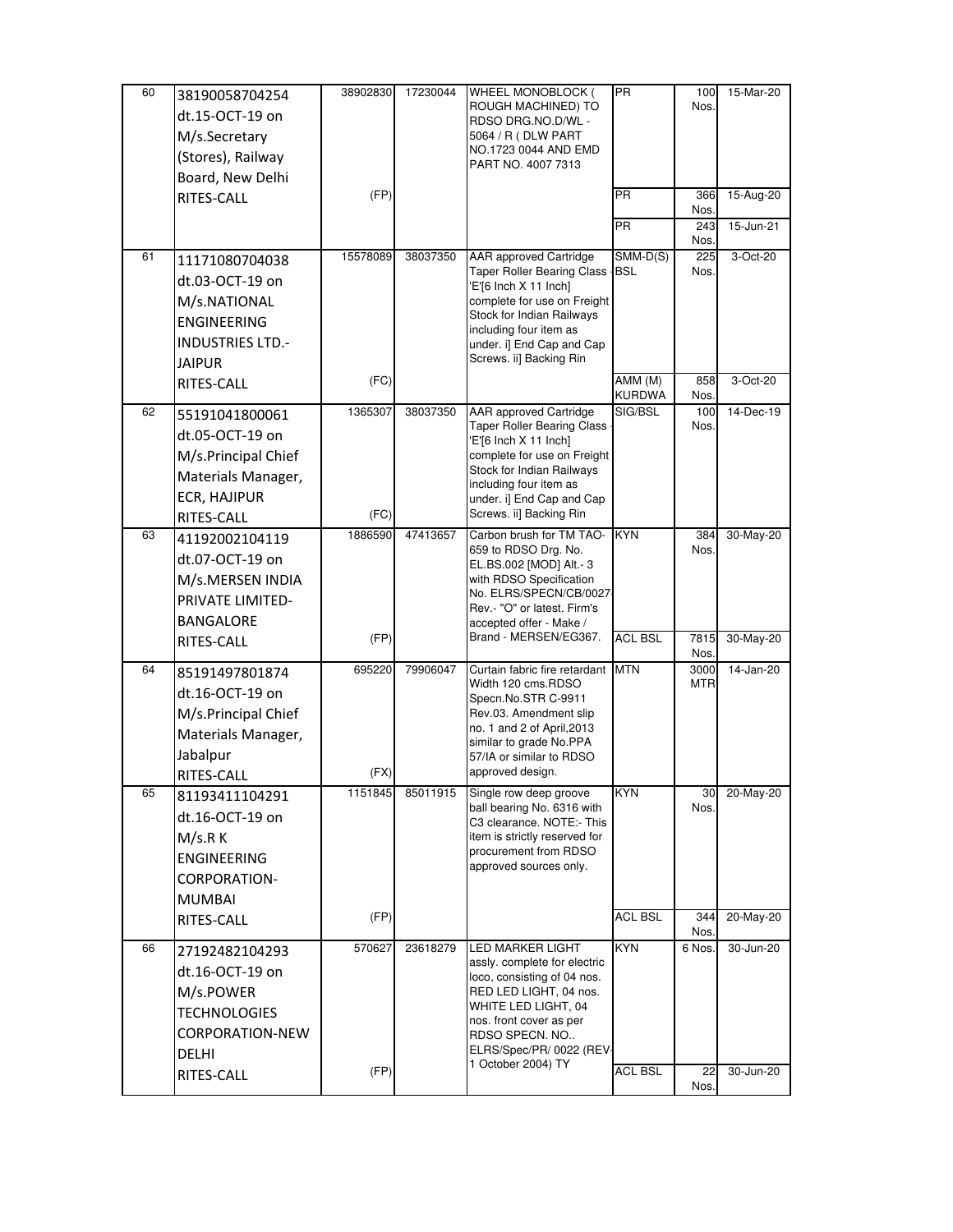| 67 | 27193246104296          | 10073665 | 29160984 | SET OF MUST CHANGE                                  | <b>KYN</b>           | 3 Set       | 31-Dec-20 |
|----|-------------------------|----------|----------|-----------------------------------------------------|----------------------|-------------|-----------|
|    | dt.16-OCT-19 on         |          |          | <b>ITEMS FOR M/s KNORR</b>                          |                      |             |           |
|    | M/s.KNORR-BREMSE        |          |          | BREMSE MAKE PEC 7<br>TBU + PBU FOR WAG-             |                      |             |           |
|    |                         |          |          | 9/WAP-7 LOCOMOTIVES.                                |                      |             |           |
|    | <b>INDIA PVT. LTD.-</b> |          |          | ONE SET CONSISTS OF                                 |                      |             |           |
|    | PALWAL                  |          |          | 56 ITEMS 964 NOS. AS<br>PER ANNEXURE                |                      |             |           |
|    | RITES-CALL              | (FP)     |          | ATTACHED. Accepted                                  | <b>ACL BSL</b><br>AQ | 21 Set      | 31-Dec-20 |
|    |                         |          |          | offer: Make: Own, as per                            | <b>ACL BSL</b>       | 4 Set       | 31-Dec-20 |
| 68 | 27191920104301          | 8825880  | 25018050 | End Axle Box assly. with<br>plain end cover with    |                      | 67<br>Nos.  | 16-Apr-20 |
|    | dt.16-OCT-19 on         |          |          | bearing RB-5020 for WAG-                            |                      |             |           |
|    | M/s.NATIONAL            |          |          | 7 Loco as per CLW DRG.                              |                      |             |           |
|    | <b>ENGINEERING</b>      |          |          | NO. 06/1/11/4 Alt. 7, NEI<br>DRG. NO. X-171 latest. |                      |             |           |
|    | <b>INDUSTRIES LTD.-</b> |          |          |                                                     |                      |             |           |
|    | <b>JAIPUR</b>           |          |          |                                                     |                      |             |           |
|    | RITES-CALL RITES-IC     | (PC)     |          |                                                     | <b>ACL BSL</b>       | 66<br>Nos.  | 31-Mar-20 |
| 69 | 43181120104335          | 984200   | 45215066 | <b>WATER RAISING 3</b>                              | CRD                  | 33          | 1-Apr-20  |
|    | dt.17-OCT-19 on         |          |          | PHASE HORIZONTAL<br>CENTRIFUGAL SELF                |                      | Nos.        |           |
|    | M/s.KALSI METAL         |          |          | PRIMPING MONO SET                                   |                      |             |           |
|    | <b>WORKS PRIVATE</b>    |          |          | PUMP FOR USE IN AC                                  |                      |             |           |
|    | LIMITED-JALANDHAR       |          |          | COACHES CONFORMING<br>TO RDSO SPECN. NO.            |                      |             |           |
|    |                         |          |          | RDSO/PE/SPEC/AC/0022                                |                      |             |           |
|    | RITES-CALL RITES-IC     | (FC)     |          | [REV-0] AMENDMENT 1<br>AND SHALL HAVE FIVE          | <b>WB</b>            | 24          | 1-Apr-20  |
|    |                         |          |          | TERMINAL PLATE                                      | <b>MTN</b>           | Nos.<br>128 | 1-Apr-20  |
|    |                         |          |          |                                                     |                      | Nos.        |           |
| 70 | 38191477104339          | 1496880  | 38106346 | <b>BOGIE CENTRE PIVOT</b>                           | <b>KWV</b>           | 396         | 20-Jan-20 |
|    | dt.18-OCT-19 on         |          |          | TOP FOR CASNUB<br>BOGIES TO RDSO'S DRG.             |                      | Nos.        |           |
|    | M/s.SIENA               |          |          | NO. WD-85079-S/2, ALT-                              |                      |             |           |
|    | <b>ENGINEERING PVT.</b> |          |          | 25. ITEM NO. 2.<br><b>MATERIAL AND</b>              |                      |             |           |
|    | LTD.-INDORE             |          |          | SPECIFICATION AS PER                                |                      |             |           |
|    | RITES-CALL              | (FC)     |          | DRAWING.                                            |                      |             |           |
| 71 | 27193150104126          | 821280   | 25947503 | SET OF LEAD WIRE                                    | <b>TMW</b>           | 40 Set      | 10-Apr-20 |
|    | dt.09-OCT-19 on         |          |          | (INTER CONNECTOR<br>FOR FIELD COIL,                 |                      |             |           |
|    | M/s.ARCO ELECTRO        |          |          | FLUNOLEX, FIRE                                      |                      |             |           |
|    | TECHNOLOGIES PVT.       |          |          | RETARDANT FOR 1500                                  |                      |             |           |
|    | LTD.-MUMBAI             |          |          | VOLTS, 150 SQ.MM. FOR<br>HS 15250 STATORS, AS       |                      |             |           |
|    | RITES-CALL              | (FP)     |          | PER DRG. No.                                        |                      |             |           |
| 72 | 79192361104153          | 2684451  | 79337028 | POLYVASTRA BED                                      | CRD                  | 4270        | 31-May-20 |
|    | dt.10-OCT-19 on         |          |          | SHEET SIZE 140 X 229                                |                      | Nos.        |           |
|    | M/s.KHADI               |          |          | CMS FOR FIRST AC<br>COACHES VARIETY 15-             |                      |             |           |
|    | <b>GRAMODYOG</b>        |          |          | 1/2 152 CM TST POLY                                 |                      |             |           |
|    | <b>BHAVAN KVIC-</b>     |          |          | COATING (152 CM KORA)                               |                      |             |           |
|    |                         |          |          | (BLEACHED 140 CM) AS<br>PER SPECIFICATIONS          |                      |             |           |
|    | <b>MUMBAI</b>           | (FP)     |          | ATTACHED PRINTED                                    |                      |             |           |
| 73 | RITES-CALL              | 1019369  | 29700127 | STRIPS 1 CM WIDE<br>Key switch simulation (Pos      | <b>ACL BSL</b>       | 64          | 30-Jun-20 |
|    | 27193661104162          |          |          | no 179) as per CLW spec                             |                      | Nos.        |           |
|    | dt.10-OCT-19 on         |          |          | no- CLW/ES/3/0079 or                                |                      |             |           |
|    | M/s.BHARAT RAIL O       |          |          | latest and ABB Document<br>No-3EHP585704r2222 or    |                      |             |           |
|    | <b>MOTIVE</b>           |          |          | latest., CLW Drg No                                 |                      |             |           |
|    | CORPORATION-            |          |          | CLW/ES/3/SK1/0079 or                                |                      |             |           |
|    | <b>KOLKATA</b>          |          |          | latest. Firms Accepted<br>Offer: Key switc          |                      |             |           |
|    | RITES-CALL              | (FP)     |          |                                                     |                      |             |           |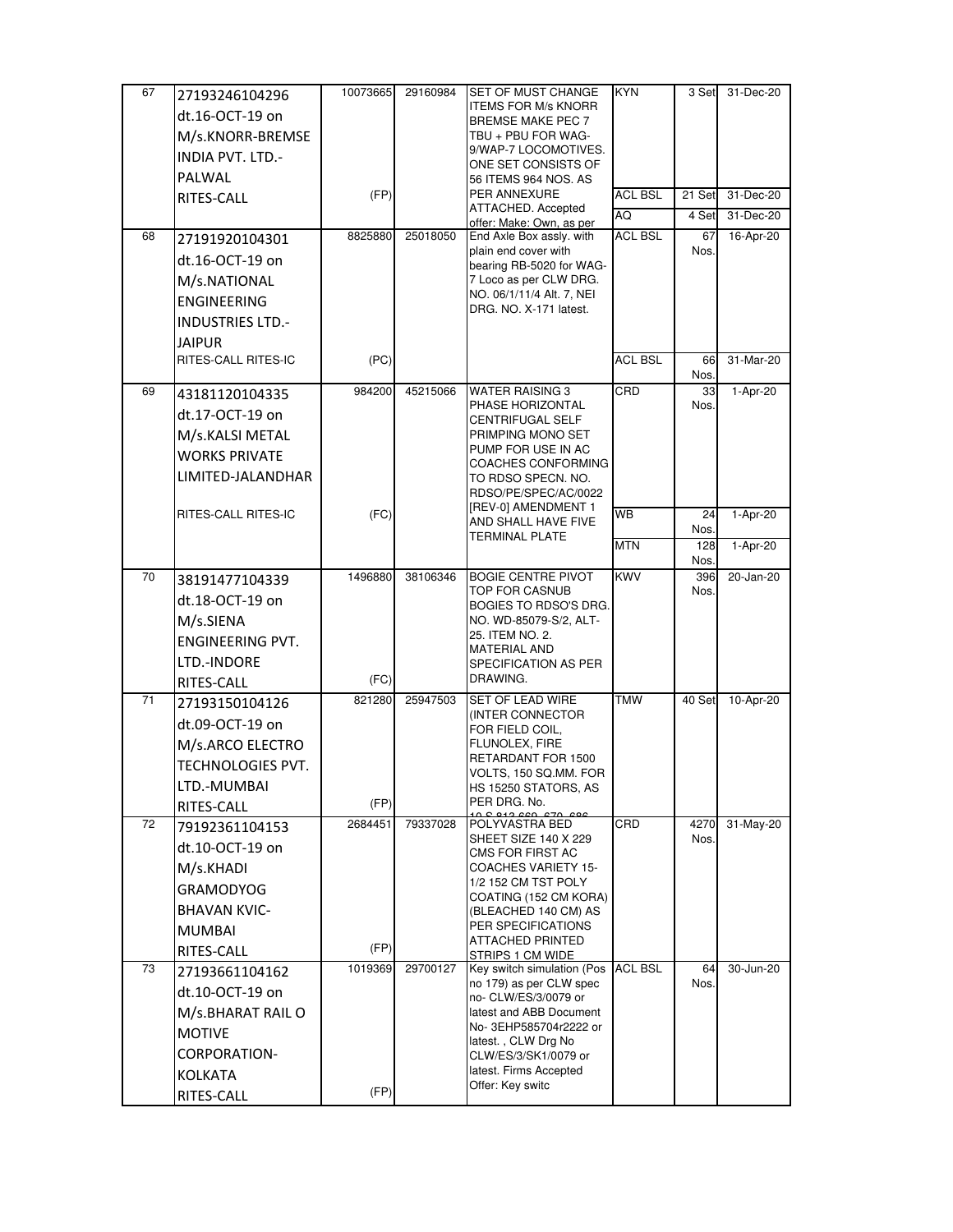| 74 | 27193637104213           | 2231059  | 29890020 | Contactor for Control                                       | <b>ACL BSL</b> | 56           | 30-Sep-20   |
|----|--------------------------|----------|----------|-------------------------------------------------------------|----------------|--------------|-------------|
|    | dt.14-OCT-19 on          |          |          | electronics ON and Control<br>Electronics (Pos no 126,      |                | Nos.         |             |
|    | M/s.B. KHANDELWAL        |          |          | 218) type- S-164 as per                                     |                |              |             |
|    | <b>METAL</b>             |          |          | CLW specification No.                                       |                |              |             |
|    | CORPORATION-             |          |          | CLW/ES/3/0034 Alt. B or<br>latest (ABB document no.         |                |              |             |
|    | <b>MUMBAI</b>            |          |          | HBTB585633R0820 or                                          |                |              |             |
|    |                          |          |          | latest). Fi                                                 |                |              |             |
|    | RITES-CALL               | (FP)     |          |                                                             | AQ             | 20<br>Nos.   | 30-Sep-20   |
| 75 | 42191282104220           | 762918   | 31101744 | <b>SET OF SS DOUBLE</b>                                     | <b>SNPD</b>    | 3 Set        | 31-Mar-20   |
|    | dt.14-OCT-19 on          |          |          | FERRULE PIPE FITTING<br>MR AND BP TRAINLINE                 |                |              |             |
|    | M/s.CONSUMER             |          |          | PIPE FOR SIEMENS EMU                                        |                |              |             |
|    | PACKAGING SERVICES       |          |          | COACHES TO DRG. NO.                                         |                |              |             |
|    | PRIVATE LIMITED-         |          |          | SK. NO.<br>EMU/MTN/POH/M/09-R1.                             |                |              |             |
|    | <b>NAGPUR</b>            |          |          | MATERIAL AND SPECN.                                         |                |              |             |
|    | RITES-CALL               | (FP)     |          | AS PER DRAWING.                                             | <b>MTN</b>     | 16 Set       | 31-Mar-20   |
|    |                          |          |          | FIRM'S OFFER:<br>MAKE/BRAND - FCPL.                         | <b>MTN</b>     | 6 Set        | 31-Mar-20   |
| 76 | 38191617704258           | 13370676 | 31020513 | DOUBLE ROW SELF                                             | <b>SNPD</b>    | 97           | 15-Mar-20   |
|    | dt.15-OCT-19 on          |          |          | ALIGNING SPHERICAL                                          |                | Nos.         |             |
|    | M/s.ICF Headquartes,     |          |          | ROLLER BEARING NO<br>22328 C/C3                             |                |              |             |
|    | Chennai                  |          |          | CONFORMING TO RDSO                                          |                |              |             |
|    |                          |          |          | SPECN. C-8527 (REV.1)<br>WITH AMENDMENT SLIP                |                |              |             |
|    | RITES-CALL               | (FP)     |          | NO. 1&2 SUITABLE FOR                                        | <b>SNPD</b>    | 222          | 15-Mar-21   |
|    |                          |          |          | 20.32 TONNES AXLE                                           |                | Nos.         |             |
|    |                          |          |          | WITH GUARANTEE AS<br>PER PARA 3.3 OF R                      | <b>SNPD</b>    | 153<br>Nos.  | 15-Oct-21   |
|    |                          |          |          |                                                             | <b>MTN</b>     | 58           | $15-Oct-21$ |
|    |                          |          |          |                                                             |                | Nos.         |             |
| 77 | 41191331104289           | 5686420  | 40206427 | POLYIMIDE COVERED<br>COPPER CONDUCTOR                       | <b>TMW</b>     | 6100<br>Kgs. | 31-Mar-20   |
|    | dt.16-OCT-19 on          |          |          | BARE SIZE 8.0 MM X 2.8                                      |                |              |             |
|    | M/s.VENUS                |          |          | MM COVERED SIZE 8.23<br>MM X 3.03 MM KAPTON                 |                |              |             |
|    | <b>ELECTRONICS AND</b>   |          |          | FILM WIDTH 19 MM WITH                                       |                |              |             |
|    | <b>CONTROLS PVT LTD-</b> |          |          | 2/3 RD [66 PERCENT]                                         |                |              |             |
|    | <b>MUMBAI</b>            |          |          | OVERLAP BARE COPPER<br>CONDUCTOR SIZE                       |                |              |             |
|    | RITES-CALL RITES-IC      | (FC)     |          | TOLERANCE WIDTH                                             |                |              |             |
| 78 | 27192187104298           | 639633   | 23562171 | CONTACT ROLLER TO<br>ADTRANZ PT.NO. S-1515                  | <b>ACL BSL</b> | 81<br>Nos.   | 30-Jun-20   |
|    | dt.16-OCT-19 on          |          |          | OR M/S AAL                                                  |                |              |             |
|    | M/s.RIVER                |          |          | PT.NO.G.1515 RDSO"S<br>DRG.NO.SKEL 4643 ALT.1               |                |              |             |
|    | <b>ENGINEERING PVT</b>   |          |          | SHEET NO. 1 & 2 SPARE                                       |                |              |             |
|    | LTD-NOIDA                |          |          | FOR TAP CHANGER                                             |                |              |             |
|    | RITES-CALL               | (FP)     |          | TYPE NO.32. Firm's offer:<br><b>Contact Roller Complete</b> | <b>AQ</b>      | 43<br>Nos.   | 30-Jun-20   |
|    |                          |          |          | PT No. S-1515DRG                                            | <b>KYN</b>     | 25           | 30-Jun-20   |
|    |                          |          |          |                                                             |                | Nos.         |             |
| 79 | 10190302204310           | 10940033 | 12027376 | <b>OUTER ROTOR WITH</b><br><b>COOLING</b>                   | <b>PR</b>      | 9 Nos.       | 30-Jun-20   |
|    | dt.16-OCT-19 on          |          |          | FINS, DRG. NO. 143645180                                    |                |              |             |
|    | M/s.BHEL-BHOPAL          |          |          | 09V00, MT/CS.NO.3115/A0<br>00.                              |                |              |             |
|    |                          |          |          |                                                             |                |              |             |
|    |                          |          |          |                                                             |                |              |             |
|    |                          |          |          |                                                             |                |              |             |
|    |                          | (FP)     | 12140090 | <b>CRANKING CONTACTOR</b>                                   |                | 34           |             |
|    | RITES-CALL               |          |          | M5022 EC5 W/O INTER                                         | PR             | Nos.         | 30-Jun-20   |
|    |                          |          |          | LOCK, DRG.NO.058150300 CLA                                  |                | 4 Nos.       | 30-Jun-20   |
|    |                          |          |          | ANVOOR AIA 2017 MANIA                                       |                |              |             |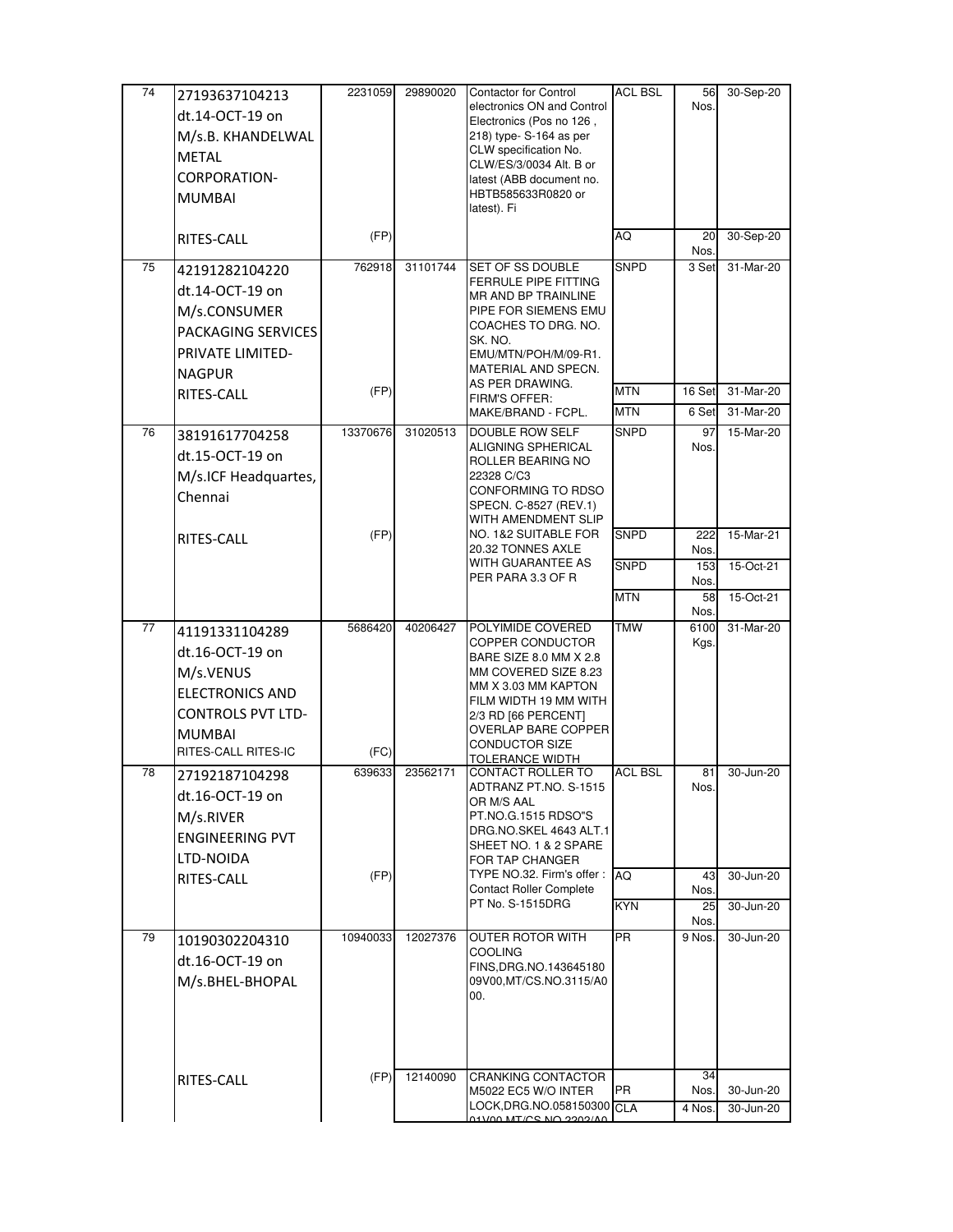| 12145099 | FS/DB CONTACTOR M22                                                          |                |        |               |
|----------|------------------------------------------------------------------------------|----------------|--------|---------------|
|          | EC6 W/O INTER                                                                |                |        |               |
|          | LOCK, DRG. NO. 058150300                                                     |                |        |               |
|          | 04V00,MT/CS.NO.2205/A0                                                       |                |        |               |
|          | 00.                                                                          |                |        |               |
|          |                                                                              |                |        |               |
|          |                                                                              |                |        |               |
|          |                                                                              |                |        |               |
|          |                                                                              |                | 33     |               |
|          |                                                                              | <b>PR</b>      | Nos.   | 30-Jun-20     |
| 12151506 | <b>BLOW OUT</b>                                                              |                |        |               |
|          | ASSLY.COMPLETE,DRG.                                                          |                |        |               |
|          | NO.05801230001V00,MT/                                                        |                |        |               |
|          | CS.NO.2201/A009.                                                             |                |        |               |
|          |                                                                              |                |        |               |
|          |                                                                              |                |        |               |
|          |                                                                              |                |        |               |
|          |                                                                              | GPR PA         | 3 Nos. | 30-Jun-20     |
|          |                                                                              |                |        |               |
| 12170136 | <b>G.P RELAY COMPLETE</b>                                                    |                |        |               |
|          | <b>TYPE</b>                                                                  |                |        |               |
|          | 21ER2B1, DRG. NO. 158310                                                     |                |        |               |
|          | 30004V01, MT/CS.NO.2209                                                      |                |        |               |
|          | /A000.                                                                       |                |        |               |
|          |                                                                              |                |        |               |
|          |                                                                              |                |        |               |
|          |                                                                              |                | 28     |               |
|          |                                                                              | <b>PR</b>      | Nos.   | 30-Jun-20     |
|          |                                                                              |                |        |               |
| 12170161 | WHEEL SLIP RELAY                                                             |                |        |               |
|          | TYPE                                                                         |                |        |               |
|          | 23ER2, DRG. NO. 15831030                                                     |                |        |               |
|          | 005V00,MT/CS.NO.2209/A                                                       |                |        |               |
|          | 000.                                                                         |                |        |               |
|          |                                                                              |                |        |               |
|          |                                                                              |                |        |               |
|          |                                                                              |                |        |               |
|          |                                                                              | <b>CLA</b>     | 5 Nos. | 30-Jun-20     |
|          |                                                                              |                | 195    |               |
| 12170240 | <b>MAGNET VALVE</b>                                                          |                |        |               |
|          | COMPLETE (METAL                                                              | <b>PR</b>      | Nos.   | 30-Jun-20     |
|          | SEATED) DRG                                                                  | <b>CLA</b>     | 14     | 30-Jun-20     |
|          | NO.15880530004V00                                                            |                | Nos.   |               |
|          | MT/CS NO.1208/B000.                                                          | <b>GPR PA</b>  | 22     | 30-Jun-20     |
|          |                                                                              |                | Nos.   |               |
|          |                                                                              | <b>DLS KYN</b> | 50     | 30-Jun-20     |
|          |                                                                              |                | Nos.   |               |
| 12290397 | <b>POTENTIOMETER</b>                                                         |                |        |               |
|          |                                                                              | <b>GPR PA</b>  | 3 Nos. | 30-Jun-20     |
|          | COMPLETE, DRG. NO. 1577<br>COMPLETE, DRG. NO. 1577<br>2230001V01.MT/CS.NO.22 |                | 4 Nos. | $30 - Jun-20$ |
| 12335186 | POWER FINGER                                                                 |                |        |               |
|          | ASSEMBLY, DRG. NO. 1578                                                      |                |        |               |
|          | 1330001V00, MT/CS.NO.12                                                      |                |        |               |
|          | 08/B010.                                                                     |                |        |               |
|          |                                                                              |                |        |               |
|          |                                                                              |                |        |               |
|          |                                                                              |                |        |               |
|          |                                                                              |                | 16     |               |
|          |                                                                              | GPR PA         | Nos.   | 30-Jun-20     |
| 12442240 | <b>BULL GEAR</b>                                                             |                |        |               |
|          | WHEEL,DRG.NO.1435161                                                         |                |        |               |
|          | 6002P1, MT/CS.NO.3101/A                                                      |                |        |               |
|          |                                                                              |                |        |               |
|          | 017.                                                                         |                |        |               |
|          |                                                                              |                |        |               |
|          |                                                                              |                |        |               |
|          |                                                                              | <b>DLS KYN</b> | 3 Nos. | 30-Jun-20     |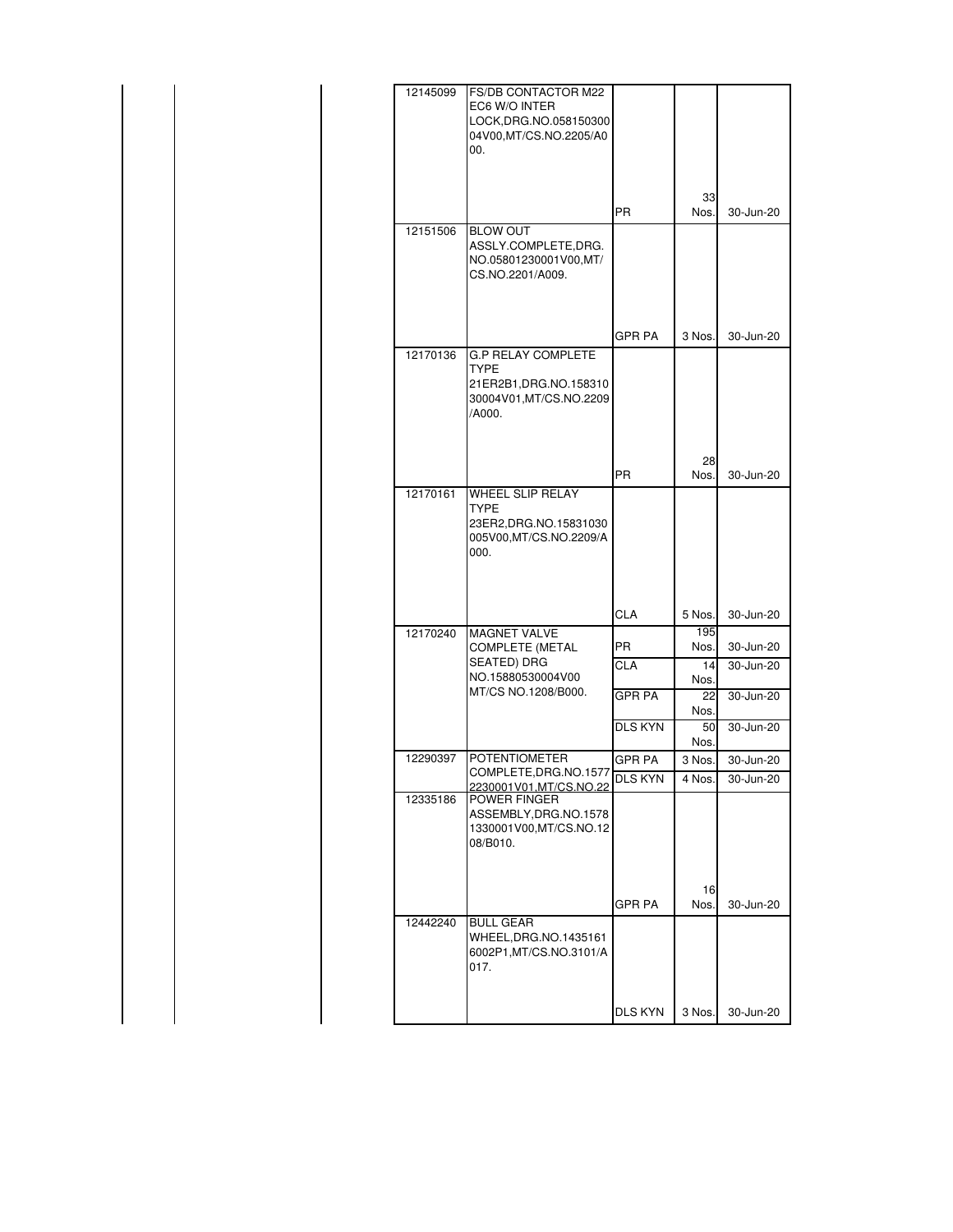|  |  | 12442264 | PINION 18 TEETH(GR-<br>18:65)CASE<br>CARBURISED(WDM2C),D<br>RG.NO.24391613006V00,<br>MT/CS.NO.3106/D017. |                             |                          |                        |
|--|--|----------|----------------------------------------------------------------------------------------------------------|-----------------------------|--------------------------|------------------------|
|  |  |          |                                                                                                          | PR                          | 1 Nos.                   | 30-Jun-20              |
|  |  | 12442926 | <b>AUXILIARY GENERATOR</b><br>PINION, DRG. NO. 2430162<br>3007PO1, MT/CS.NO.3121/<br>A010.               |                             |                          |                        |
|  |  | 12445629 | OUTER ROTOR WITH                                                                                         | <b>DLS KYN</b>              | 5 Nos.                   | 30-Jun-20              |
|  |  |          | <b>COOLING</b><br>FINS, DRG. NO. 143645180<br>09V00, MT/CS.NO.3115/00<br>0.                              |                             |                          |                        |
|  |  |          |                                                                                                          | <b>DLS KYN</b>              | 4 Nos.                   | 30-Jun-20              |
|  |  | 12450029 | <b>INTERLOCK COMPLETE</b><br><b>TYPE</b><br>M24N2, DRG. NO. 25816230 DLS KYN<br>008V00, MT/CS.NO.2208/A  | <b>CLA</b>                  | 11<br>Nos.<br>17<br>Nos. | 30-Jun-20<br>30-Jun-20 |
|  |  | 12450145 | <b>INTERLOCK</b><br>COMPLETE, DRG.NO.1580<br>1430006V00, MT/CS.NO.22<br>01/A024.                         |                             |                          |                        |
|  |  |          |                                                                                                          | <b>DLS KYN</b>              | 17<br>Nos.               | 30-Jun-20              |
|  |  | 12450169 | <b>INTERLOCK COMPLETE</b><br><b>TYPE TYPE</b><br>25N2, DRG. NO. 258162300                                | <b>CLA</b><br><b>GPR PA</b> | 3 Nos.<br>2 Nos.         | 30-Jun-20<br>30-Jun-20 |
|  |  |          | 08V00, MT/CS.NO.2208/00<br>0.                                                                            | <b>DLS KYN</b>              | 46<br>Nos.               | 30-Jun-20              |
|  |  | 12702705 | <b>INTERLOCK COMPLETE</b><br>FOR EPC BHEL DRG NO<br>ACS/2201/1580143006VO<br>O                           |                             |                          |                        |
|  |  | 12961310 | END SHIELD PE,                                                                                           | <b>PR</b>                   | 49<br>Nos.               | 30-Jun-20              |
|  |  |          | DRG.NO.14391100001P01<br>,MT/CS.NO.3106/B029.                                                            |                             |                          |                        |
|  |  |          |                                                                                                          | <b>PR</b>                   | 14<br>Nos.               | 30-Jun-20              |
|  |  | 12961360 | <b>END SHIELD</b><br>CE, DRG. NO. 14391100003<br>P1, MT/CS.NO.3106/B016.                                 |                             |                          |                        |
|  |  |          |                                                                                                          | PR                          | 48<br>Nos.               | 30-Jun-20              |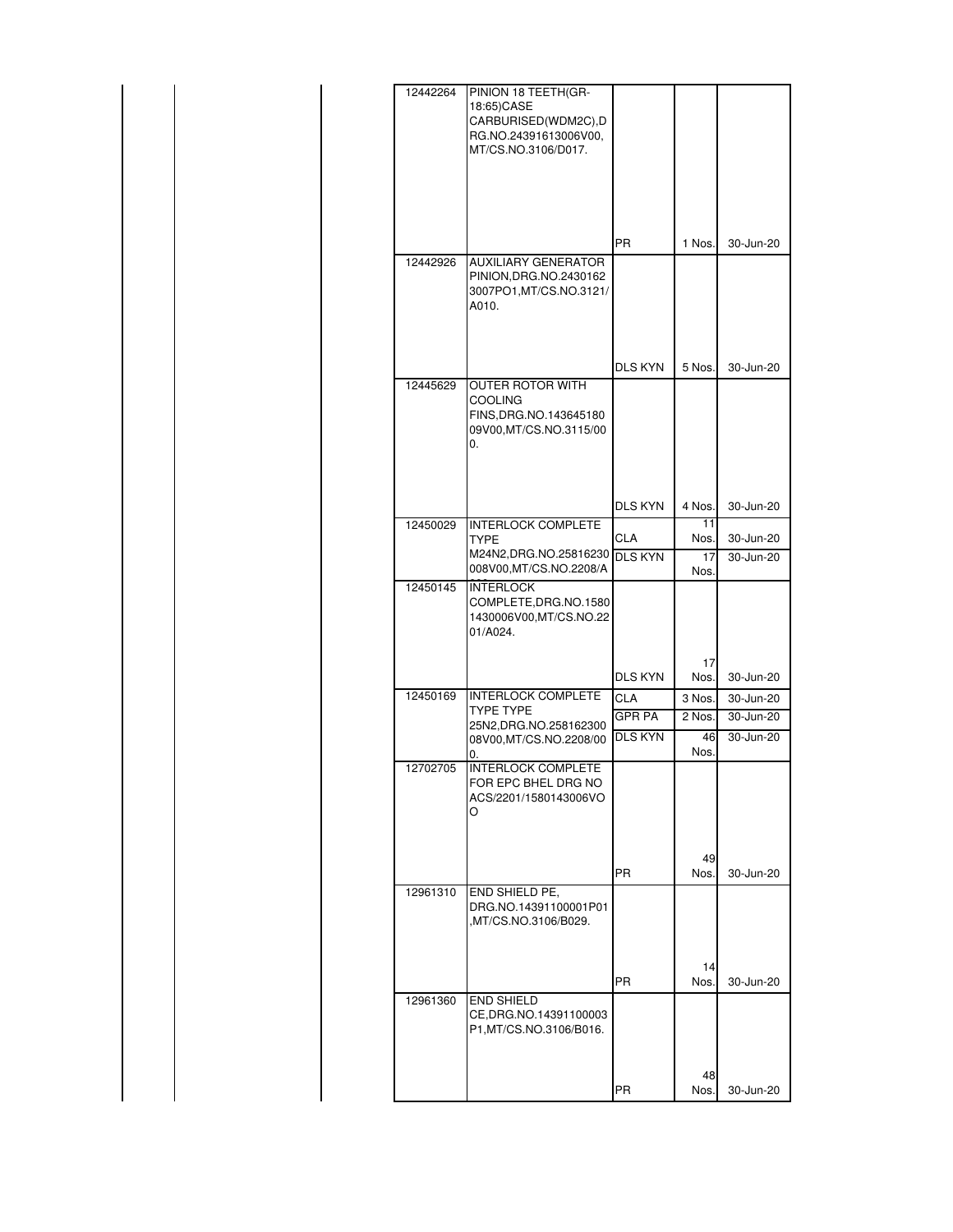|    |                    |         | 12964372 | 'O'RING, DRG. NO. 3430102                                     |                |                     |           |
|----|--------------------|---------|----------|---------------------------------------------------------------|----------------|---------------------|-----------|
|    |                    |         |          | 3001P1,                                                       |                |                     |           |
|    |                    |         |          | MT/CS.NO.3110/B025.                                           |                |                     |           |
|    |                    |         |          |                                                               | <b>GPR PA</b>  | 28<br>Nos.          | 30-Jun-20 |
|    |                    |         |          |                                                               |                |                     |           |
|    |                    |         | 12964396 | <b>BRUSH HOLDER</b><br>COMPLETE, DRG.NO.3433                  |                |                     |           |
|    |                    |         |          | 2022001V00, MT/CS. NO. 31                                     |                |                     |           |
|    |                    |         |          | 21/A044.                                                      |                |                     |           |
|    |                    |         |          |                                                               |                |                     |           |
|    |                    |         |          |                                                               |                |                     |           |
|    |                    |         |          |                                                               |                | 31                  |           |
|    |                    |         |          |                                                               | <b>GPR PA</b>  | Nos.                | 30-Jun-20 |
|    |                    |         | 12964402 | CAPACITOR 1.5MFD 3KV.                                         |                | 75                  |           |
|    |                    |         |          | DRG.NO.46670500110P1,                                         | PR             | Nos.                | 30-Jun-20 |
|    |                    |         |          | MT/CS.NO.2292/A017.                                           | <b>PR</b>      | 100                 | 30-Jun-20 |
|    |                    |         |          |                                                               |                | Nos.                |           |
|    |                    |         | 12964505 | SINGLE SHIELD BALL                                            |                |                     |           |
|    |                    |         |          | BEARING, DRG. NO.C                                            |                |                     |           |
|    |                    |         |          | 450067P14, ACS 3121/A<br>035.                                 |                |                     |           |
|    |                    |         |          |                                                               |                |                     |           |
|    |                    |         |          |                                                               |                |                     |           |
|    |                    |         |          |                                                               |                | 12                  |           |
|    |                    |         |          |                                                               | <b>GPR PA</b>  | Nos.                | 30-Jun-20 |
|    |                    |         | 12964517 | ROLLER BEARING, DRG                                           |                |                     |           |
|    |                    |         |          | NO.C-450068P10, MT/CS                                         |                |                     |           |
|    |                    |         |          | NO. 3121/A014.                                                |                |                     |           |
|    |                    |         |          |                                                               |                |                     |           |
|    |                    |         |          |                                                               | <b>GPR PA</b>  | 44                  | 30-Jun-20 |
|    |                    |         |          |                                                               |                | Nos.                |           |
| 80 | 75191028104327     | 1699200 | 77032007 | <b>Enamel Synthetic Exterior</b><br>Brushing/ Finishing Black | <b>MTN</b>     | 18000<br><b>LTR</b> | 17-Dec-19 |
|    | dt.17-OCT-19 on    |         |          | to ICF Specification                                          |                |                     |           |
|    | M/s.PUSHKER PAINT  |         |          | ICF/MD/Spec.-045 issue                                        |                |                     |           |
|    | <b>INDUSTRIES-</b> |         |          | states 02 Revision - 03                                       |                |                     |           |
|    |                    |         |          | except clause C3 of                                           |                |                     |           |
|    | <b>LUCKNOW</b>     |         |          | IS:8662/2004. Packing in                                      |                |                     |           |
|    | RITES-CALL         | (PC)    |          | 20 Ltrs. new non-returnable                                   |                |                     |           |
| 81 | 27191823104008     | 1776726 | 25040066 | PRIMARY SPRING FOR                                            | <b>ACL BSL</b> | 252                 | 30-Jun-20 |
|    | dt.01-OCT-19 on    |         |          | WAP-4 LOCO BOGIE AS<br>PER DRG.NO.SKDL-3472                   |                | Nos.                |           |
|    | M/s.ABOK SPRING    |         |          | ALT-6. PAIRING OF                                             |                |                     |           |
|    |                    |         |          | SPRING AS PER                                                 |                |                     |           |
|    | PVT. LTD.-JAIPUR   |         |          | COMPRESSED HEIGHT                                             |                |                     |           |
|    | RITES-CALL         | (FP)    |          | AT WORKING LOAD WITH                                          |                |                     |           |
| 82 | 38193111804049     | 4972132 | 33503035 | PRIMARY SPRING                                                | <b>MTN</b>     | 80                  | 31-Mar-20 |
|    | dt.03-OCT-19 on    |         |          | OUTER FOR CHAIR CAR<br>TO FIAT DRG. NO.                       |                | Nos.                |           |
|    | M/s.Rail Spring    |         |          | 1267411 VER.04                                                |                |                     |           |
|    |                    |         |          | CONFORMING TO RDSO                                            |                |                     |           |
|    | Karkhana, Gwalior  |         |          | SPECIFICATION NO.                                             |                |                     |           |
|    | RITES-CALL         | (PC)    |          | RDSO/2017/CG-01, REV-                                         | LTT.           | 182<br>Nos.         | 31-Mar-20 |
|    |                    |         |          | NIL ALONG WITH RDSO                                           | <b>PR</b>      | 284                 | 31-Mar-20 |
|    |                    |         |          | L.NO. SV.FIAT.SPRING<br>DATED 11/13-06-2019.                  |                | Nos.                |           |
|    |                    |         |          | SPRING CODE N                                                 | WB             | 35                  | 31-Mar-20 |
|    |                    |         |          |                                                               |                | Nos.                |           |
|    |                    |         |          |                                                               | <b>PUNE</b>    | 48                  | 31-Mar-20 |
|    |                    |         |          |                                                               |                | Nos.                |           |
| 83 | 38193318804051     | 4860387 | 33500368 | PRIMARY SPRING                                                | <b>MTN</b>     | 43                  | 31-Mar-20 |
|    | dt.03-OCT-19 on    |         |          | <b>OUTER FOR</b><br><b>GENERATOR CAR TO</b>                   |                | Nos.                |           |
|    | M/s.Rail Spring    |         |          | FIAT DRG. NO. 1277142.                                        |                |                     |           |
|    |                    |         |          | <b>VER.01 CONFORMING TO</b>                                   |                |                     |           |
|    | Karkhana, Gwalior  |         |          | <b>RDSO SPECIFICATION</b>                                     |                |                     |           |
|    | RITES-CALL         | (FP)    |          | NO. RDSO/2017/CG-01,                                          | <b>LTT</b>     | 222                 | 31-Mar-20 |
|    |                    |         |          | RIV. NIL ALONGWITH                                            |                | Nos.                |           |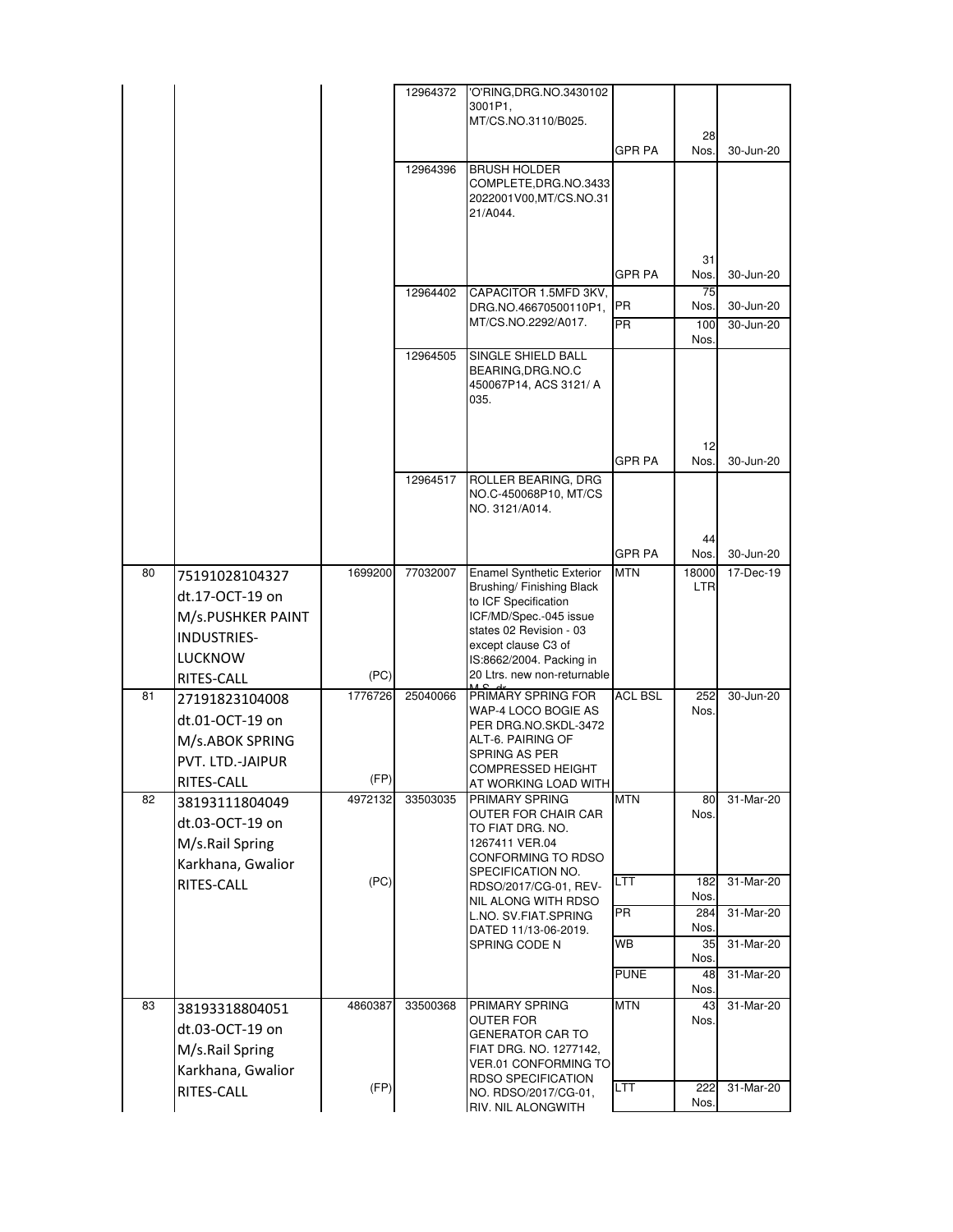|    |                                   |          |          | RDSO L.NO.<br>SV.FIAT.SPRING DATED                     | <b>PR</b>      | 265<br>Nos.                | 31-Mar-20              |
|----|-----------------------------------|----------|----------|--------------------------------------------------------|----------------|----------------------------|------------------------|
|    |                                   |          |          | 11/13-06-2019. SPRING C                                | <b>PUNE</b>    | 42                         | 31-Mar-20              |
| 84 | 27191907104074                    | 3198720  | 25108025 | SET OF HYDRAULIC                                       | <b>KYN</b>     | Nos.<br>8 Set              | 30-May-20              |
|    | dt.07-OCT-19 on                   |          |          | DAMPERS OF WAG-7                                       |                |                            |                        |
|    | M/s.INDIA AUTO                    |          |          | LOCO BOGIE<br>COMPRISING OF 02                         |                |                            |                        |
|    | <b>INDUSTRIES PVT. LTD.-</b>      |          |          | ITEMS = 12NOS. AS PER<br>SKETCH NO:                    |                |                            |                        |
|    | <b>NEW DELHI</b>                  |          |          | BSL/ELW/SK.NO:9110 AS                                  |                |                            |                        |
|    | RITES-CALL                        | (FP)     |          | DETAILED BELOW: 1)<br><b>HYDRAULIC DAMPER</b>          | <b>KYN</b>     | 8 Set                      | 30-Sep-20              |
|    |                                   |          |          | <b>LATERAL TO CLW</b>                                  | <b>ACL BSL</b> | 7 Set                      | 30-May-20              |
|    |                                   |          |          | DRG.NO:06/2/15/20 ALT.1<br>QTY= 04NO                   | <b>ACL BSL</b> | 7 Set                      | 30-Sep-20              |
|    |                                   |          |          |                                                        | AQ<br>AQ       | 2 Set                      | 30-May-20              |
| 85 |                                   | 687490   | 25184258 | <b>INTER LOCK REGEN</b>                                | <b>ACL BSL</b> | 2 Set<br>148               | 30-Sep-20<br>30-May-20 |
|    | 27192001104091<br>dt.07-OCT-19 on |          |          | <b>BRAKE WITH LOCO</b>                                 |                | Nos.                       |                        |
|    | M/s.TRIMURTI                      |          |          | <b>BRAKE SWC PRESSURE</b><br>SWITCH,CUT IN             |                |                            |                        |
|    | <b>TRADING COMPANY-</b>           |          |          | PRESSURE 0.2 +/- 0.1                                   |                |                            |                        |
|    | <b>MUMBAI</b>                     |          |          | KG/SQ.CM., CUT OUT<br>PRESSURE 1.0 +/- 0.1             |                |                            |                        |
|    |                                   |          |          | KG/SQ.CM. EACH UNIT                                    |                |                            |                        |
|    | RITES-CALL                        | (FP)     |          | SHOULD BE<br>EMBOSS/ENGRAVED                           |                |                            |                        |
| 86 | 27191202104164                    | 2806276  | 25018851 | STANDARD INNER<br>RACES FOR WAP-1, WAP-                | <b>ACL BSL</b> | 506<br>Nos.                | 10-Apr-20              |
|    | dt.10-OCT-19 on                   |          |          | 4, WAG-7, WCAG-1                                       |                |                            |                        |
|    | M/s.SCHAEFFLER                    |          |          | LOCOMOTIVE AXLE BOX<br>BEARING NEI NO. RB-             |                |                            |                        |
|    | <b>INDIA LIMITED-</b>             |          |          | 5020 or FAG NO. WUZ 150                                |                |                            |                        |
|    | VADODARA                          | (FP)     |          | x 270. Accepted offer: FAG<br>LWUZ150X270 Standard     |                |                            |                        |
| 87 | RITES-CALL<br>75191033104329      | 1189157  | 77032330 | Paint Enamel synthetic                                 | CRD            | 3380                       | 20-Feb-20              |
|    | dt.17-OCT-19 on                   |          |          | <b>Exterior Brushing Finishing</b>                     |                | <b>LTR</b>                 |                        |
|    | M/s.ANUPAM                        |          |          | Traffic Green to<br>IS:8662/2004 [ Second              |                |                            |                        |
|    |                                   |          |          |                                                        |                |                            |                        |
|    | <b>ENTERPRISES-</b>               |          |          | Revision ] except clause                               |                |                            |                        |
|    | <b>KOLKATA</b>                    |          |          | C3 RDSO amendment<br>No.1 (rev.0) for pigment          |                |                            |                        |
|    | RITES-CALL RITES-IC               | (PC)     |          | content as an additional                               | <b>ACL BSL</b> | 220                        | 20-Feb-20              |
|    |                                   |          |          | requirement to                                         | CLA            | <b>LTR</b><br>120          | 20-Feb-20              |
|    |                                   |          |          |                                                        |                | <b>LTR</b>                 |                        |
|    |                                   |          |          |                                                        | <b>KWV</b>     | 100<br>LTR                 | 20-Feb-20              |
|    |                                   |          |          |                                                        | <b>KALVA</b>   | <b>40 LTR</b>              | 20-Feb-20              |
|    |                                   |          |          |                                                        | ΑQ             | 120                        | 20-Feb-20              |
|    |                                   |          |          |                                                        |                | LTR                        |                        |
|    |                                   |          |          |                                                        | <b>WB</b>      | 620<br><b>LTR</b>          | 20-Feb-20              |
|    |                                   |          |          |                                                        | <b>BB</b>      | 4240                       | 20-Feb-20              |
| 88 | 80183799704364                    | 52595019 | 80014318 | Crane case Lube Oil (for                               | <b>GPR PA</b>  | LTR<br>21991               | 31-Mar-20              |
|    | dt.18-OCT-19 on                   |          |          | Diesel Locos) confirming to                            |                | LTR                        |                        |
|    | M/s.INDIAN OIL                    |          |          | relevant specifications as<br>approved by RDSO. At     |                |                            |                        |
|    | <b>CORPORATION LTD-</b>           |          |          | present following brands of                            |                |                            |                        |
|    | <b>MUMBAI</b>                     |          |          | multigrade oil are approved<br>by RDSO for regular and |                |                            |                        |
|    | RITES-CALL                        | (PX)     |          | unrestricted use f                                     | <b>GPR PA</b>  | 192000                     | 31-Jul-20              |
|    |                                   |          |          |                                                        | <b>DLS KYN</b> | <b>LTR</b><br>96000<br>LTR | 31-Mar-20              |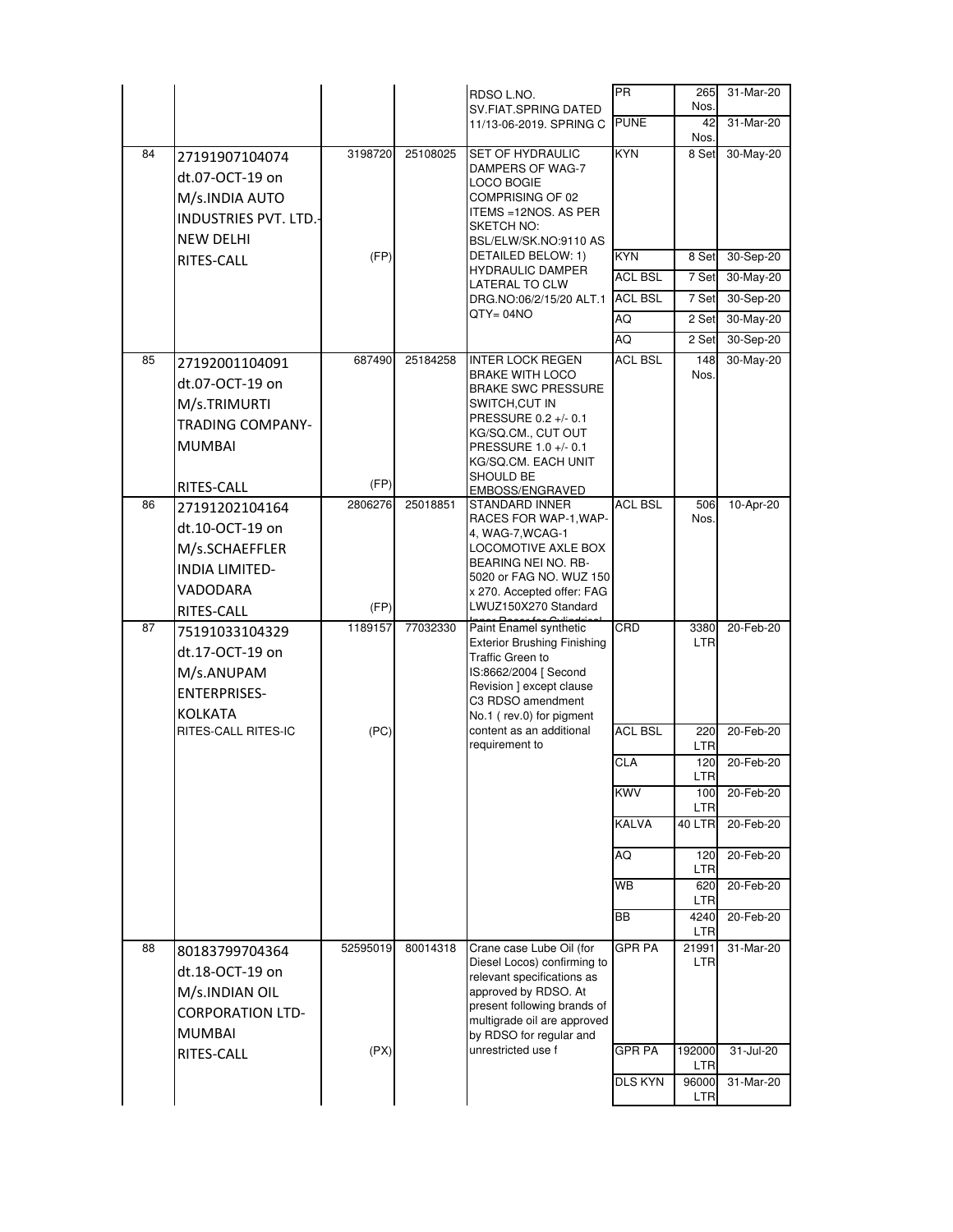|    |                              |            |          |                                                   | <b>DLS KYN</b> | 56009         | 31-Jul-20 |
|----|------------------------------|------------|----------|---------------------------------------------------|----------------|---------------|-----------|
|    |                              |            |          |                                                   | GPR PA         | LTR<br>146009 | 31-Mar-20 |
|    |                              |            |          |                                                   |                | LTR           |           |
|    |                              |            |          |                                                   | DLS KYN        | 42991<br>LTR  | 31-Mar-20 |
| 89 | 27192979104421               | 865749     | 25256890 | REPAIR AND RUBBER                                 | ACL BSL        | 12 Set        | 30-Sep-20 |
|    | dt.24-OCT-19 on              |            |          | REPLACEMENT KIT FOR<br>POH OF VCB TYPE 20 CB      |                |               |           |
|    | M/s.TRINITY HOUSE            |            |          | DOUBLE BOTTLE,                                    |                |               |           |
|    | (INDIA) PVT. LTD.-           |            |          | COMPRISING OF 29<br>ITEMS 66 NOS. AS PER          |                |               |           |
|    | <b>MUMBAI</b>                |            |          | SKETCH NO.                                        |                |               |           |
|    | RITES-CALL                   | (FP)       |          | ELW/BSL/SK.NO. 9080,                              |                |               |           |
| 90 | 18192223104455               | 929880     | 18440022 | BULL GEAR (90 TEETH)                              | <b>PR</b>      | 9 Nos         | 30-Jun-20 |
|    | dt.30-OCT-19 on              |            |          | (CASE HARDENED) EMD<br>PART NO 40074148. ALT.     |                |               |           |
|    | M/s.KIRLOSKAR                |            |          | " f " or latest DLW PART                          |                |               |           |
|    | PNEUMATIC CO LTD,-           |            |          | NO 18440022 OTHER<br>TECHNICAL                    |                |               |           |
|    | <b>PUNE</b>                  |            |          | <b>REQUIREMENTS</b>                               |                |               |           |
|    | RITES-CALL                   | (FP)       |          | <b>CONFORMING TO</b>                              |                |               |           |
| 91 | 81181107704183               | 7657440    | 83031029 | White Security Bond Paper<br>130 GSM plus/minus 5 | <b>STY</b>     | 53000<br>Kgs. | 30-Nov-19 |
|    | dt.11-OCT-19 on              |            |          | percent with IR Logo                              |                |               |           |
|    | M/s.DEVHARSH                 |            |          | Watermark-(running water                          |                |               |           |
|    | <b>INFOTECH PVT. LTD.-</b>   |            |          | mark by dandy roll<br>specification-02 inch       |                |               |           |
|    | <b>MUMBAI</b>                |            |          | diameter with 17 stars and                        |                |               |           |
|    | RITES-CALL RITES-IC          | (FC)       |          | should be visible) paper<br>should be Con         | <b>STY</b>     | 53000<br>Kgs. | 30-Nov-19 |
| 92 | 27193435104210               | 2965125    | 29710080 | PERIODIC OVER                                     | <b>ACL BSL</b> | 19 Set        | 30-May-20 |
|    | dt.14-OCT-19 on              |            |          | HAULING (POH)<br>REPLACEMENT KIT FOR              |                |               |           |
|    | M/s.BOMBARDIER               |            |          | SINGLE BOTTLE VCB OF                              |                |               |           |
|    | <b>TRANSPORTATION</b>        |            |          | M/S.BTIL TYPE BVAC<br>25.10.M 07 (NEW) POH        |                |               |           |
|    | <b>INDIA PRIVATE</b>         |            |          | KIT NO. 3EYC-400262-R1                            |                |               |           |
|    | LIMITED-NEW DELHI            |            |          | (PART NO.VPOH) ONE<br>KIT COMPRISING OF 20        |                |               |           |
|    |                              |            |          | <b>ITEMS AS PER</b>                               |                |               |           |
|    | RITES-CALL                   | (FP)       |          | ANNEXURE.                                         | <b>ACL BSL</b> | 18 Set        | 30-Sep-20 |
| 93 | 27193535104215               | 1792401    | 29720199 | PRINTED CIRCUIT<br>BOARD TYPE UFB 660             | <b>KYN</b>     | 8 Nos.        | 31-Jul-20 |
|    | dt.14-OCT-19 on              |            |          | A01 (GKIBPG-R), ABB                               |                |               |           |
|    | M/s.BOMBARDIER               |            |          | DOCUMENT NO HIET                                  |                |               |           |
|    | <b>TRANSPORTATION</b>        |            |          | 404239 R 0001 OR<br>LATEST.                       |                |               |           |
|    | <b>INDIA PRIVATE</b>         |            |          |                                                   |                |               |           |
|    | LIMITED-NEW DELHI            |            |          |                                                   |                |               |           |
|    |                              | (FP)       |          |                                                   | AQ             | 9 Nos.        | 31-Jul-20 |
| 94 | RITES-CALL<br>90182341104219 | 19220786.4 | 91012363 | ALUMINIUM CHEQUERED SNPD                          |                | 4500          | 31-Jan-20 |
|    | dt.14-OCT-19 on              |            |          | SHEET, SIZE-3048 x 880 x                          |                | Kgs.          |           |
|    | M/s.SAMAY STEEL-             |            |          | 2.03mm WITH SINGLE<br><b>BAR OR FIVE BAR</b>      |                |               |           |
|    | <b>MUMBAI</b>                |            |          | PATTERN TO RDSO                                   |                |               |           |
|    | RITES-CALL RITES-IC          | (FP)       |          | SPECN.NO. C-8217                                  | <b>SNPD</b>    | 4500          | 31-May-20 |
|    |                              |            |          | [REV.2] FOR EMU<br>COACHES. Firm's Offer:-        |                | Kgs.          |           |
|    |                              |            |          | Make Brand "HINDALCO"                             | <b>MTN</b>     | 3498<br>Kgs.  | 17-Jan-20 |
|    |                              |            |          |                                                   | <b>MTN</b>     | 23490         | 31-May-20 |
|    |                              |            |          |                                                   | <b>MTN</b>     | Kgs.          |           |
|    |                              |            |          |                                                   |                | 19992<br>Kgs. | 3-Feb-20  |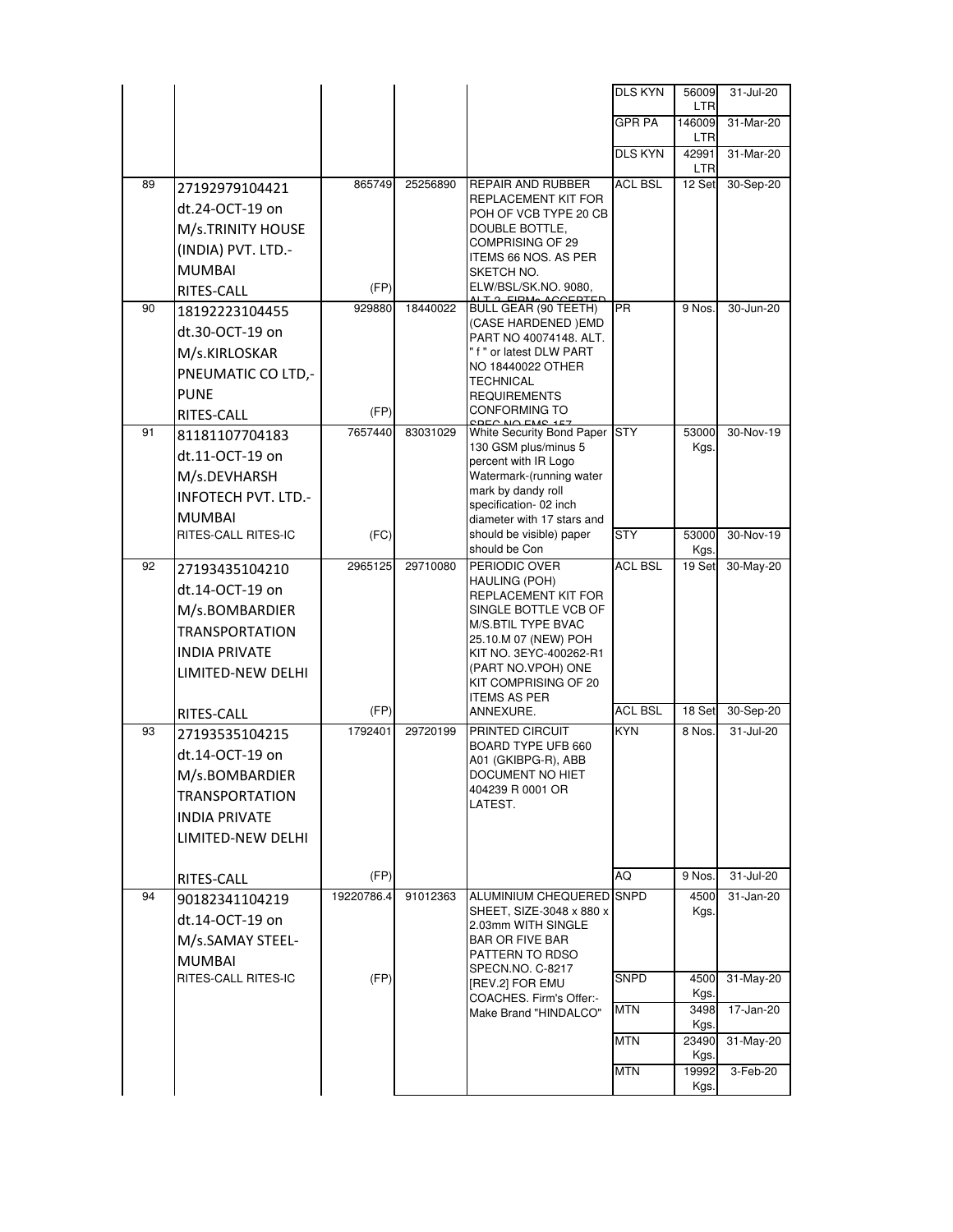|    |                                                                                                                                      |                   | 91012570 | ALUMINIUM CHEQUERED<br>SHEET, SIZE-2770 x 813 x<br>2.03mm WITH SINGLE<br><b>BAR OR FIVE BAR</b><br>PATTERN TO RDSO<br>SPECN.NO. C-8217<br>[REV.2] FOR MAIN LINE<br>COACHES. Firm's Offer:-<br>Make Brand "HINDALCO"                            |                    |                               |                        |
|----|--------------------------------------------------------------------------------------------------------------------------------------|-------------------|----------|------------------------------------------------------------------------------------------------------------------------------------------------------------------------------------------------------------------------------------------------|--------------------|-------------------------------|------------------------|
|    |                                                                                                                                      |                   |          |                                                                                                                                                                                                                                                | <b>MTN</b>         | 6191<br>Kgs.                  | 31-Jan-20              |
| 95 | 48191147801106<br>dt.16-OCT-19 on<br>M/s.PCMM, Rail<br>Coach Factory,<br>Kapurthala,<br><b>HUSSAINPUR</b><br>RITES-CALL              | 1498128<br>(FC)   | 33500071 | <b>UIC TAPER ROLLER</b><br>BEARING FOR DIA 130<br>mm AXLE JOURNAL FOR<br>FIAT BOGIE AS PER SKF<br>DRG NO. 1639433 BC OR<br>TIMKEN DRG NO. E48999<br>PART NO. H127746H<br>ASSEMBLY NO. 90010<br><b>CONFIRMING TO</b><br><b>SPECIFICATION NO</b> | <b>PR</b>          | 40<br>Nos.                    | 16-Nov-19              |
| 96 | 90180699104287<br>dt.16-OCT-19 on<br>M/s.INDIAN<br><b>SUPERCRAFT</b><br>INDUSTRIES-KOLKATA<br>RITES-CALL RITES-IC                    | 4354200<br>(FC)   | 90723491 | M.S.ROUND BARS 25 MM MMR<br>DIA CLASS III<br><b>CONFORMING TO</b><br>IS:1875/1992 OR LATEST<br>IN LENGTH OF 3 TO 5<br>MTRS. Firm's Offer :- Make<br>Brand "OWN"                                                                                |                    | 90000<br>Kgs.                 | 28-Feb-20              |
| 97 | 38192150704315<br>dt.17-OCT-19 on<br>M/s.Secretary<br>(Stores), Railway<br>Board, New Delhi<br>RITES-CALL                            | 163443472<br>(FP) | 31027088 | EMU/DEMU/MEMU<br>Wheels to Drg.No. K-4004<br>(forged Wheel) or Drg.No<br>RWF-W-111 (for Cast<br>Wheel)                                                                                                                                         | <b>MTN</b>         | 2610<br>Nos.                  | 17-Jun-21              |
| 98 | 50193034204333<br>dt.17-OCT-19 on<br>M/s.GOLKONDA<br><b>ENGINEERING</b><br><b>ENTERPRISES LIMITED-</b><br>SECUNDERABAD<br>RITES-CALL | 38042787<br>(FP)  | 56114382 | PVC insulated armoured<br>unscreened copper<br>conductor underground<br>Railway signalling cable<br>size 12 core x 1.5 sq.mm<br>conforming to RDSO<br>Specification no. IRS:S-<br>63/2014 [rev.4.0] with latest<br>amendment                   | CRD<br><b>PUNE</b> | 210000<br><b>MTR</b><br>25000 | 31-May-20<br>31-May-20 |
|    |                                                                                                                                      |                   |          |                                                                                                                                                                                                                                                |                    | <b>MTR</b>                    |                        |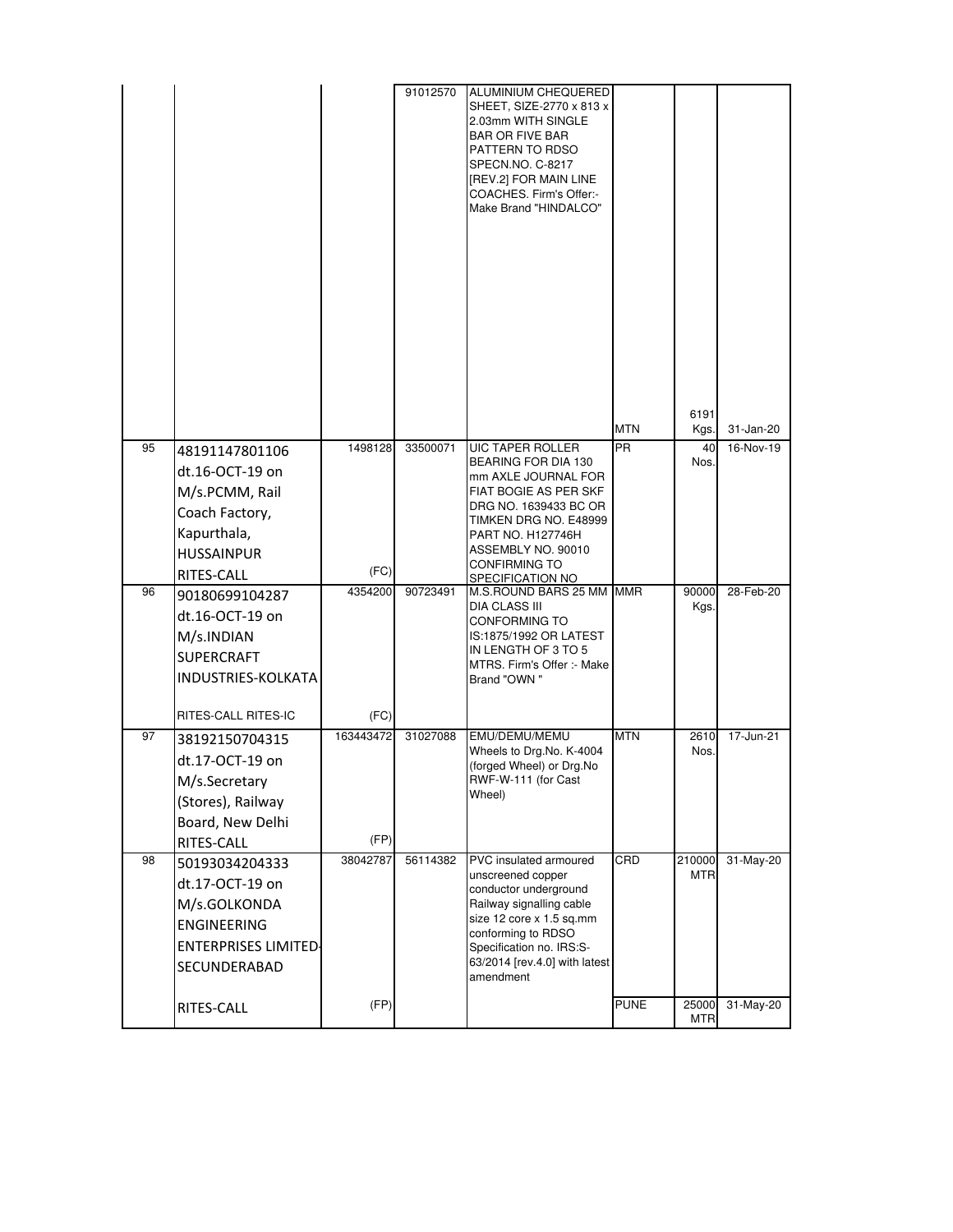| 99  | 26191210104363            | 799240  | 27960298 | OPTO COUPLER PCBS                                        | KYN                          | 7 Nos.      | 18-Apr-20 |
|-----|---------------------------|---------|----------|----------------------------------------------------------|------------------------------|-------------|-----------|
|     | dt.18-OCT-19 on           |         |          | <b>ASSEMBLY FOR AIR</b><br>DRYER TO FTIL PART            |                              |             |           |
|     | M/s.FAIVELEY              |         |          | NO. 780354000.                                           |                              |             |           |
|     | <b>TRANSPORT RAIL</b>     |         |          |                                                          |                              |             |           |
|     | <b>TECHNOLOGIES INDIA</b> |         |          |                                                          |                              |             |           |
|     | LIMITED-HOSUR             |         |          |                                                          |                              |             |           |
|     |                           |         |          |                                                          |                              |             |           |
|     | RITES-CALL                | (FP)    |          |                                                          | <b>ACL BSL</b>               | 47          | 18-Apr-20 |
|     |                           |         |          |                                                          |                              | Nos.        |           |
|     |                           |         |          |                                                          | <b>CLA</b><br><b>DLS KYN</b> | 2 Nos.      | 18-Apr-20 |
|     |                           |         |          |                                                          |                              | 18<br>Nos.  | 18-Apr-20 |
| 100 | 42191107104368            | 9748200 | 31050554 | <b>VERTICAL DAMPER FOR</b>                               | <b>VVH</b>                   | 110         | 30-May-20 |
|     | dt.18-OCT-19 on           |         |          | <b>SECONDARY AIR</b><br>SPRING SUSPENSION                |                              | Nos.        |           |
|     | M/s.KNORR-BREMSE          |         |          | ARRANGEMENT TO DRG.                                      |                              |             |           |
|     | <b>INDIA PVT. LTD.-</b>   |         |          | NO. DMU/DPC5-0-5-<br>503/ITEM-2 ALT-k/6, ITEM            |                              |             |           |
|     | PALWAL                    |         |          | NO.-2 AND GUARANTEE                                      |                              |             |           |
|     | RITES-CALL                | (FP)    |          | SHALL BE AS PER<br>CLAUSE 8 OF                           | <b>KALVA</b>                 | 54<br>Nos.  | 30-May-20 |
|     |                           |         |          | SPECIFICATION C-8703                                     | <b>SNPD</b>                  | 87          | 30-May-20 |
|     |                           |         |          | [REV.2] WITH AMDT                                        |                              | Nos.        |           |
|     |                           |         |          |                                                          | <b>MTN</b>                   | 593<br>Nos. | 30-May-20 |
| 101 | 42191574103999            | 784524  | 31420394 | FRP PELMET AND FRP                                       | <b>MTN</b>                   | 166         | 1-Apr-20  |
|     | dt.01-OCT-19 on           |         |          | COVERS SHEET [LH AND<br>RH]. ITEM 1,2, AND 3, AS         |                              | Set         |           |
|     | M/s.FIBRO GRATS           |         |          | PER ICF DRG. NO.                                         |                              |             |           |
|     | PRIVATE LIMITED-          |         |          | ICF/MRVC/C-4-2-009. ALT-                                 |                              |             |           |
|     | <b>INDORE</b>             |         |          | e/NIL. MATERIAL AND<br>SPECIFICATION AS PER              |                              |             |           |
|     | RITES-CALL                | (FP)    |          | DRAWING. FIRM'S                                          |                              |             |           |
| 102 | 27193777104073            | 5306963 | 29100150 | <b>Holder for Traction Motor</b>                         | <b>ACL BSL</b>               | 150         | 31-Dec-20 |
|     | dt.07-OCT-19 on           |         |          | Suspension of WAP-<br>7/WAG-9 locos as per CLW           |                              | Nos.        |           |
|     | M/s.TIRUPATI              |         |          | Drg. No. 1209.01-118.002                                 |                              |             |           |
|     | <b>ENGINEERING</b>        |         |          | Alt-2 or latest and ABB Drg                              |                              |             |           |
|     | <b>WORKS-KOLKATA</b>      |         |          | No. IB011-00193 or latest.<br>Accepted offer: Holder for |                              |             |           |
|     | RITES-CALL                | (FP)    |          | Traction Motor Suspensio                                 |                              |             |           |
| 103 | 27193712104076            | 1368800 | 29650033 | Resistor harmonic filter                                 | AQ                           | 2 Nos.      | 10-Apr-20 |
|     | dt.07-OCT-19 on           |         |          | (Pos no 8.3) as per CLW<br>spec No CLW/ES/3/0015 or      |                              |             |           |
|     | M/s.ELECOS                |         |          | latest as per ABB                                        |                              |             |           |
|     | <b>ENGINEERS PRIVATE</b>  |         |          | Document :- 3EHP                                         |                              |             |           |
|     | LIMITED-KOLKATA           |         |          | 585809P0001 or latest.<br>CLW Drg No                     |                              |             |           |
|     |                           |         |          | CLW/ES/3/SK1/0015,                                       |                              |             |           |
|     | RITES-CALL                | (FP)    |          | CLW/ES/3/SK2/0015,<br>CLW/ES/3/SK3/0015 a                | <b>ACL BSL</b>               | 2 Nos.      | 10-Apr-20 |
| 104 | 27193821104122            | 1140720 | 29730089 | SET OF SPARES FOR 3-<br>PHASE TRANSFORMER                | <b>ACL BSL</b>               | 41 Set      | 10-Apr-20 |
|     | dt.07-OCT-19 on           |         |          | to CONSERVATOR TANK                                      |                              |             |           |
|     | M/s.INTEX ENGG AND        |         |          | & TRACTION                                               |                              |             |           |
|     | <b>RUBBER WORKS-</b>      |         |          | CONVERTER'S OIL<br>DRAINING & FILLING AS                 |                              |             |           |
|     | <b>NORTH TWENTY</b>       |         |          | PER CLW/ES/3/0456 ALT-                                   |                              |             |           |
|     | <b>FOUR PARGANAS</b>      |         |          | F OR LATEST. ONE SET                                     |                              |             |           |
|     |                           |         |          | CONSIST OF 03 ITEMS 05<br>NOS. AS BELOW:- (1)            |                              |             |           |
|     | RITES-CALL                | (FP)    |          | CONNE                                                    | <b>ACL BSL</b>               | 15 Set      | 31-May-20 |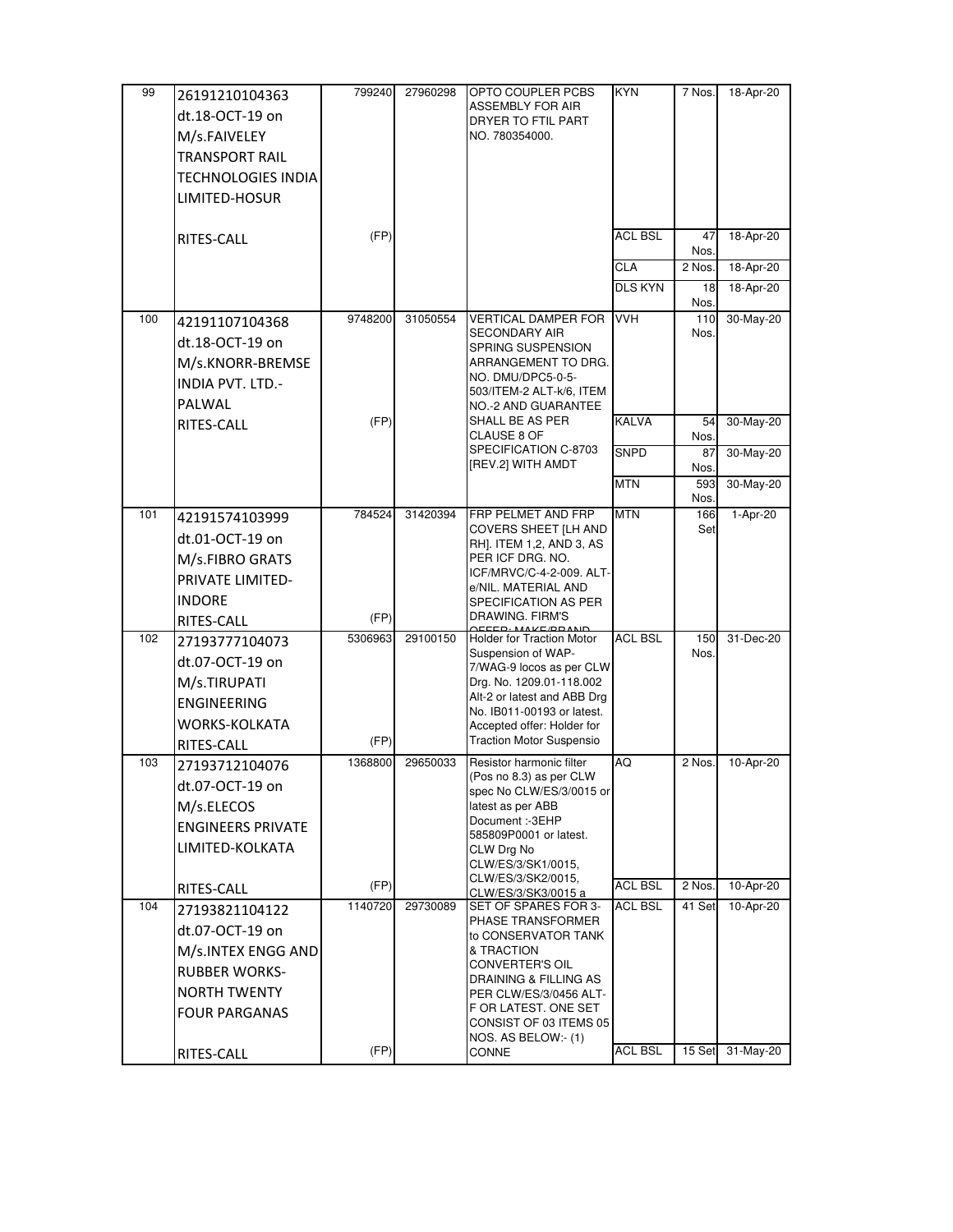| 105 | 27193104104125              | 8814600 | 25947448 | SET OF SINGLE SECTION TMW                               |                | 10 Set      | 9-Feb-20  |
|-----|-----------------------------|---------|----------|---------------------------------------------------------|----------------|-------------|-----------|
|     | dt.09-OCT-19 on             |         |          | FIELD COILS POTTED                                      |                |             |           |
|     | M/s.STESALIT                |         |          | WITH POLE SHOES FOR<br>TAO-659TM. AS PER                |                |             |           |
|     | LIMITED-BADDI               |         |          | SPECIFICATION NO.                                       |                |             |           |
|     | RITES-CALL RITES-IC         | (PC)    |          | 4TMW.SPEC.162 ALT.5.                                    | <b>TMW</b>     | 20 Set      | 10-Apr-20 |
| 106 |                             | 8962395 | 31902273 | RELEASED SERVICABLE<br><b>BEARING SHIELD DE</b>         | <b>MTN</b>     | 25          | 4-Apr-20  |
|     | 42190001104136              |         |          | SIDE (END SHIELD) FOR                                   |                | Nos.        |           |
|     | dt.10-OCT-19 on             |         |          | SIEMENS MAKE                                            |                |             |           |
|     | M/s.GENERAL AUTO            |         |          | TRACTION MOTOR TYPE<br>1 TB-2022-0TA03. AS PER          |                |             |           |
|     | <b>ELECTRIC</b>             |         |          | SIEMENS HAND BOOK                                       |                |             |           |
|     | <b>CORPORATION-</b>         |         |          | PART NO. 4.10, MATERIAL                                 |                |             |           |
|     | <b>MUMBAI</b>               |         |          | NO.A5E0305175A/<br>A5E0305175 to                        |                |             |           |
|     | RITES-CALL                  | (PC)    |          | M/s.SIEMENS.                                            | <b>VVH</b>     | 40<br>Nos.  | 4-Apr-20  |
| 107 | 10191241104195              | 771012  | 11360010 | A-9 Auto Brake Valve with                               | <b>PR</b>      | 20          | 11-Apr-20 |
|     | dt.11-OCT-19 on             |         |          | handle to WABCO Part<br>no.564140 & 564142,             |                | Nos.        |           |
|     | M/s.FAIVELEY                |         |          | FTRTIL NO.502001000,                                    |                |             |           |
|     | <b>TRANSPORT RAIL</b>       |         |          | SIL NO.30201307. Firms<br>offer: A9 Auto Brake Valve    |                |             |           |
|     | <b>TECHNOLOGIES INDIA</b>   |         |          | Assy. with Handle to                                    |                |             |           |
|     | LIMITED-HOSUR               |         |          | FTRTIL Part number 502                                  |                |             |           |
|     |                             |         |          | 0010 00 equivalen                                       |                |             |           |
|     | RITES-CALL                  | (PC)    |          |                                                         | CLA            | 5 Nos.      | 11-Apr-20 |
| 108 | 27193662104420              | 1753185 | 29810048 | Pantograph Mounting<br><b>Insulator for Three Phase</b> | <b>ACL BSL</b> | 283<br>Nos. | 24-Jun-20 |
|     | dt.24-OCT-19 on             |         |          | Loco as Per Specn. No.                                  |                |             |           |
|     | M/s.BHARAT HEAVY            |         |          | CLW/ES/3/0007 or latest,                                |                |             |           |
|     | <b>ELECTRICALS LIMITED-</b> |         |          | CLW Drg. No.<br>CLW/ES/3/SK-1/0007 or                   |                |             |           |
|     | <b>NEW DELHI</b>            |         |          | latest. (ABB documant No.                               |                |             |           |
|     |                             |         |          | 3EHP350106 R0001 or<br>latest). Accepted Offer:         |                |             |           |
|     |                             |         |          |                                                         |                |             |           |
|     | RITES-CALL                  | (FP)    |          |                                                         | <b>ACL BSL</b> |             | 24-Jun-20 |
| 109 | 27193632104427              | 1156400 | 29740095 | Motor for Compressor as<br>per CLW Specn. No.           |                | 10<br>Nos.  |           |
|     | dt.24-OCT-19 on             |         |          | CLW/ES/3/0100/A or latest                               |                |             |           |
|     | M/s.ROOPSON                 |         |          | Accepted Offer:<br>Make/Brand: BBL                      |                |             |           |
|     | ELECTRICALS-                |         |          |                                                         |                |             |           |
|     | <b>MUMBAI</b>               |         |          |                                                         |                |             |           |
|     | RITES-CALL                  | (HP)    |          |                                                         |                |             |           |
| 110 | 27191031204429              | 1004325 | 25428068 | <b>18 TEETH PINION FOR</b><br>WAG-5HA/HB LOCOS TO       | <b>ACL BSL</b> | 27<br>Nos.  | 30-Apr-20 |
|     | dt.24-OCT-19 on             |         |          | RDSO DRG.NO.SKDP-                                       |                |             |           |
|     | M/s.G.G.AUTOMOTIV           |         |          | 3460, ALT-1 TO RDSO                                     |                |             |           |
|     | E GEARS LTD.-DEWAS          |         |          | <b>SPECIFICATION</b><br>No.MP.0.2800.09 (REV.02)        |                |             |           |
|     |                             |         |          | JUNE 2005.                                              |                |             |           |
|     |                             |         |          |                                                         |                |             |           |
|     |                             |         |          |                                                         |                |             |           |
|     |                             |         |          |                                                         |                |             |           |
|     |                             |         |          |                                                         |                |             |           |
|     |                             |         |          |                                                         |                |             |           |
|     |                             |         |          |                                                         |                |             |           |
|     |                             |         |          |                                                         |                |             |           |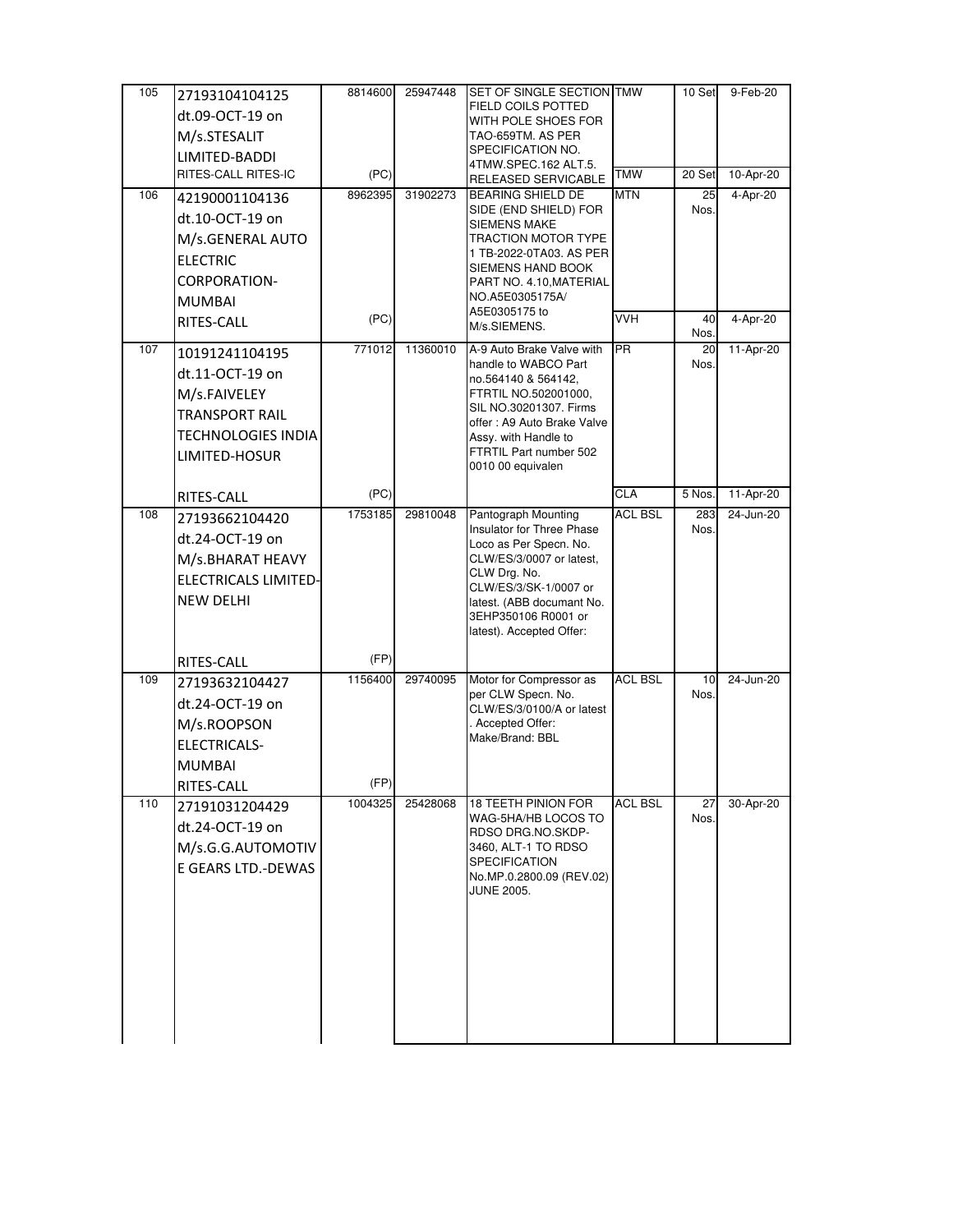|     | RITES-CALL                                                                                                              | (FP)    | 29420039 | PINION SHAFT FOR WAP-<br>7 LOCO 20 TEETH AS<br>PER RDSO<br>SPEC.NO.MP.0.2800.19(R<br>EV-0.00) OCT 05 & RDSO<br>DRG.NO.SKDP 3473 ALT-<br>3 OR LATEST.                                                                                   | <b>ACL BSL</b>                   | 26<br>Nos.               | 30-Apr-20              |
|-----|-------------------------------------------------------------------------------------------------------------------------|---------|----------|----------------------------------------------------------------------------------------------------------------------------------------------------------------------------------------------------------------------------------------|----------------------------------|--------------------------|------------------------|
| 111 | 27193720104209<br>dt.14-OCT-19 on<br>M/s.MADHVA<br><b>ENTERPRISES INDIA</b><br><b>PRIVATE LIMITED-</b><br><b>MUMBAI</b> | 3310372 | 29660038 | D.C. Link Voltage sensor<br>for Traction Converter as<br>per LEM type No. CV4 -<br>4000/SP 1 and ID NO.<br>3EHN 424337 P0001 for 3<br>PHASE Loco. Firms<br>Accepted Offer:<br>Make/Brand LEM SWZ.                                      | <b>KYN</b>                       | 7 Nos.                   | 30-Jul-20              |
|     | RITES-CALL                                                                                                              | (FP)    |          |                                                                                                                                                                                                                                        | <b>ACL BSL</b><br><b>ACL BSL</b> | 16<br>Nos.<br>29<br>Nos. | 10-Apr-20<br>30-Jul-20 |
| 112 | 81193100104231<br>dt.14-OCT-19 on<br>M/s.TRADEWELL-<br><b>MUMBAI</b>                                                    | 3510904 | 83056798 | Eco-Friendly Paper<br>Packing (Bed Roll Cover)<br>to size 43 cms x 34 cms<br>with flap of 3 cms width<br>made from craft paper 80<br>GSM to Material Grade 3 of                                                                        | <b>STY</b>                       | 500000<br>Nos.           | 31-Dec-19              |
|     | RITES-CALL RITES-IC                                                                                                     | (PC)    |          | Table 1 and finish to Grade<br>2 of IS Specification IS: 1                                                                                                                                                                             | <b>STY</b><br><b>STY</b>         | 500000<br>Nos.<br>500000 | 30-Apr-20<br>30-Aug-20 |
|     |                                                                                                                         |         |          |                                                                                                                                                                                                                                        | <b>STY</b>                       | Nos.<br>500000           | 30-Dec-20              |
|     |                                                                                                                         |         |          |                                                                                                                                                                                                                                        | <b>STY</b>                       | Nos.<br>374800<br>Nos.   | 31-Mar-21              |
| 113 | 27192661104239<br>dt.15-OCT-19 on<br>M/s.FAIVELEY<br>TRANSPORT RAIL<br>TECHNOLOGIES INDIA<br>LIMITED-HOSUR              | 1942950 | 25160072 | A-9 Automatic brake valve<br>assly. to WABCO PT.NO.<br>564140. Each unit should<br>be embossed/engraved<br>with makers name, month,<br>year & batch no.MGF.at a<br>conspicuous place. Firms<br>Accepted Offer: A9 Auto<br><b>Brake</b> | <b>ACL BSL</b>                   | 63<br>Nos.               | 30-Sep-20              |
|     | RITES-CALL                                                                                                              | (FP)    |          |                                                                                                                                                                                                                                        |                                  |                          |                        |
| 114 | 38193241104244<br>dt.15-OCT-19 on<br>M/s.MERICO<br><b>ENGINEERING-</b><br>HOWRAH                                        | 742569  | 30516500 | DOOR LOCK FOR RH<br>AND LH DOOR. DRG. NO.<br>CA/DW 1031 ALT-NIL.<br><b>MATERIAL AND</b><br>SPECIFICATION AS PER<br>DRG.                                                                                                                | <b>KWV</b>                       | 52<br>Nos.               | 8-Feb-20               |
|     | RITES-CALL RITES-IC                                                                                                     | (PC)    |          |                                                                                                                                                                                                                                        | <b>WB</b>                        | 1610<br>Nos.             | 8-Feb-20               |
|     |                                                                                                                         |         |          |                                                                                                                                                                                                                                        | <b>MTN</b>                       | 2008<br>Nos.             | 31-May-20              |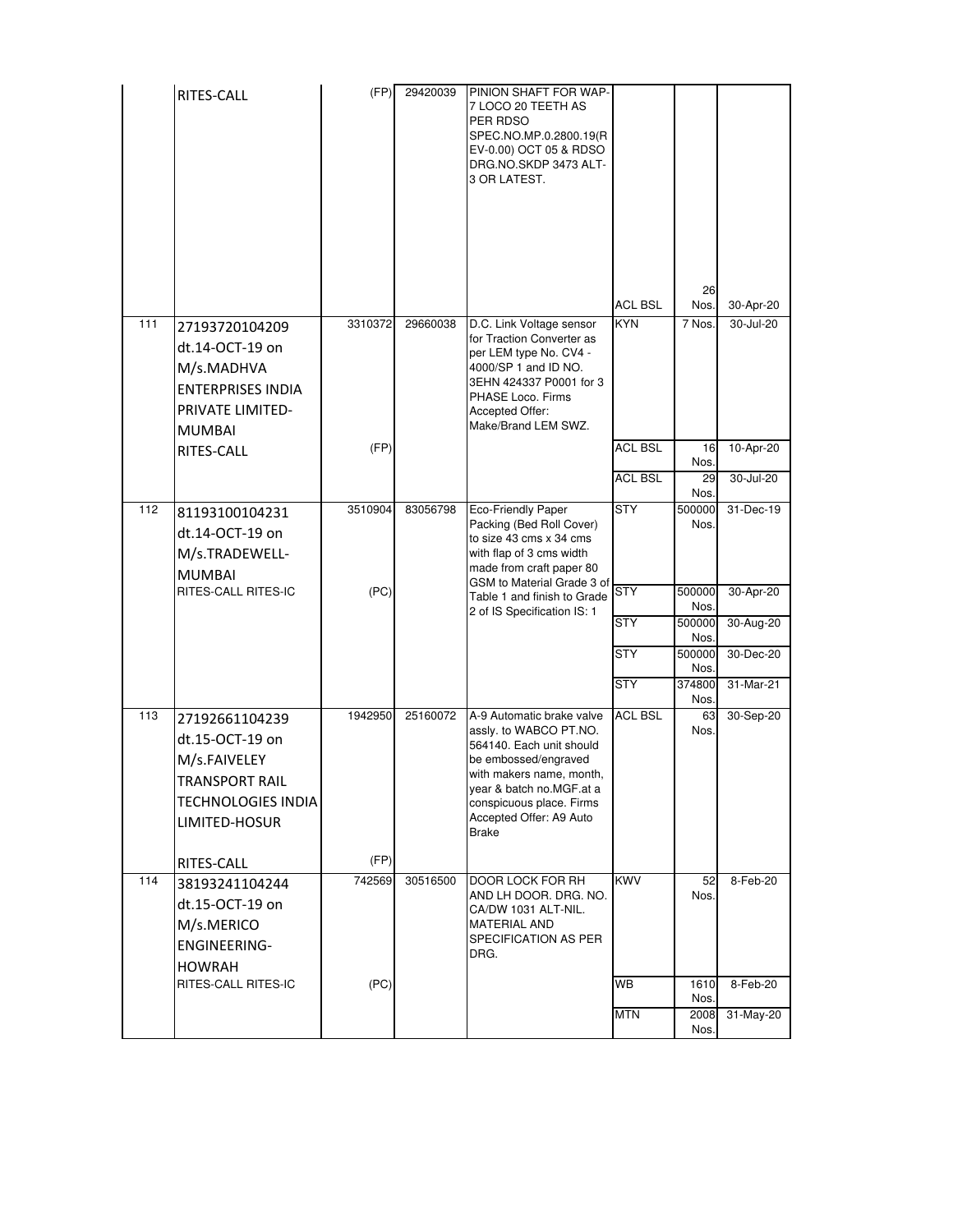| 115 | 27193846104255                  | 700350  | 29940059 | <b>END FRAME NON</b>                                | <b>ACL BSL</b> | 23         | 30-Nov-20               |
|-----|---------------------------------|---------|----------|-----------------------------------------------------|----------------|------------|-------------------------|
|     | dt.15-OCT-19 on                 |         |          | <b>DRIVING END</b><br>ASSLY.(MACHINED) OF           |                | Nos.       |                         |
|     | M/s.NIKE ENERGY                 |         |          | WAP7/WAG9 LOCO FOR                                  |                |            |                         |
|     | <b>MANUFACTURING</b>            |         |          | TRACTION MOTOR (TYPE                                |                |            |                         |
|     | PRIVATE LIMITED-                |         |          | 6FRA 6068)AS PER<br>CLW/DRG.NO.OTWD.096.            |                |            |                         |
|     | VARANASI                        |         |          | 003/REF.5 ALT-6.OR                                  |                |            |                         |
|     | RITES-CALL                      | (FP)    |          | LATEST AND CLW<br>SPECIFICATION                     |                |            |                         |
| 116 | 38193026104261                  | 663810  | 38320083 | <b>CLEVIS PIN WITH</b>                              | <b>ACL BSL</b> | 436        | 30-Apr-20               |
|     | dt.15-OCT-19 on                 |         |          | WASHER TO RDSO DRG.<br>NO. SK-69508 ALT-4 OR        |                | Set        |                         |
|     | M/s.SIENA                       |         |          | LATEST. MATERIAL AND                                |                |            |                         |
|     | <b>ENGINEERING PVT.</b>         |         |          | SPECIFICATION AS PER                                |                |            |                         |
|     | LTD.-INDORE                     |         |          | DRAWING. THIS ITEM IS<br><b>RESERVED FOR</b>        |                |            |                         |
|     | RITES-CALL                      | (FC)    |          | PROCUREMENT FROM                                    |                |            |                         |
| 117 | 48191148801107                  | 539783  | 33503060 | <b>SECONDARY SPRING</b>                             | <b>PR</b>      | 20         | 16-Nov-19               |
|     | dt.16-OCT-19 on                 |         |          | OUTER FOR CHAIR CAR                                 |                | Nos.       |                         |
|     | M/s.PCMM, Rail                  |         |          | TO FIAT SIG as per<br>Drg.No. 12695 14 VER.02       |                |            |                         |
|     | Coach Factory,                  |         |          | specn: 17.248 100 06                                |                |            |                         |
|     | Kapurthala,                     |         |          |                                                     |                |            |                         |
|     |                                 |         |          |                                                     |                |            |                         |
|     | <b>HUSSAINPUR</b><br>RITES-CALL | (FC)    |          |                                                     |                |            |                         |
| 118 | 27193568104295                  | 752063  | 29960022 | Contactor Filter On/Off and ACL BSL                 |                | 3 Nos.     | 30-Sep-20               |
|     | dt.16-OCT-19 on                 |         |          | adaptation (Pos no 8.1 and                          |                |            |                         |
|     | M/s.CONTINENTAL                 |         |          | 8.2) Type: BPS30.06S,<br>3000V-600A-3 HIKO-         |                |            |                         |
|     |                                 |         |          | 110Volt as per ABB                                  |                |            |                         |
|     | ENGINEERING                     |         |          | product No. HSBA                                    |                |            |                         |
|     | <b>WORKS-KOLKATA</b>            | (FP)    |          | 433699R1494 or latest,<br>CLW Specn. No.            |                |            |                         |
| 119 | RITES-CALL<br>27193568104297    | 6360984 | 29960022 | Contactor Filter On/Off and                         | <b>AQ</b>      | 2 Nos.     | 30-Sep-20               |
|     |                                 |         |          | adaptation (Pos no 8.1 and                          |                |            |                         |
|     | dt.16-OCT-19 on                 |         |          | 8.2) Type: BPS30.06S,                               |                |            |                         |
|     | M/s.SECHERON                    |         |          | 3000V-600A-3 HIKO-<br>110Volt as per ABB            |                |            |                         |
|     | <b>HASLER INDIA</b>             |         |          | product No. HSBA                                    |                |            |                         |
|     | PRIVATE LIMITED-                |         |          | 433699R1494 or latest,<br>CLW Specn. No.            |                |            |                         |
|     | GURGAON                         | (FP)    |          | CLW/ES/3/0086 Alt. A or                             | <b>ACL BSL</b> | 10         | 30-Sep-20               |
|     | RITES-CALL                      |         |          | latest.                                             |                | Nos.       |                         |
| 120 | 38190019704316                  | 2691158 | 38064558 | Cast wheel bogie wheel                              | <b>KWV</b>     | 181        | 17-Mar-20               |
|     |                                 |         |          |                                                     |                |            |                         |
|     | dt.17-OCT-19 on                 |         |          | disc for BLC to RDSO                                |                | Nos.       |                         |
|     | M/s.Secretary                   |         |          | drawing No.CONTR-<br>9404/S-13 alt 2 or latest.     |                |            |                         |
|     | (Stores), Railway               |         |          |                                                     |                |            |                         |
|     | Board, New Delhi                |         |          |                                                     |                |            |                         |
|     | RITES-CALL                      | (FP)    |          |                                                     | <b>KWV</b>     | 24         | 17-Apr-21               |
|     |                                 |         |          |                                                     |                | Nos.       |                         |
|     |                                 |         |          |                                                     | KWV            | 30<br>Nos. | $\overline{17}$ -Oct-21 |
| 121 | 27193673104077                  | 1650600 | 29940072 | End Frame Non Driving                               | <b>ACL BSL</b> | 10         | 10-Apr-20               |
|     | dt.07-OCT-19 on                 |         |          | End Assly. [Machined] of<br>WAP-5 Loco for Traction |                | Nos.       |                         |
|     | M/s.KHARAGPUR                   |         |          | Motor [type 6FXA 7059] as                           |                |            |                         |
|     | <b>METAL REFORMING</b>          |         |          | per CLW Drg. No.                                    |                |            |                         |
|     | <b>INDUSTRIES PVT LTD-</b>      |         |          | 0TWD.097.012 Alt-2 Ref.1<br>or latest and CLW       |                |            |                         |
|     | <b>KHARAGPUR</b>                |         |          | Specification No.                                   |                |            |                         |
|     | RITES-CALL                      | (FP)    |          | 4TMS.096.068 REV.1. [AB                             | <b>ACL BSL</b> | 14<br>Nos. | 31-May-20               |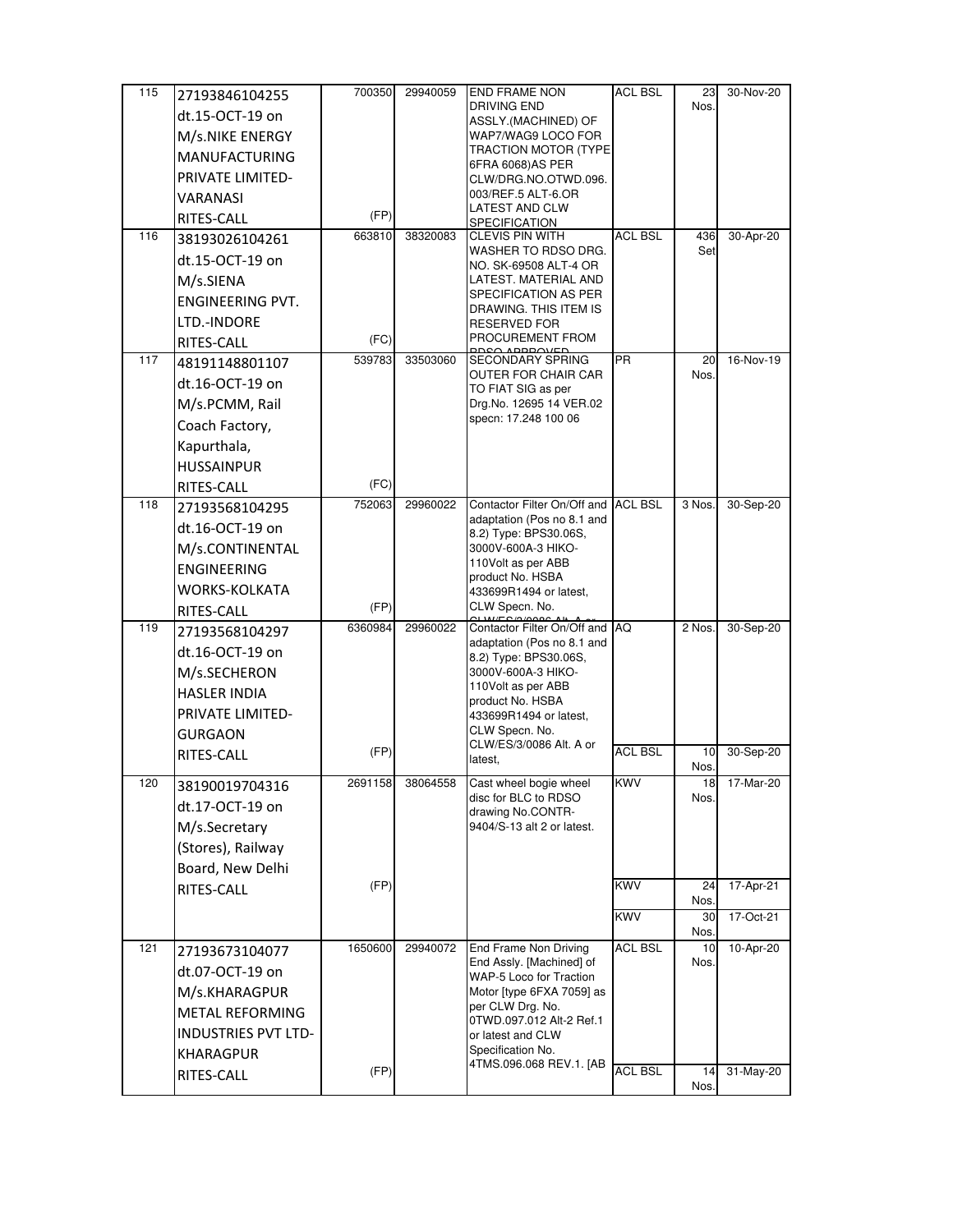| <b>TYPE LIMIT SWITCH</b><br>dt.07-OCT-19 on<br>WITH PUSH ROD 2 NO +<br>M/s.TRINITY HOUSE<br>1 NC TYPE NO.3 SE 3023<br>1 AZ1, 10 AMPS 500 V AC<br>(INDIA) PVT. LTD.-<br>FOR BL BOX. SIEMENS<br><b>MUMBAI</b><br><b>MAKE LIMIT SWITCH</b><br>TYPE NO. 3SE3 023-1AZ1<br>RITES-CALL RITES-IC<br>(FC)<br><b>ACL BSL</b><br>NORMAL ACTION | Nos.                |               |
|-------------------------------------------------------------------------------------------------------------------------------------------------------------------------------------------------------------------------------------------------------------------------------------------------------------------------------------|---------------------|---------------|
|                                                                                                                                                                                                                                                                                                                                     |                     |               |
|                                                                                                                                                                                                                                                                                                                                     |                     |               |
|                                                                                                                                                                                                                                                                                                                                     |                     |               |
|                                                                                                                                                                                                                                                                                                                                     |                     |               |
|                                                                                                                                                                                                                                                                                                                                     | 176                 | 10-Mar-20     |
|                                                                                                                                                                                                                                                                                                                                     | Nos.                |               |
| 2NO+1NC, 10A 500V AC.<br><b>KALVA</b>                                                                                                                                                                                                                                                                                               | 81<br>Nos.          | 10-Mar-20     |
| <b>ACL BSL</b><br>123<br>2491125<br>29610102<br><b>SET OF BLOCKING</b><br>27193820104121                                                                                                                                                                                                                                            | 100                 | 10-Apr-20     |
| <b>DIODES ILLUMINATION</b><br>dt.07-OCT-19 on<br>TEST (POSITION NO. 123)                                                                                                                                                                                                                                                            | Set                 |               |
| M/s.WOAMA<br>& ITS ACCESSORIES AS                                                                                                                                                                                                                                                                                                   |                     |               |
| PER CLW SPECN.NO.<br>ELECTRONICS-                                                                                                                                                                                                                                                                                                   |                     |               |
| CLW/ES/3/0055, ALT-B,<br><b>KOLKATA</b>                                                                                                                                                                                                                                                                                             |                     |               |
| ONE SET CONSISTS OF<br>(FP)<br>04 ITEMS AGGREGATING ACL BSL                                                                                                                                                                                                                                                                         | 133                 | 30-Jun-20     |
| RITES-CALL<br>TO 17 PIECES AS                                                                                                                                                                                                                                                                                                       | Set                 |               |
| FOLLOWS: (1) DIOD BLO<br><b>ACL BSL</b>                                                                                                                                                                                                                                                                                             | 132<br>Set          | 30-Sep-20     |
| Set of LP-HP cylinder Knorr VVH<br>124<br>931501<br>31817038<br>42191434104137                                                                                                                                                                                                                                                      | 12 Set              | 1-Aug-20      |
| Breams Compressor model<br>dt.10-OCT-19 on<br>no. VV-120. As per part                                                                                                                                                                                                                                                               |                     |               |
| no.[1] 8.120.0.133.009.4 -<br>M/s.KNORR-BREMSE                                                                                                                                                                                                                                                                                      |                     |               |
| 02 Nos. [2]<br><b>INDIA PVT. LTD.-</b>                                                                                                                                                                                                                                                                                              |                     |               |
| 8.120.0.133.010.4 - 01 No.<br>PALWAL<br>One set consist of 02                                                                                                                                                                                                                                                                       |                     |               |
| items having 03 Nos.}<br><b>VVH</b><br>(FP)<br>RITES-CALL                                                                                                                                                                                                                                                                           | 4 Set               | 31-May-21     |
| 125<br>981028<br>29730077<br>OIL COOLER RADIATOR<br><b>ACL BSL</b><br>27193866104165                                                                                                                                                                                                                                                | 2 Nos.              | 31-Dec-20     |
| FOR CONVERTER /<br>dt.10-OCT-19 on                                                                                                                                                                                                                                                                                                  |                     |               |
| TRANSFORMER AS PER                                                                                                                                                                                                                                                                                                                  |                     |               |
|                                                                                                                                                                                                                                                                                                                                     |                     |               |
| CLW SPECN. No.<br>M/s.SHRI SATGURU                                                                                                                                                                                                                                                                                                  |                     |               |
| CLW/ES/3/0102 ALT-E OR<br><b>ELECTRIC AND</b><br>LATEST. Firms Accepted                                                                                                                                                                                                                                                             |                     |               |
| <b>TRADING CO-</b><br>Offer: Make: AKG.                                                                                                                                                                                                                                                                                             |                     |               |
| <b>MUMBAI</b>                                                                                                                                                                                                                                                                                                                       |                     |               |
| (FP)<br>RITES-CALL                                                                                                                                                                                                                                                                                                                  |                     |               |
| <b>ACL BSL</b><br>126<br>4498988<br>23898586<br><b>EM Contactor complete</b><br>27193170104166                                                                                                                                                                                                                                      | 75                  | $30 - Jun-20$ |
| assly.Type.291.01 TO DRG<br>dt.10-OCT-19 on<br>NO.1 TWD. 291.033 ALT.9                                                                                                                                                                                                                                                              | Nos.                |               |
| OR LATEST WITH part<br>M/s.PATRON                                                                                                                                                                                                                                                                                                   |                     |               |
| drgs.COIL SHOULD BE AS<br><b>INDUSTRIAL</b>                                                                                                                                                                                                                                                                                         |                     |               |
| PER SMI NO. ELRS/SMI/<br>CORPORATION-<br>0224-2001 REV-0                                                                                                                                                                                                                                                                            |                     |               |
| <b>ANNEXURE -1 SHEET</b><br><b>HOWRAH</b>                                                                                                                                                                                                                                                                                           |                     |               |
| NO. 4/9 TO 9/9. Firms<br><b>ACL BSL</b><br>(FP)                                                                                                                                                                                                                                                                                     | 75                  | 31-Dec-20     |
| RITES-CALL<br>Accepted                                                                                                                                                                                                                                                                                                              | Nos.                |               |
| 1381039<br>30020451<br>REAR COVER FOR AXLE<br><b>MTN</b><br>127<br>38192502104179<br><b>BOX [FINISHED</b>                                                                                                                                                                                                                           | 1349<br>Nos.        | 15-Feb-20     |
| dt.11-OCT-19 on<br>MACHINED] TO ICF DRG                                                                                                                                                                                                                                                                                             |                     |               |
| M/s.GANESH METAL<br>NO. T-0-2-603, ALT-G/14,                                                                                                                                                                                                                                                                                        |                     |               |
| ITEM NO. 2. MTRL AND<br><b>INDUSTRIES-</b><br>SPECN: AS PER DRG.                                                                                                                                                                                                                                                                    |                     |               |
| AHMEDABAD                                                                                                                                                                                                                                                                                                                           |                     |               |
| (FP)<br>RITES-CALL                                                                                                                                                                                                                                                                                                                  |                     |               |
| 4244054<br>COMPRESSED OXYGEN<br><b>PR</b><br>128<br>81040416<br>81193245104374                                                                                                                                                                                                                                                      | 66000               | 31-Mar-21     |
| <b>GAS IN CYL FOR</b><br>dt.18-OCT-19 on<br><b>INDUSTRIAL USE AT</b>                                                                                                                                                                                                                                                                | <b>CUM</b>          |               |
| M/s.RAKHANGI GAS<br>AMBIENT TEMPERATURE                                                                                                                                                                                                                                                                                             |                     |               |
| IS NO 309/2005 (IV<br>SERVICE-MUMBAI                                                                                                                                                                                                                                                                                                |                     |               |
| REVISION)                                                                                                                                                                                                                                                                                                                           |                     |               |
| <b>MTN</b><br>(PC)                                                                                                                                                                                                                                                                                                                  | 15000               | 31-May-20     |
| RITES-CALL<br><b>MTN</b>                                                                                                                                                                                                                                                                                                            | <b>CUM</b><br>24784 | 31-Mar-21     |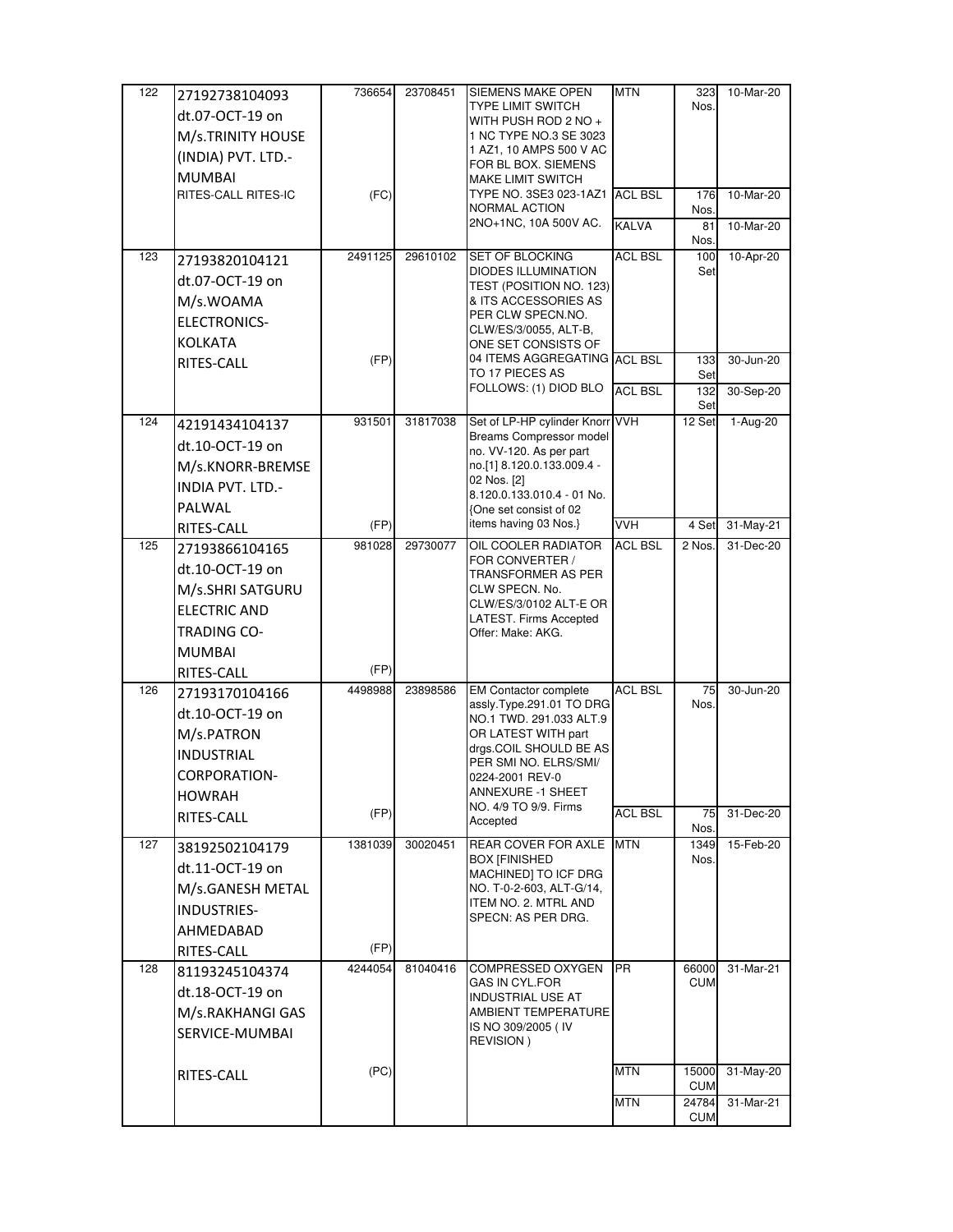| 129 | 90190668104375       | 2310346 | 90403502 | Mild Steel Plates 6 x 1500                                 | <b>ACL BSL</b> | 480         | 31-Dec-19 |
|-----|----------------------|---------|----------|------------------------------------------------------------|----------------|-------------|-----------|
|     | dt.19-OCT-19 on      |         |          | x 6300 to the Specification<br>IS:2062:2011 Grade E 250    |                | QTL.        |           |
|     | M/s.SAMRUDDHI        |         |          | A Cu) Make Brand "SAIL                                     |                |             |           |
|     | STEELS-MUMBAI        |         |          | /JINDAL /ESSAR                                             |                |             |           |
|     | RITES-CALL           | (FC)    |          | /LLOYDS/TATA only.<br>Firm's Offer:- IS                    |                |             |           |
| 130 | 27193744104423       | 2326800 | 29810085 | <b>SET OF ITEMS FOR</b>                                    | <b>ACL BSL</b> | 20 Set      | 30-Jun-20 |
|     | dt.24-OCT-19 on      |         |          | IR03H PANTO GRAPH                                          |                |             |           |
|     |                      |         |          | CONSISTS OF 05 ITEMS,<br>13 NOS, AS UNDER. (1)             |                |             |           |
|     | M/s.CONTRANSYS       |         |          | YOKI ASSEMBLY. PT.NO.                                      |                |             |           |
|     | PRIVATE LIMITED-     |         |          | C0800. QTY. 02 NOS. (2)                                    |                |             |           |
|     | <b>KOLKATA</b>       |         |          | FLANGE. PT.NO. C0380.<br>QTY. 08 NOS. (3)                  |                |             |           |
|     | RITES-CALL           | (FP)    |          |                                                            |                |             |           |
| 131 | 27191048104186       | 517283  | 24940033 | <b>SET OF INSULATING</b><br>ROD FOR TM TYPE HS-            | <b>KYN</b>     | 7 Set       | 10-Apr-20 |
|     | dt.11-OCT-19 on      |         |          | 15250 A AS PER SK. No.                                     |                |             |           |
|     | M/s.MICA MOLD-       |         |          | BSL/ELW/SK.No.6024 ALT-                                    |                |             |           |
|     | <b>JAMSHEDPUR</b>    |         |          | 6. ONE SET CONSISTS<br>OF 02 ITEMS, 18 NOs. AS             |                |             |           |
|     | RITES-CALL           | (FP)    |          | UNDER: 1] INSULATING                                       | <b>ACL BSL</b> | 13 Set      | 10-Apr-20 |
|     |                      |         |          | ROD ASSLY. FOR                                             | <b>ACL BSL</b> | 39 Set      | 30-Jun-20 |
| 132 | 27193400104208       | 962974  | 29620028 | Earthing carbon brush                                      | AQ             | 278         | 30-May-20 |
|     | dt.14-OCT-19 on      |         |          | (scope of supply as per<br>sheet No-10) as per CLW         |                | Nos.        |           |
|     | M/s.MERSEN INDIA     |         |          | Spec No CLW /ES/3/0017                                     |                |             |           |
|     | PRIVATE LIMITED-     |         |          | Alt C or latest. FIRMs                                     |                |             |           |
|     | <b>BANGALORE</b>     |         |          | <b>ACCEPTED OFFER:</b><br><b>EARTHING CARBON</b>           |                |             |           |
|     | RITES-CALL           | (FP)    |          | <b>BRUSH (SCOPE OF</b>                                     | KYN            | 150         | 30-May-20 |
|     |                      |         |          | SUPPLY AS PER SHEET                                        |                | Nos.        |           |
|     |                      |         |          | NO-10) AS PER C                                            | <b>ACL BSL</b> | 582<br>Nos. | 30-May-20 |
| 133 | 41193705104218       | 1460703 | 42500059 | Air Circulating Fan, heavy                                 | <b>BB</b>      | 125         | 30-Apr-20 |
|     | dt.14-OCT-19 on      |         |          | duty, oscillating type wall                                |                | Nos.        |           |
|     | M/s.KALTRO           |         |          | mounted, suitable to work<br>on open Platform 450 mm       |                |             |           |
|     | <b>ENTERPRISES-</b>  |         |          | sweep, to work on 230 V +/-                                |                |             |           |
|     | AMBERNATH            |         |          | 10 % AC supply, 50 Hz                                      |                |             |           |
|     |                      | (FP)    |          | Rated power 100 watts,<br>RPM 1400. Rated Air D            | CRD            | 391         | 30-Apr-20 |
|     | RITES-CALL           |         |          |                                                            |                | Nos.        |           |
| 134 | 27193710104240       | 858379  | 29600054 | <b>SET OF EARTHING</b>                                     | <b>ACL BSL</b> | 56 Set      | 30-May-20 |
|     | dt.15-OCT-19 on      |         |          | CABLE AS PER CLW<br>SPECN. NO.                             |                |             |           |
|     | M/s.KAMLESH          |         |          | CLW/ES/3/0112. ALT-A,                                      |                |             |           |
|     | INDUSTRIES-MUMBAI    |         |          | ONE SET CONSISTS OF 4<br>TYPE OF EARTHING                  |                |             |           |
|     |                      |         |          | CABLES, HAVING TOTAL                                       |                |             |           |
|     | RITES-CALL RITES-IC  | (FP)    |          | LENGTH OF 12.61 MTRS.<br>IINIDED (4) ANDI E. QI            |                |             |           |
| 135 | 27193704104253       | 542800  | 29690031 | <b>Primary Voltage</b>                                     | <b>ACL BSL</b> | 35          | 15-Oct-20 |
|     | dt.15-OCT-19 on      |         |          | transformer for converter (<br>Pos no- 224.1), 200/4 volt, |                | Nos.        |           |
|     | M/s.BOMBARDIER       |         |          | 420 Ohm as per CLS                                         |                |             |           |
|     | TRANSPORTATION       |         |          | specn. No. CLW/ES/3/0001                                   |                |             |           |
|     | <b>INDIA PRIVATE</b> |         |          | Alt-A or latest page No. 15<br>of 39 or ABB document No-   |                |             |           |
|     | LIMITED-NEW DELHI    |         |          | HIET 401147R0001 or                                        |                |             |           |
|     |                      |         |          | lates                                                      |                |             |           |
|     | RITES-CALL           | (FP)    |          |                                                            | AQ             | 5 Nos.      | 15-Oct-20 |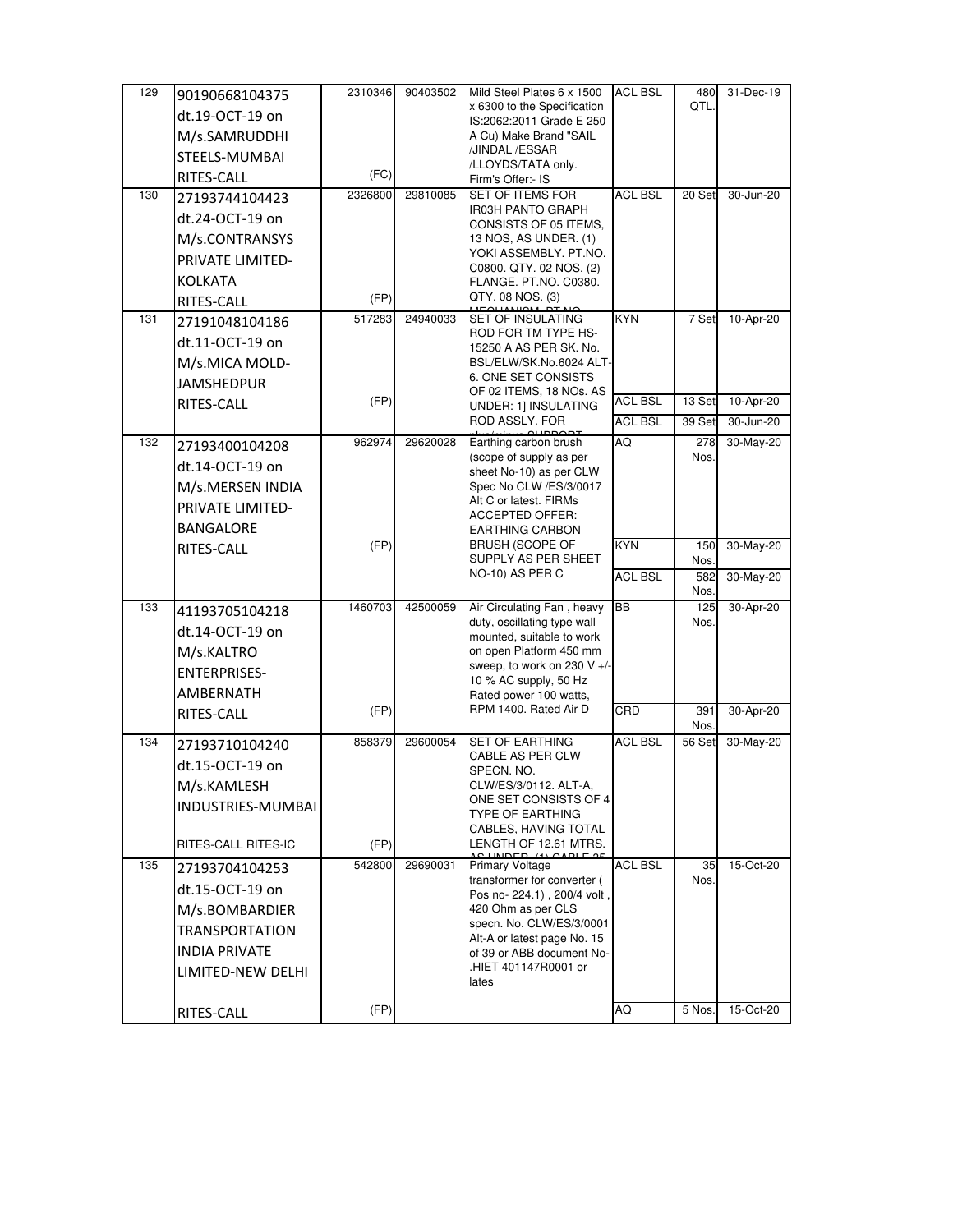| 136 | 81192500204292           | 2080498  | 83112224 | PAPER COMPUTER                                              | <b>STY</b>     | 2422         | 31-Dec-19  |
|-----|--------------------------|----------|----------|-------------------------------------------------------------|----------------|--------------|------------|
|     | dt.16-OCT-19 on          |          |          | <b>INTERLEAVED WITH</b><br><b>CARBON IN SHEETS</b>          |                | Set          |            |
|     | M/s.WHALE                |          |          | CONFORMING TO IS                                            |                |              |            |
|     | <b>STATIONERY</b>        |          |          | 12766/97 WITH TEST                                          |                |              |            |
|     | PRODUCTS LIMITED-        |          |          | <b>REQUIREMENTS AS</b><br>GIVEN IN ISS. 2 PLY               |                |              |            |
|     | <b>NEW DELHI</b>         |          |          | WITH EASY READ (EZ)                                         |                |              |            |
|     |                          | (FC)     |          | LINES LIGHT BLUE INK                                        |                |              |            |
| 137 | RITES-CALL               | 11736714 | 29030160 | WITH ONE TIME CARBON<br><b>INTERMEDIATE GEAR</b>            | <b>ACL BSL</b> | 28 Set       | 31-Dec-20  |
|     | 27193265104294           |          |          | BEARING M 4321484A - M                                      |                |              |            |
|     | dt.16-OCT-19 on          |          |          | 432111 QTY- 02 NOs. and                                     |                |              |            |
|     | M/s.MULTIVISTA           |          |          | PINION BEARING 798-792                                      |                |              |            |
|     | <b>GLOBAL PRIVATE</b>    |          |          | QTY. 02 NOS. EACH SET<br>CONSISTS OF 2 ITEMS IN             |                |              |            |
|     | LIMITED-CHENNAI          |          |          | 04 NOs. Accepted offer:                                     |                |              |            |
|     | RITES-CALL               | (FP)     |          | TIMKEN/USA PART NO:                                         |                |              |            |
| 138 | 79192336104305           | 713151   | 79336164 | Second and Third AC                                         | CRD            | 7583         | 28-Feb-20  |
|     | dt.16-OCT-19 on          |          |          | Pillow as Per Specification<br>as under:- 1) Min. size 24   |                | Nos.         |            |
|     | M/s.N S TRADE            |          |          | inch $(61 \text{ cms}) \times 16$ inch                      |                |              |            |
|     | INDUSTRIES-              |          |          | (40.6 cms) 2) Min.Ht. of                                    |                |              |            |
|     | AHMEDABAD                |          |          | pillow in centre: 6.7 inch<br>(17cms). 3) Filling material: |                |              |            |
|     | RITES-CALL               | (FP)     |          | Hollow siliconi                                             |                |              |            |
| 139 | 80183799704365           | 3739064  | 80014318 | Crane case Lube Oil (for                                    | <b>PR</b>      | 24780        | 31-Mar-20  |
|     | dt.18-OCT-19 on          |          |          | Diesel Locos) confirming to                                 |                | <b>LTR</b>   |            |
|     |                          |          |          | relevant specifications as                                  |                |              |            |
|     | M/s.BHARAT               |          |          | approved by RDSO. At<br>present following brands of         |                |              |            |
|     | PETROLEUM                |          |          | multigrade oil are approved                                 |                |              |            |
|     | <b>CORPORATION LTD.-</b> |          |          | by RDSO for regular and                                     |                |              |            |
|     | <b>MUMBAI</b>            |          |          | unrestricted use f                                          |                |              |            |
|     | RITES-CALL               | (PC)     |          |                                                             | <b>PR</b>      | 11130<br>LTR | 30-Apr-20  |
| 140 | 43191308104388           | 663515   | 45178148 | <b>BATTERY BOXES 110</b>                                    | <b>MTN</b>     | 53           | $1-Apr-20$ |
|     | dt.23-OCT-19 on          |          |          | VOLTS DC SYSTEM, TO                                         |                | Nos.         |            |
|     | M/s.PERFECT AUTO         |          |          | ICF DRG. No. ICF/SK/7-1-<br>306 ALT "V" WITHOUT             |                |              |            |
|     | <b>ENGINEERS-DHAR</b>    |          |          | FRP TRAY. FIRM'S                                            |                |              |            |
|     |                          | (FP)     |          | OFFER: MAKE/BRAND -                                         |                |              |            |
| 141 | RITES-CALL               | 2875950  | 25018036 | PAE.<br>Middle axle box with plain                          | <b>ACL BSL</b> | 44           | 30-Apr-20  |
|     | 27192809104422           |          |          | end cover, with BEARING                                     |                | Nos.         |            |
|     | dt.24-OCT-19 on          |          |          | RB-5020 for WAG-7 LOCO                                      |                |              |            |
|     | M/s.NATIONAL             |          |          | AS PER CLW DRG. NO.<br>06/01/11/4 Alt-7 NEI drg.            |                |              |            |
|     | ENGINEERING              |          |          | no.X-171 or latest). FIRMs                                  |                |              |            |
|     | <b>INDUSTRIES LTD.-</b>  |          |          | <b>ACCEPTED OFFER:</b>                                      |                |              |            |
|     | <b>JAIPUR</b>            |          |          | MAKE/BRAND: NBC,<br>AXLE BOX COMPLETE (M                    |                |              |            |
|     | RITES-CALL               | (FP)     |          |                                                             |                |              |            |
| 142 | 27193724104428           | 835210   | 29720059 | PRINTED CIRCUIT                                             | <b>ACL BSL</b> | 6 Nos.       | 30-Sep-20  |
|     | dt.24-OCT-19 on          |          |          | BOARD TYPE UAB 630<br>A91 AS PER ABB                        |                |              |            |
|     | M/s.BOMBARDIER           |          |          | DOCUMENT NO. 3 EHL                                          |                |              |            |
|     | <b>TRANSPORTATION</b>    |          |          | 409094 R0002 OR                                             |                |              |            |
|     | <b>INDIA PRIVATE</b>     |          |          | LATEST.                                                     |                |              |            |
|     | LIMITED-NEW DELHI        |          |          |                                                             |                |              |            |
|     |                          |          |          |                                                             |                |              |            |
|     | RITES-CALL               | (FP)     |          |                                                             | AQ             | 3 Nos.       | 30-Sep-20  |
|     |                          |          |          |                                                             |                |              |            |